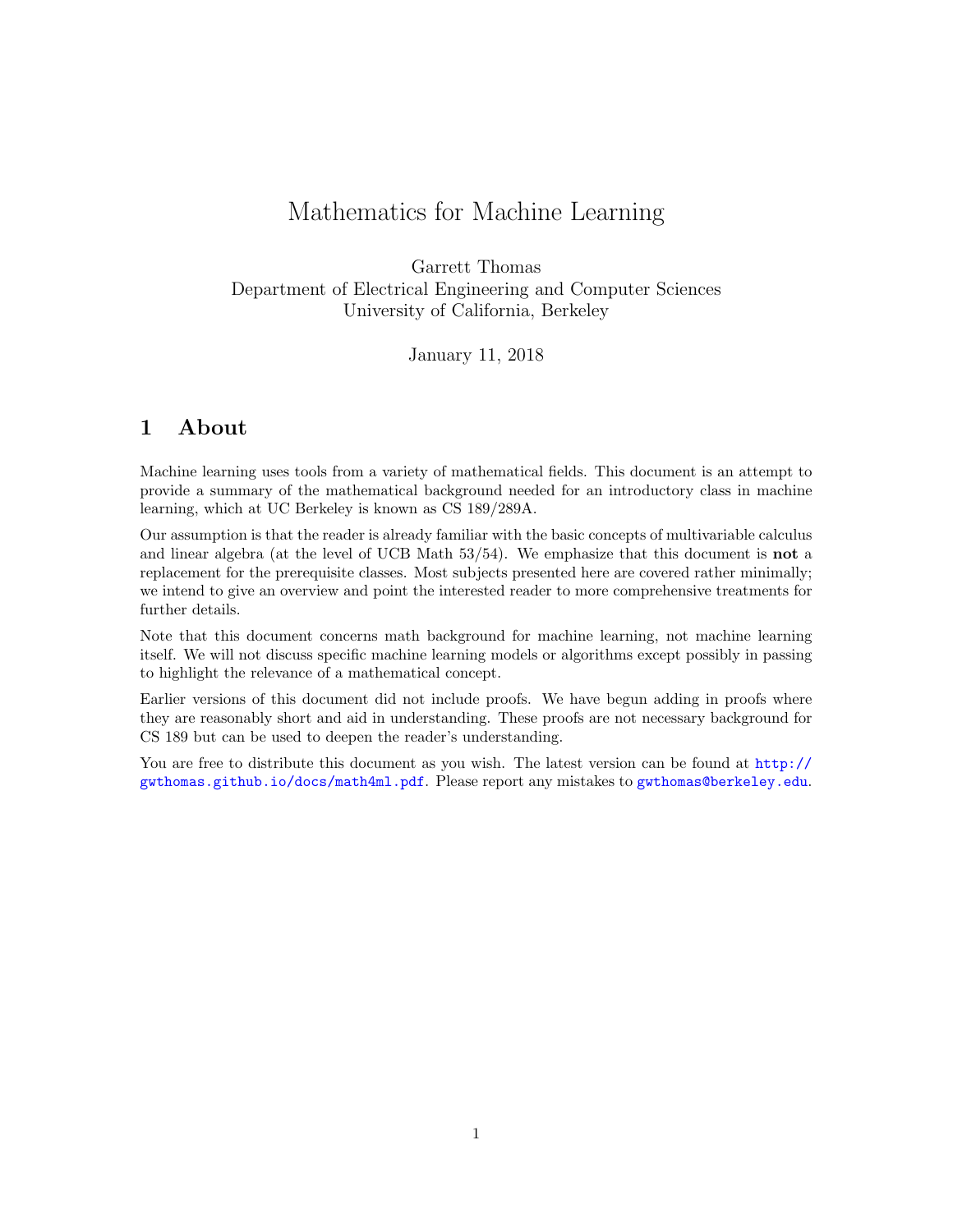# Contents

| About<br>1                  |                | 1                                                                                                                        |                |  |  |
|-----------------------------|----------------|--------------------------------------------------------------------------------------------------------------------------|----------------|--|--|
| <b>Notation</b><br>$\bf{2}$ |                |                                                                                                                          | 5              |  |  |
| 3                           | Linear Algebra |                                                                                                                          |                |  |  |
|                             | 3.1            |                                                                                                                          | 6              |  |  |
|                             |                | 3.1.1                                                                                                                    | 6              |  |  |
|                             |                | 3.1.2                                                                                                                    | $\overline{7}$ |  |  |
|                             | 3.2            |                                                                                                                          | 7              |  |  |
|                             |                | 3.2.1                                                                                                                    | 8              |  |  |
|                             |                | 3.2.2                                                                                                                    | 9              |  |  |
|                             | 3.3            |                                                                                                                          | 9              |  |  |
|                             | 3.4            |                                                                                                                          | 9              |  |  |
|                             | 3.5            |                                                                                                                          | 10             |  |  |
|                             |                | 3.5.1                                                                                                                    | 11             |  |  |
|                             |                | 3.5.2                                                                                                                    | 11             |  |  |
|                             |                | 3.5.3                                                                                                                    | 12             |  |  |
|                             | 3.6            |                                                                                                                          | 15             |  |  |
|                             | 3.7            |                                                                                                                          | 15             |  |  |
|                             | 3.8            |                                                                                                                          | 16             |  |  |
|                             | 3.9            |                                                                                                                          | 16             |  |  |
|                             | 3.10           |                                                                                                                          | 17             |  |  |
|                             |                |                                                                                                                          | 17             |  |  |
|                             |                |                                                                                                                          | 18             |  |  |
|                             |                | 3.11.1 The geometry of positive definite quadratic forms $\dots \dots \dots \dots \dots$                                 | 19             |  |  |
|                             |                |                                                                                                                          | <b>20</b>      |  |  |
|                             |                | 3.13 Fundamental Theorem of Linear Algebra                                                                               | 21             |  |  |
|                             |                | 3.14 Operator and matrix norms $\ldots \ldots \ldots \ldots$                                                             | 22             |  |  |
|                             |                | 3.15 Low-rank approximation $\ldots \ldots \ldots \ldots \ldots \ldots \ldots \ldots \ldots \ldots \ldots \ldots \ldots$ | 24             |  |  |
|                             |                |                                                                                                                          | 25             |  |  |
|                             |                |                                                                                                                          | 26             |  |  |
|                             |                | 3.17.1 Matrix-vector product as linear combination of matrix columns                                                     | 26             |  |  |
|                             |                | 3.17.2 Sum of outer products as matrix-matrix product $\dots \dots \dots \dots \dots$                                    | 26             |  |  |
|                             |                |                                                                                                                          | 26             |  |  |
| 4                           |                | <b>Calculus and Optimization</b>                                                                                         | $27\,$         |  |  |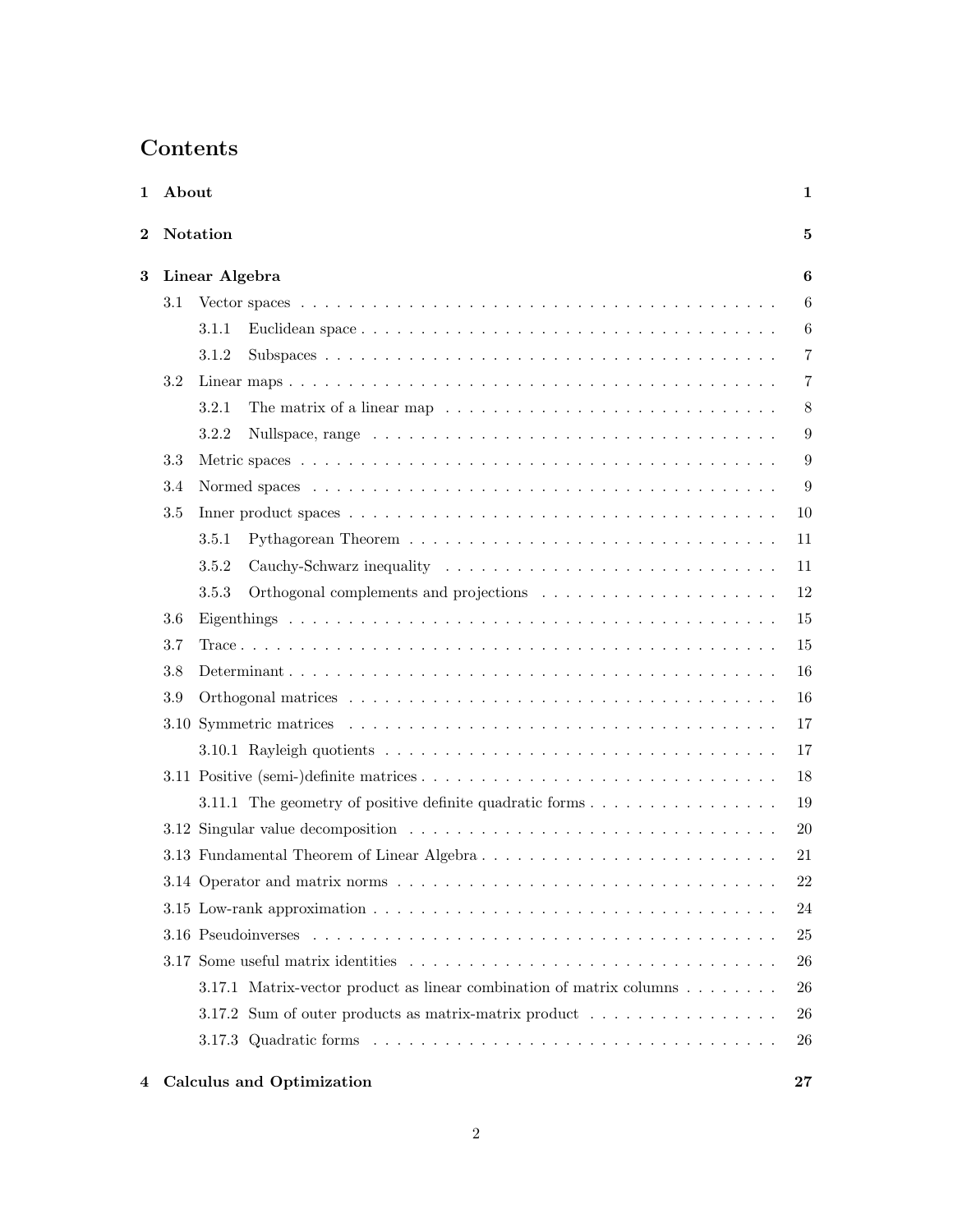|   | 4.1 |               |                                                                                                      | 27     |
|---|-----|---------------|------------------------------------------------------------------------------------------------------|--------|
|   | 4.2 |               |                                                                                                      | $27\,$ |
|   | 4.3 |               |                                                                                                      | 27     |
|   | 4.4 |               |                                                                                                      | 28     |
|   | 4.5 |               |                                                                                                      | 28     |
|   |     | 4.5.1         | The chain rule $\dots \dots \dots \dots \dots \dots \dots \dots \dots \dots \dots \dots \dots \dots$ | 28     |
|   | 4.6 |               |                                                                                                      | 29     |
|   | 4.7 |               |                                                                                                      | 29     |
|   | 4.8 |               |                                                                                                      | 31     |
|   |     | 4.8.1         |                                                                                                      | 31     |
|   |     | 4.8.2         |                                                                                                      | 31     |
|   |     | 4.8.3         |                                                                                                      | 32     |
|   |     | 4.8.4         | Showing that a function is convex $\ldots \ldots \ldots \ldots \ldots \ldots \ldots \ldots$          | 33     |
|   |     | 4.8.5         |                                                                                                      | 36     |
|   |     |               |                                                                                                      |        |
| 5 |     | Probability   |                                                                                                      | 37     |
|   | 5.1 | <b>Basics</b> |                                                                                                      | 37     |
|   |     | 5.1.1         |                                                                                                      | 38     |
|   |     | 5.1.2         |                                                                                                      | 38     |
|   |     | 5.1.3         |                                                                                                      | 38     |
|   | 5.2 |               |                                                                                                      | 39     |
|   |     | 5.2.1         |                                                                                                      | 39     |
|   |     | 5.2.2         |                                                                                                      | 40     |
|   |     | 5.2.3         |                                                                                                      | 40     |
|   |     | 5.2.4         |                                                                                                      | 40     |
|   | 5.3 |               |                                                                                                      | 41     |
|   |     | 5.3.1         |                                                                                                      | 41     |
|   |     | 5.3.2         |                                                                                                      | 41     |
|   | 5.4 |               |                                                                                                      | 41     |
|   |     | 5.4.1         |                                                                                                      | 42     |
|   | 5.5 |               |                                                                                                      | 42     |
|   |     | 5.5.1         |                                                                                                      | 42     |
|   |     | 5.5.2         |                                                                                                      | 42     |
|   | 5.6 | Covariance    |                                                                                                      | 43     |
|   |     | 5.6.1         |                                                                                                      | 43     |
|   | 5.7 |               |                                                                                                      | 43     |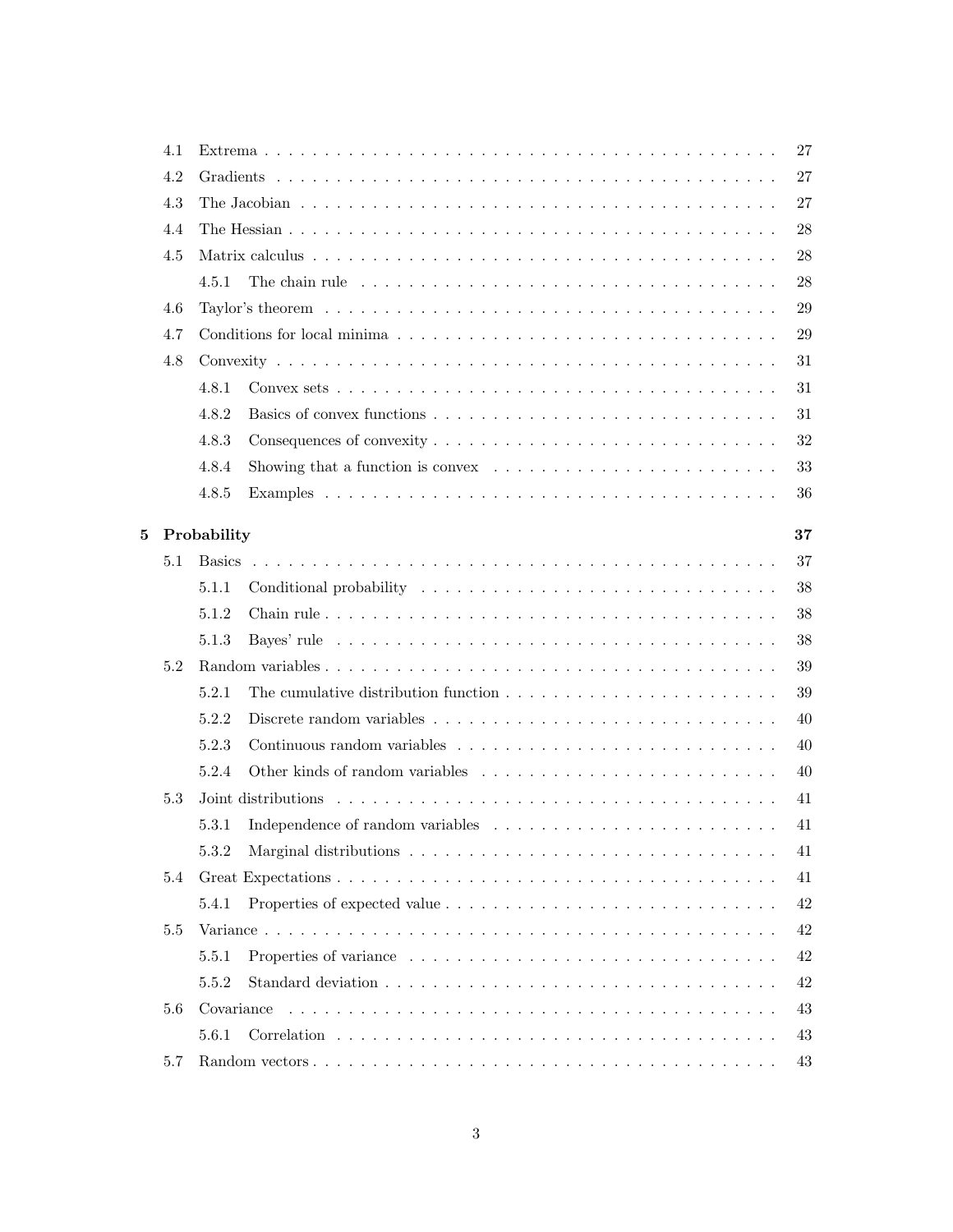| 5.9        |  |  |  |  |  |  |
|------------|--|--|--|--|--|--|
|            |  |  |  |  |  |  |
|            |  |  |  |  |  |  |
| References |  |  |  |  |  |  |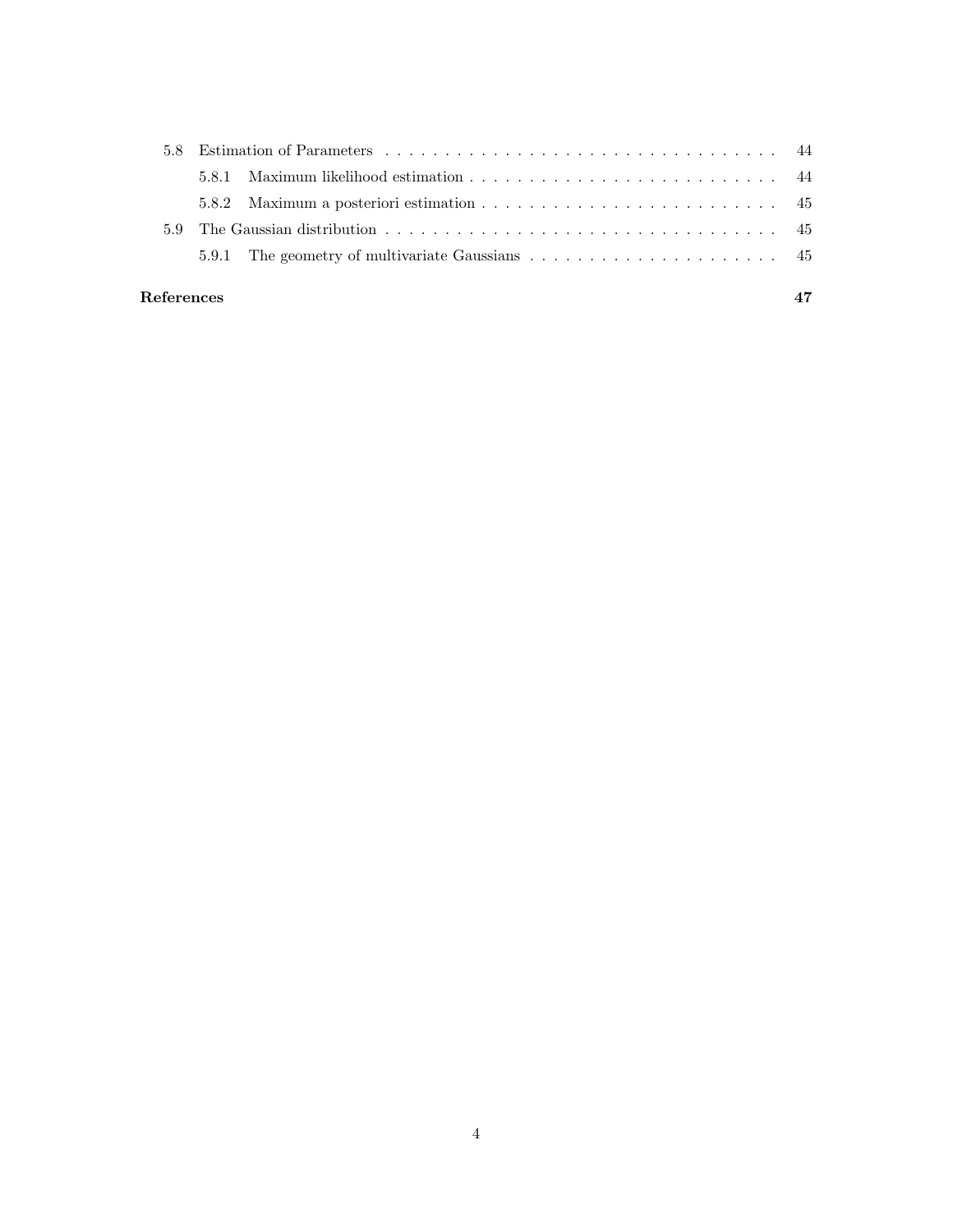# <span id="page-4-0"></span>2 Notation

| Notation                                         | Meaning                                                                                      |
|--------------------------------------------------|----------------------------------------------------------------------------------------------|
| $\mathbb R$                                      | set of real numbers                                                                          |
| $\mathbb{R}^n$                                   | set (vector space) of <i>n</i> -tuples of real numbers, endowed with the usual inner product |
| $\mathbb{R}^{m \times n}$                        | set (vector space) of $m$ -by- $n$ matrices                                                  |
| $\delta_{ij}$                                    | Kronecker delta, i.e. $\delta_{ij} = 1$ if $i = j$ , 0 otherwise                             |
| $\nabla f(\mathbf{x})$                           | gradient of the function $f$ at $x$                                                          |
| $\frac{\nabla^2 f(\mathbf{x})}{\mathbf{A}^\top}$ | Hessian of the function $f$ at $x$                                                           |
|                                                  | transpose of the matrix $\bf{A}$                                                             |
| $\Omega$                                         | sample space                                                                                 |
| $\mathbb{P}(A)$                                  | probability of event $A$                                                                     |
| p(X)                                             | distribution of random variable $X$                                                          |
| p(x)                                             | probability density/mass function evaluated at $x$                                           |
| $A^c$                                            | complement of event $A$                                                                      |
| $A \cup B$                                       | union of A and B, with the extra requirement that $A \cap B = \emptyset$                     |
| $\mathbb{E}[X]$                                  | expected value of random variable $X$                                                        |
| Var(X)                                           | variance of random variable $X$                                                              |
| Cov(X, Y)                                        | covariance of random variables $X$ and Y                                                     |

Other notes:

- Vectors and matrices are in bold (e.g.  $\mathbf{x}, \mathbf{A}$ ). This is true for vectors in  $\mathbb{R}^n$  as well as for vectors in general vector spaces. We generally use Greek letters for scalars and capital Roman letters for matrices and random variables.
- To stay focused at an appropriate level of abstraction, we restrict ourselves to real values. In many places in this document, it is entirely possible to generalize to the complex case, but we will simply state the version that applies to the reals.
- We assume that vectors are column vectors, i.e. that a vector in  $\mathbb{R}^n$  can be interpreted as an n-by-1 matrix. As such, taking the transpose of a vector is well-defined (and produces a row vector, which is a  $1$ -by- $n$  matrix).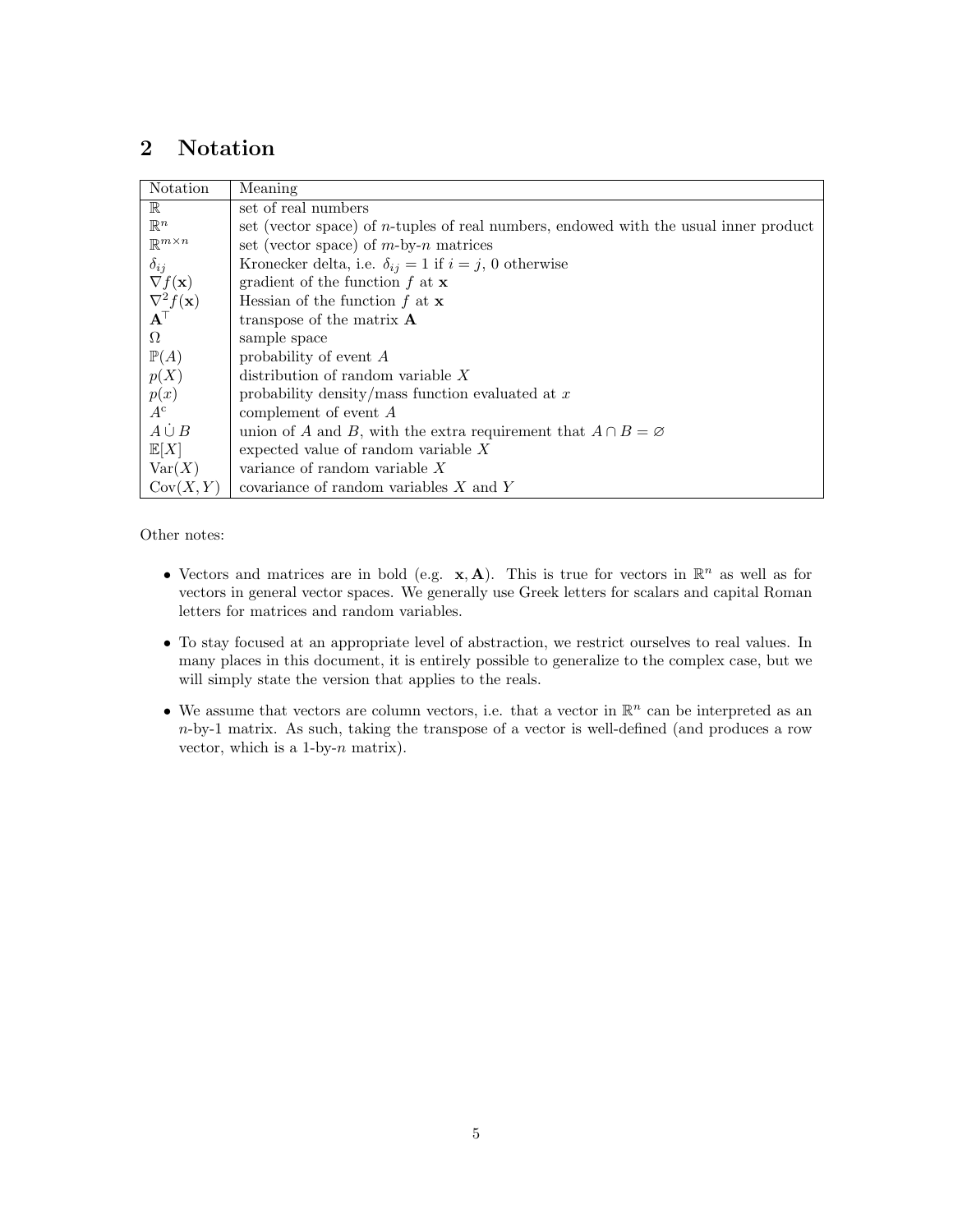# <span id="page-5-0"></span>3 Linear Algebra

In this section we present important classes of spaces in which our data will live and our operations will take place: vector spaces, metric spaces, normed spaces, and inner product spaces. Generally speaking, these are defined in such a way as to capture one or more important properties of Euclidean space but in a more general way.

# <span id="page-5-1"></span>3.1 Vector spaces

Vector spaces are the basic setting in which linear algebra happens. A vector space  $V$  is a set (the elements of which are called vectors) on which two operations are defined: vectors can be added together, and vectors can be multiplied by real numbers<sup>[1](#page-5-3)</sup> called **scalars**. V must satisfy

- (i) There exists an additive identity (written **0**) in V such that  $\mathbf{x} + \mathbf{0} = \mathbf{x}$  for all  $\mathbf{x} \in V$
- (ii) For each  $\mathbf{x} \in V$ , there exists an additive inverse (written  $-\mathbf{x}$ ) such that  $\mathbf{x} + (-\mathbf{x}) = \mathbf{0}$
- (iii) There exists a multiplicative identity (written 1) in R such that  $1\mathbf{x} = \mathbf{x}$  for all  $\mathbf{x} \in V$
- (iv) Commutativity:  $\mathbf{x} + \mathbf{y} = \mathbf{y} + \mathbf{x}$  for all  $\mathbf{x}, \mathbf{y} \in V$
- (v) Associativity:  $(\mathbf{x} + \mathbf{y}) + \mathbf{z} = \mathbf{x} + (\mathbf{y} + \mathbf{z})$  and  $\alpha(\beta \mathbf{x}) = (\alpha \beta) \mathbf{x}$  for all  $\mathbf{x}, \mathbf{y}, \mathbf{z} \in V$  and  $\alpha, \beta \in \mathbb{R}$
- (vi) Distributivity:  $\alpha(\mathbf{x} + \mathbf{y}) = \alpha \mathbf{x} + \alpha \mathbf{y}$  and  $(\alpha + \beta) \mathbf{x} = \alpha \mathbf{x} + \beta \mathbf{x}$  for all  $\mathbf{x}, \mathbf{y} \in V$  and  $\alpha, \beta \in \mathbb{R}$

A set of vectors  $\mathbf{v}_1, \ldots, \mathbf{v}_n \in V$  is said to be **linearly independent** if

 $\alpha_1\mathbf{v}_1 + \cdots + \alpha_n\mathbf{v}_n = \mathbf{0}$  implies  $\alpha_1 = \cdots = \alpha_n = 0$ .

The span of  $\mathbf{v}_1, \ldots, \mathbf{v}_n \in V$  is the set of all vectors that can be expressed of a linear combination of them:

$$
span{\mathbf{v}_1,\ldots,\mathbf{v}_n} = {\mathbf{v} \in V : \exists \alpha_1,\ldots,\alpha_n \text{ such that } \alpha_1 \mathbf{v}_1 + \cdots + \alpha_n \mathbf{v}_n = \mathbf{v}}
$$

If a set of vectors is linearly independent and its span is the whole of  $V$ , those vectors are said to be a **basis** for V. In fact, every linearly independent set of vectors forms a basis for its span.

If a vector space is spanned by a finite number of vectors, it is said to be finite-dimensional. Otherwise it is infinite-dimensional. The number of vectors in a basis for a finite-dimensional vector space  $V$  is called the **dimension** of  $V$  and denoted dim  $V$ .

### <span id="page-5-2"></span>3.1.1 Euclidean space

The quintessential vector space is **Euclidean space**, which we denote  $\mathbb{R}^n$ . The vectors in this space consist of n-tuples of real numbers:

$$
\mathbf{x} = (x_1, x_2, \dots, x_n)
$$

For our purposes, it will be useful to think of them as  $n \times 1$  matrices, or **column vectors:** 

 $\mathbf{x} =$  $\lceil$   $\overline{x}_1$  $\overline{x_2}$ . . .  $\bar{x}_n$ 1 

<span id="page-5-3"></span><sup>&</sup>lt;sup>1</sup> More generally, vector spaces can be defined over any field  $\mathbb{F}$ . We take  $\mathbb{F} = \mathbb{R}$  in this document to avoid an unnecessary diversion into abstract algebra.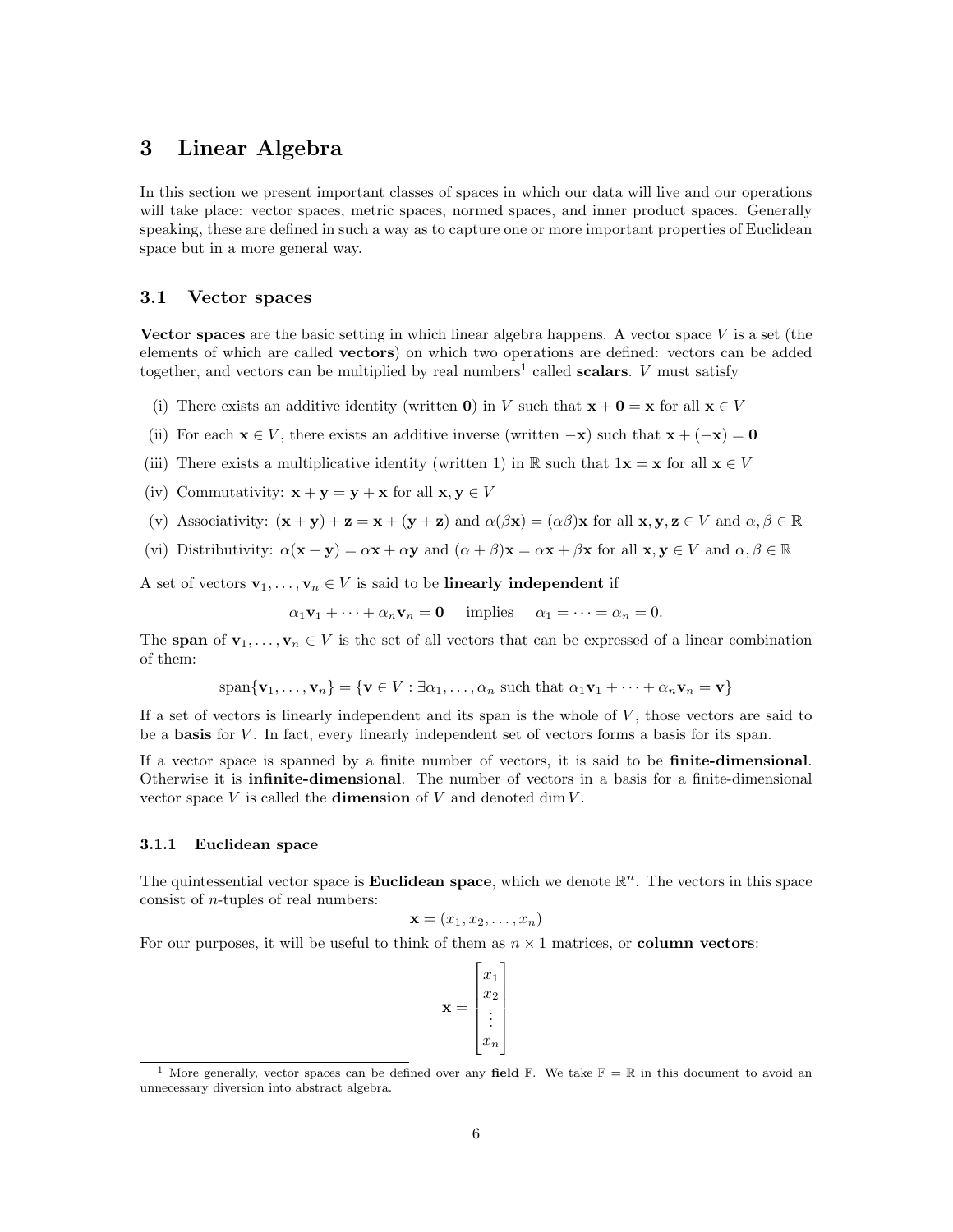Addition and scalar multiplication are defined component-wise on vectors in  $\mathbb{R}^n$ :

$$
\mathbf{x} + \mathbf{y} = \begin{bmatrix} x_1 + y_1 \\ \vdots \\ x_n + y_n \end{bmatrix}, \quad \alpha \mathbf{x} = \begin{bmatrix} \alpha x_1 \\ \vdots \\ \alpha x_n \end{bmatrix}
$$

Euclidean space is used to mathematically represent physical space, with notions such as distance, length, and angles. Although it becomes hard to visualize for  $n > 3$ , these concepts generalize mathematically in obvious ways. Even when you're working in more general settings than  $\mathbb{R}^n$ , it is often useful to visualize vector addition and scalar multiplication in terms of 2D vectors in the plane or 3D vectors in space.

### <span id="page-6-0"></span>3.1.2 Subspaces

Vector spaces can contain other vector spaces. If V is a vector space, then  $S \subseteq V$  is said to be a subspace of  $V$  if

- (i)  $\mathbf{0} \in S$
- (ii) S is closed under addition:  $\mathbf{x}, \mathbf{y} \in S$  implies  $\mathbf{x} + \mathbf{y} \in S$
- (iii) S is closed under scalar multiplication:  $\mathbf{x} \in S$ ,  $\alpha \in \mathbb{R}$  implies  $\alpha \mathbf{x} \in S$

Note that  $V$  is always a subspace of  $V$ , as is the trivial vector space which contains only  $0$ .

As a concrete example, a line passing through the origin is a subspace of Euclidean space.

If  $U$  and  $W$  are subspaces of  $V$ , then their sum is defined as

$$
U + W = \{ \mathbf{u} + \mathbf{w} \mid \mathbf{u} \in U, \mathbf{w} \in W \}
$$

It is straightforward to verify that this set is also a subspace of V. If  $U \cap W = \{0\}$ , the sum is said to be a **direct sum** and written  $U \oplus W$ . Every vector in  $U \oplus W$  can be written uniquely as  $\mathbf{u} + \mathbf{w}$ for some  $u \in U$  and  $w \in W$ . (This is both a necessary and sufficient condition for a direct sum.)

The dimensions of sums of subspaces obey a friendly relationship (see  $\boxed{4}$  for proof):

$$
\dim(U + W) = \dim U + \dim W - \dim(U \cap W)
$$

It follows that

$$
\dim(U \oplus W) = \dim U + \dim W
$$

since  $\dim(U \cap W) = \dim({\{0\}}) = 0$  if the sum is direct.

# <span id="page-6-1"></span>3.2 Linear maps

A linear map is a function  $T: V \to W$ , where V and W are vector spaces, that satisfies

- (i)  $T(\mathbf{x} + \mathbf{y}) = T\mathbf{x} + T\mathbf{y}$  for all  $\mathbf{x}, \mathbf{y} \in V$
- (ii)  $T(\alpha \mathbf{x}) = \alpha T \mathbf{x}$  for all  $\mathbf{x} \in V, \alpha \in \mathbb{R}$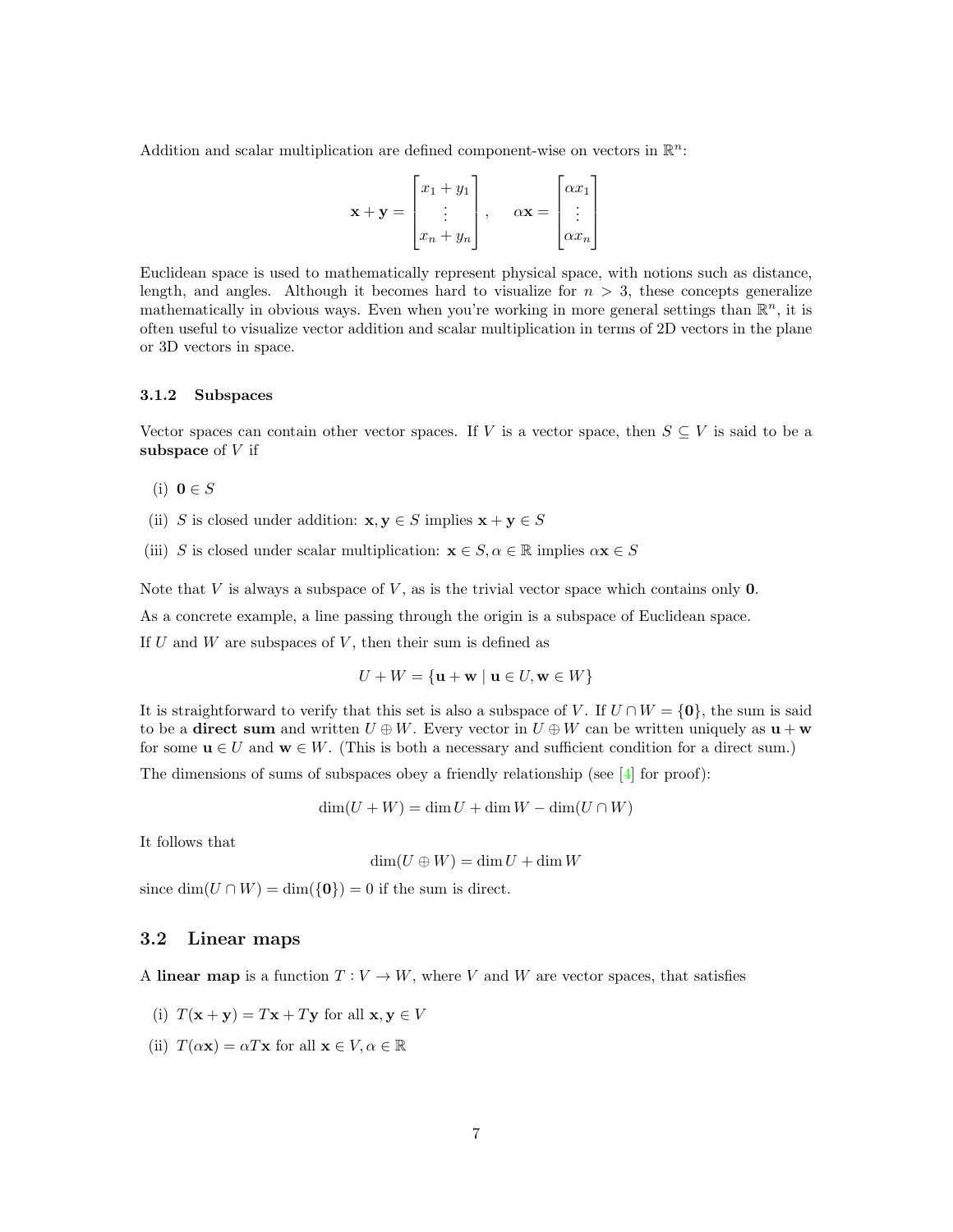The standard notational convention for linear maps (which we follow here) is to drop unnecessary parentheses, writing Tx rather than  $T(x)$  if there is no risk of ambiguity, and denote composition of linear maps by  $ST$  rather than the usual  $S \circ T$ .

A linear map from V to itself is called a linear operator.

Observe that the definition of a linear map is suited to reflect the structure of vector spaces, since it preserves vector spaces' two main operations, addition and scalar multiplication. In algebraic terms, a linear map is called a homomorphism of vector spaces. An invertible homomorphism (where the inverse is also a homomorphism) is called an **isomorphism**. If there exists an isomorphism from  $V$ to W, then V and W are said to be **isomorphic**, and we write  $V \cong W$ . Isomorphic vector spaces are essentially "the same" in terms of their algebraic structure. It is an interesting fact that finite-dimensional vector spaces<sup>[2](#page-7-1)</sup> of the same dimension are always isomorphic; if  $V, W$  are real vector spaces with dim  $V = \dim W = n$ , then we have the natural isomorphism

$$
\varphi: V \to W
$$

$$
\alpha_1 \mathbf{v}_1 + \dots + \alpha_n \mathbf{v}_n \mapsto \alpha_1 \mathbf{w}_1 + \dots + \alpha_n \mathbf{w}_n
$$

where  $\mathbf{v}_1, \ldots, \mathbf{v}_n$  and  $\mathbf{w}_1, \ldots, \mathbf{w}_n$  are any bases for V and W. This map is well-defined because every vector in V can be expressed uniquely as a linear combination of  $\mathbf{v}_1, \ldots, \mathbf{v}_n$ . It is straightforward to verify that  $\varphi$  is an isomorphism, so in fact  $V \cong W$ . In particular, every real *n*-dimensional vector space is isomorphic to  $\mathbb{R}^n$ .

#### <span id="page-7-0"></span>3.2.1 The matrix of a linear map

Vector spaces are fairly abstract. To represent and manipulate vectors and linear maps on a computer, we use rectangular arrays of numbers known as **matrices**.

Suppose V and W are finite-dimensional vector spaces with bases  $\mathbf{v}_1, \ldots, \mathbf{v}_n$  and  $\mathbf{w}_1, \ldots, \mathbf{w}_m$ , respectively, and  $T: V \to W$  is a linear map. Then the matrix of T, with entries  $A_{ij}$  where  $i = 1, \ldots, m$ ,  $j = 1, \ldots, n$ , is defined by

$$
T\mathbf{v}_j = A_{1j}\mathbf{w}_1 + \dots + A_{mj}\mathbf{w}_m
$$

That is, the jth column of **A** consists of the coordinates of  $T\mathbf{v}_j$  in the chosen basis for W. Conversely, every matrix  $\mathbf{A} \in \mathbb{R}^{m \times n}$  induces a linear map  $T : \mathbb{R}^n \to \mathbb{R}^m$  given by

$$
T\mathbf{x} = \mathbf{A}\mathbf{x}
$$

and the matrix of this map with respect to the standard bases of  $\mathbb{R}^n$  and  $\mathbb{R}^m$  is of course simply **A**. If  $\mathbf{A} \in \mathbb{R}^{m \times n}$ , its **transpose**  $\mathbf{A}^{\top} \in \mathbb{R}^{n \times m}$  is given by  $(\mathbf{A}^{\top})_{ij} = A_{ji}$  for each  $(i, j)$ . In other words, the columns of **A** become the rows of  $A^T$ , and the rows of **A** become the columns of  $A^T$ .

The transpose has several nice algebraic properties that can be easily verified from the definition:

- $(i)$   $(\mathbf{A}^{\top})^{\top} = \mathbf{A}$
- (ii)  $(\mathbf{A} + \mathbf{B})^{\top} = \mathbf{A}^{\top} + \mathbf{B}^{\top}$
- (iii)  $(\alpha \mathbf{A})^{\top} = \alpha \mathbf{A}^{\top}$
- $(iv)$   $(AB)^{T} = B^{T}A^{T}$

<span id="page-7-1"></span> $\frac{2}{2}$  over the same field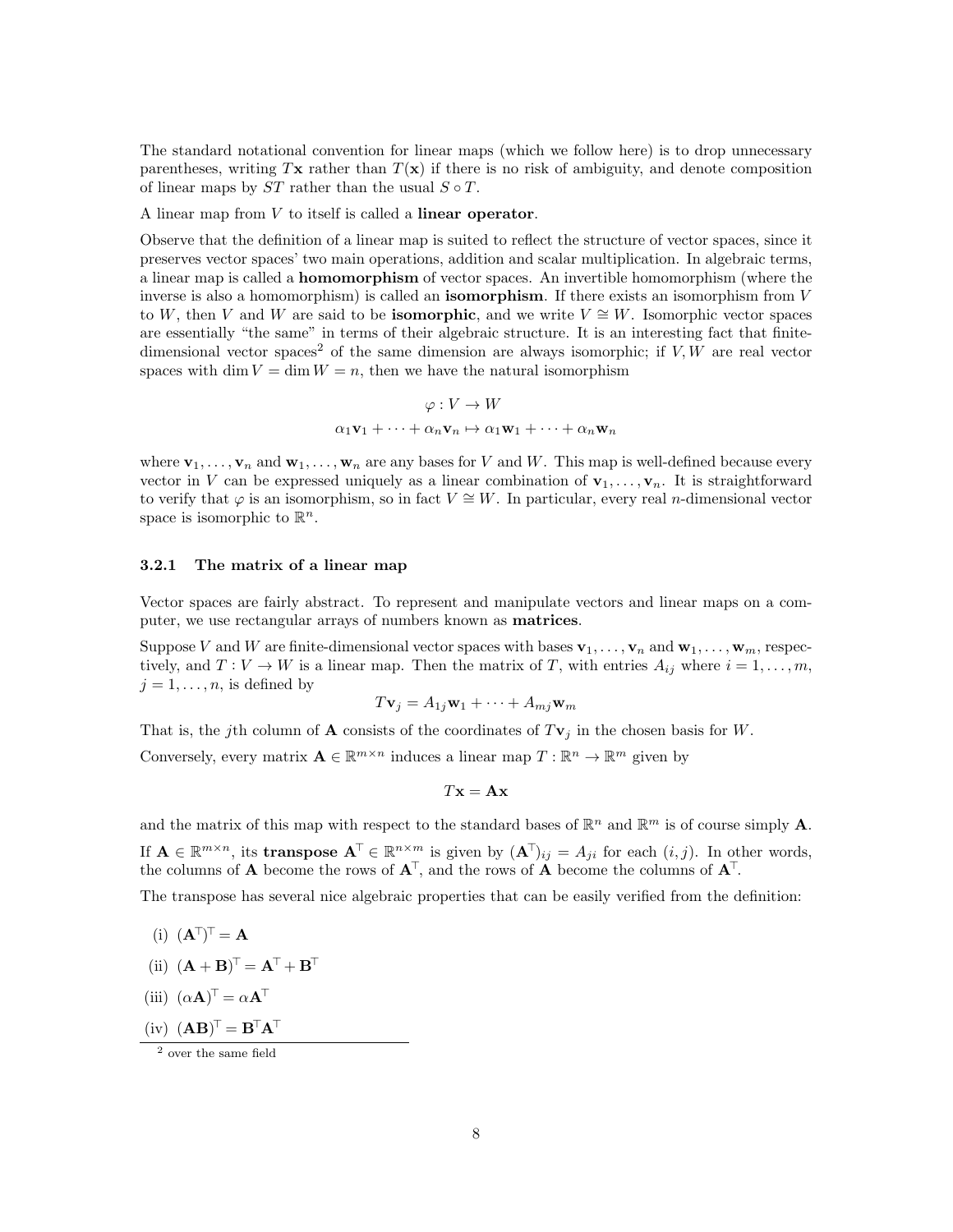#### <span id="page-8-0"></span>3.2.2 Nullspace, range

Some of the most important subspaces are those induced by linear maps. If  $T: V \to W$  is a linear map, we define the **nullspace**<sup>[3](#page-8-3)</sup> of T as

$$
\text{null}(T) = \{ \mathbf{v} \in V \mid T\mathbf{v} = \mathbf{0} \}
$$

and the **range** of  $T$  as

$$
range(T) = \{ \mathbf{w} \in W \mid \exists \mathbf{v} \in V \text{ such that } T\mathbf{v} = \mathbf{w} \}
$$

It is a good exercise to verify that the nullspace and range of a linear map are always subspaces of its domain and codomain, respectively.

The **columnspace** of a matrix  $\mathbf{A} \in \mathbb{R}^{m \times n}$  is the span of its columns (considered as vectors in  $\mathbb{R}^m$ ), and similarly the **rowspace** of **A** is the span of its rows (considered as vectors in  $\mathbb{R}^n$ ). It is not hard to see that the columnspace of **A** is exactly the range of the linear map from  $\mathbb{R}^n$  to  $\mathbb{R}^m$  which is induced by  $\mathbf{A}$ , so we denote it by range( $\mathbf{A}$ ) in a slight abuse of notation. Similarly, the rowspace is denoted range $(\mathbf{A}^{\dagger})$ .

It is a remarkable fact that the dimension of the columnspace of  $A$  is the same as the dimension of the rowspace of  $A$ . This quantity is called the rank of  $A$ , and defined as

$$
rank(\mathbf{A}) = dim range(\mathbf{A})
$$

### <span id="page-8-1"></span>3.3 Metric spaces

Metrics generalize the notion of distance from Euclidean space (although metric spaces need not be vector spaces).

A metric on a set S is a function  $d : S \times S \to \mathbb{R}$  that satisfies

(i)  $d(x, y) \geq 0$ , with equality if and only if  $x = y$ 

(ii) 
$$
d(x, y) = d(y, x)
$$

(iii)  $d(x, z) \leq d(x, y) + d(y, z)$  (the so-called **triangle inequality**)

for all  $x, y, z \in S$ .

A key motivation for metrics is that they allow limits to be defined for mathematical objects other than real numbers. We say that a sequence  $\{x_n\} \subseteq S$  converges to the limit x if for any  $\epsilon > 0$ , there exists  $N \in \mathbb{N}$  such that  $d(x_n, x) < \epsilon$  for all  $n \geq N$ . Note that the definition for limits of sequences of real numbers, which you have likely seen in a calculus class, is a special case of this definition when using the metric  $d(x, y) = |x - y|$ .

## <span id="page-8-2"></span>3.4 Normed spaces

Norms generalize the notion of length from Euclidean space.

A norm on a real vector space V is a function  $\|\cdot\| : V \to \mathbb{R}$  that satisfies

<span id="page-8-3"></span><sup>&</sup>lt;sup>3</sup> It is sometimes called the kernel by algebraists, but we eschew this terminology because the word "kernel" has another meaning in machine learning.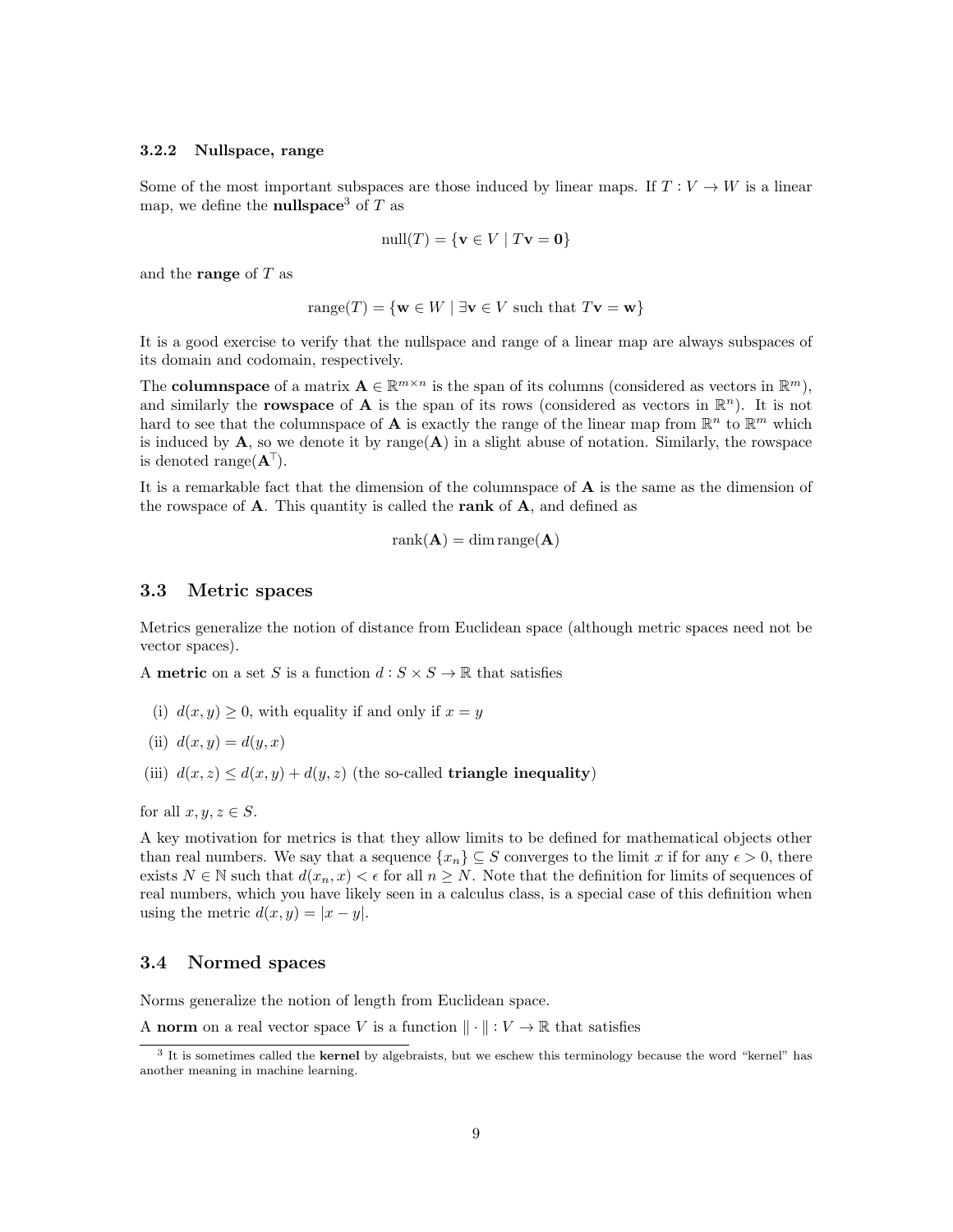- (i)  $\|\mathbf{x}\| \geq 0$ , with equality if and only if  $\mathbf{x} = \mathbf{0}$
- (ii)  $\|\alpha \mathbf{x}\| = |\alpha| \|\mathbf{x}\|$
- (iii)  $\|\mathbf{x} + \mathbf{y}\| \le \|\mathbf{x}\| + \|\mathbf{y}\|$  (the triangle inequality again)

for all  $\mathbf{x}, \mathbf{y} \in V$  and all  $\alpha \in \mathbb{R}$ . A vector space endowed with a norm is called a **normed vector** space, or simply a normed space.

Note that any norm on  $V$  induces a distance metric on  $V$ :

$$
d(\mathbf{x}, \mathbf{y}) = \|\mathbf{x} - \mathbf{y}\|
$$

One can verify that the axioms for metrics are satisfied under this definition and follow directly from the axioms for norms. Therefore any normed space is also a metric space.[4](#page-9-1)

We will typically only be concerned with a few specific norms on  $\mathbb{R}^n$ :

$$
\|\mathbf{x}\|_{1} = \sum_{i=1}^{n} |x_{i}|
$$
  

$$
\|\mathbf{x}\|_{2} = \sqrt{\sum_{i=1}^{n} x_{i}^{2}}
$$
  

$$
\|\mathbf{x}\|_{p} = \left(\sum_{i=1}^{n} |x_{i}|^{p}\right)^{\frac{1}{p}}
$$
  

$$
\|\mathbf{x}\|_{\infty} = \max_{1 \leq i \leq n} |x_{i}|
$$
  
(p \geq 1)

Note that the 1- and 2-norms are special cases of the p-norm, and the  $\infty$ -norm is the limit of the p-norm as p tends to infinity. We require  $p \geq 1$  for the general definition of the p-norm because the triangle inequality fails to hold if  $p < 1$ . (Try to find a counterexample!)

Here's a fun fact: for any given finite-dimensional vector space  $V$ , all norms on  $V$  are equivalent in the sense that for two norms  $\|\cdot\|_A, \|\cdot\|_B$ , there exist constants  $\alpha, \beta > 0$  such that

$$
\alpha \|\mathbf{x}\|_A \le \|\mathbf{x}\|_B \le \beta \|\mathbf{x}\|_A
$$

for all  $\mathbf{x} \in V$ . Therefore convergence in one norm implies convergence in any other norm. This rule may not apply in infinite-dimensional vector spaces such as function spaces, though.

### <span id="page-9-0"></span>3.5 Inner product spaces

An inner product on a real vector space V is a function  $\langle \cdot, \cdot \rangle : V \times V \to \mathbb{R}$  satisfying

- (i)  $\langle \mathbf{x}, \mathbf{x} \rangle \geq 0$ , with equality if and only if  $\mathbf{x} = \mathbf{0}$
- (ii) Linearity in the first slot:  $\langle \mathbf{x} + \mathbf{y}, \mathbf{z} \rangle = \langle \mathbf{x}, \mathbf{z} \rangle + \langle \mathbf{y}, \mathbf{z} \rangle$  and  $\langle \alpha \mathbf{x}, \mathbf{y} \rangle = \alpha \langle \mathbf{x}, \mathbf{y} \rangle$
- (iii)  $\langle \mathbf{x}, \mathbf{y} \rangle = \langle \mathbf{y}, \mathbf{x} \rangle$

<span id="page-9-1"></span><sup>&</sup>lt;sup>4</sup> If a normed space is complete with respect to the distance metric induced by its norm, we say that it is a **Banach** space.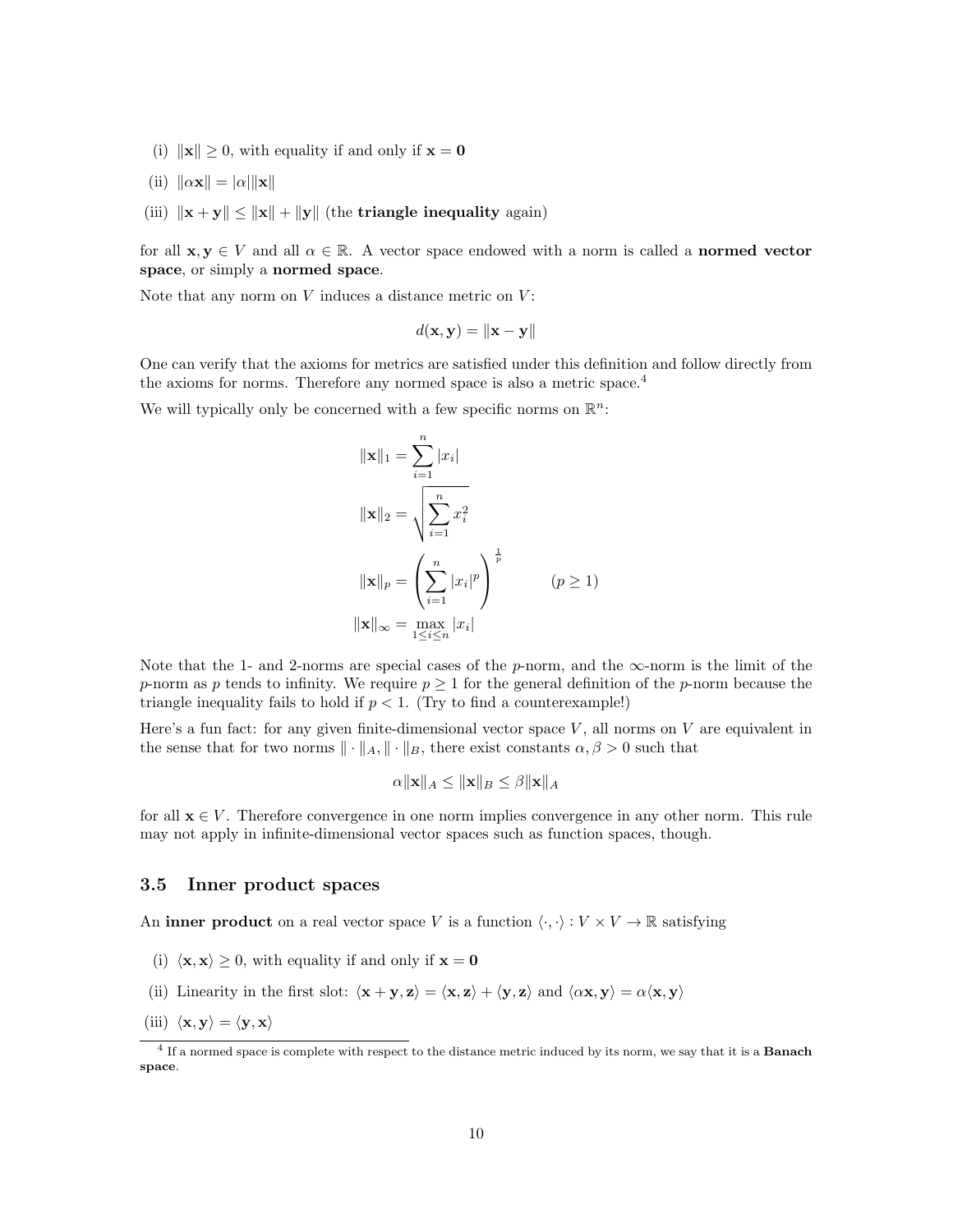for all  $x, y, z \in V$  and all  $\alpha \in \mathbb{R}$ . A vector space endowed with an inner product is called an inner product space.

Note that any inner product on  $V$  induces a norm on  $V$ :

$$
\|\mathbf{x}\| = \sqrt{\langle \mathbf{x}, \mathbf{x} \rangle}
$$

One can verify that the axioms for norms are satisfied under this definition and follow (almost) directly from the axioms for inner products. Therefore any inner product space is also a normed space (and hence also a metric space).<sup>[5](#page-10-2)</sup>

Two vectors **x** and **y** are said to be **orthogonal** if  $\langle x, y \rangle = 0$ ; we write **x**  $\perp$  **y** for shorthand. Orthogonality generalizes the notion of perpendicularity from Euclidean space. If two orthogonal vectors **x** and **y** additionally have unit length (i.e.  $\|\mathbf{x}\| = \|\mathbf{y}\| = 1$ ), then they are described as orthonormal.

The standard inner product on  $\mathbb{R}^n$  is given by

$$
\langle \mathbf{x}, \mathbf{y} \rangle = \sum_{i=1}^{n} x_i y_i = \mathbf{x}^{\mathsf{T}} \mathbf{y}
$$

The matrix notation on the righthand side arises because this inner product is a special case of matrix multiplication where we regard the resulting  $1 \times 1$  matrix as a scalar. The inner product on  $\mathbb{R}^n$  is also often written  $\mathbf{x} \cdot \mathbf{y}$  (hence the alternate name **dot product**). The reader can verify that the two-norm  $\|\cdot\|_2$  on  $\mathbb{R}^n$  is induced by this inner product.

### <span id="page-10-0"></span>3.5.1 Pythagorean Theorem

The well-known Pythagorean theorem generalizes naturally to arbitrary inner product spaces.

Theorem 1. If  $x \perp y$ , then

$$
\|\mathbf{x}+\mathbf{y}\|^2=\|\mathbf{x}\|^2+\|\mathbf{y}\|^2
$$

*Proof.* Suppose  $\mathbf{x} \perp \mathbf{y}$ , i.e.  $\langle \mathbf{x}, \mathbf{y} \rangle = 0$ . Then

$$
\|\mathbf{x} + \mathbf{y}\|^2 = \langle \mathbf{x} + \mathbf{y}, \mathbf{x} + \mathbf{y} \rangle = \langle \mathbf{x}, \mathbf{x} \rangle + \langle \mathbf{y}, \mathbf{x} \rangle + \langle \mathbf{x}, \mathbf{y} \rangle + \langle \mathbf{y}, \mathbf{y} \rangle = \|\mathbf{x}\|^2 + \|\mathbf{y}\|^2
$$

as claimed.

### <span id="page-10-1"></span>3.5.2 Cauchy-Schwarz inequality

This inequality is sometimes useful in proving bounds:

$$
|\langle \mathbf{x}, \mathbf{y} \rangle| \leq \|\mathbf{x}\| \|\mathbf{y}\|
$$

for all  $x, y \in V$ . Equality holds exactly when x and y are scalar multiples of each other (or equivalently, when they are linearly dependent).

<span id="page-10-2"></span><sup>&</sup>lt;sup>5</sup> If an inner product space is complete with respect to the distance metric induced by its inner product, we say that it is a Hilbert space.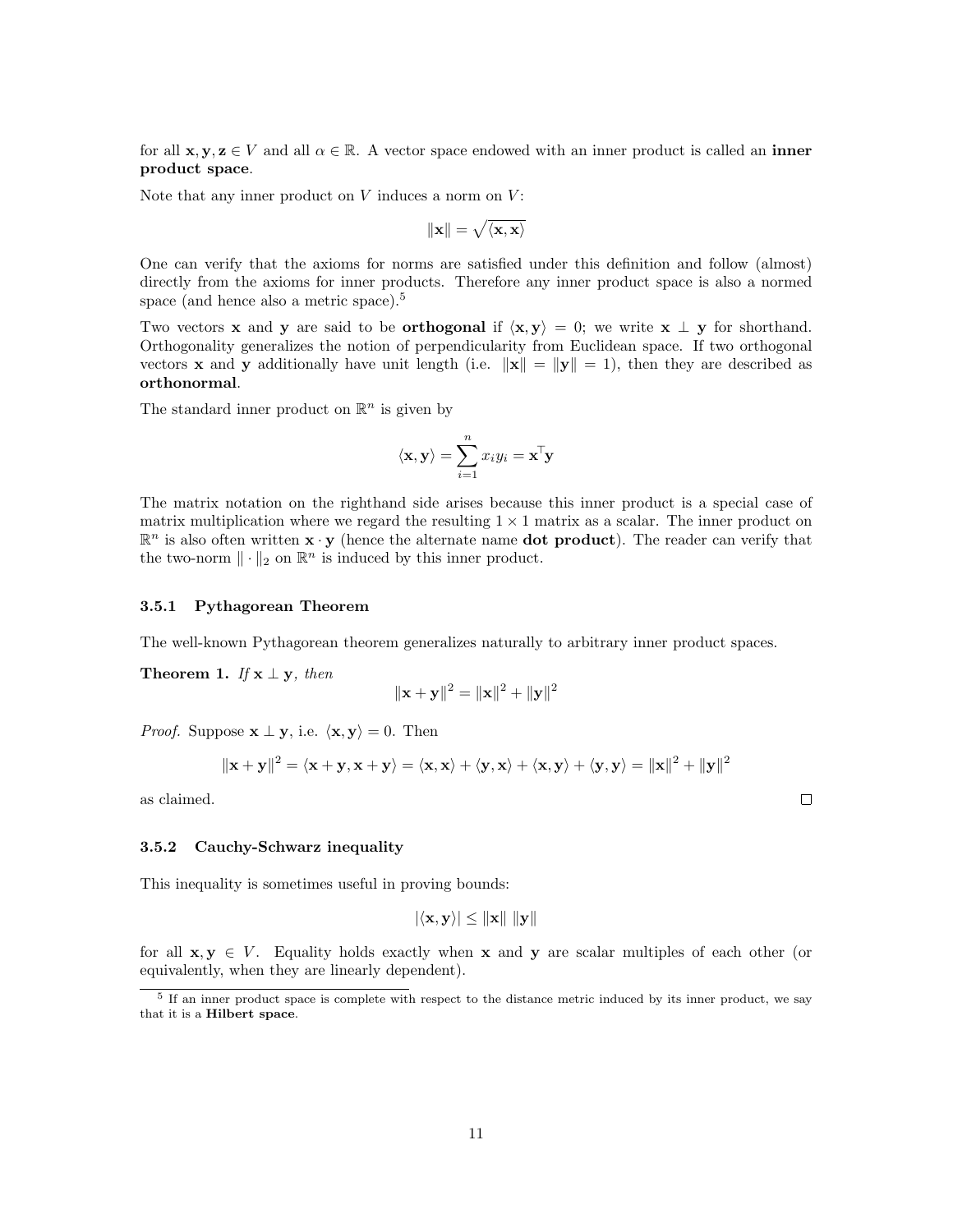### <span id="page-11-0"></span>3.5.3 Orthogonal complements and projections

If  $S \subseteq V$  where V is an inner product space, then the **orthogonal complement** of S, denoted  $S^{\perp}$ , is the set of all vectors in  $V$  that are orthogonal to every element of  $S$ :

$$
S^{\perp} = \{ \mathbf{v} \in V \mid \mathbf{v} \perp \mathbf{s} \text{ for all } \mathbf{s} \in S \}
$$

It is easy to verify that  $S^{\perp}$  is a subspace of V for any  $S \subseteq V$ . Note that there is no requirement that S itself be a subspace of V. However, if S is a (finite-dimensional) subspace of V, we have the following important decomposition.

**Proposition 1.** Let V be an inner product space and S be a finite-dimensional subspace of V. Then every  $\mathbf{v} \in V$  can be written uniquely in the form

$$
\mathbf{v}=\mathbf{v}_S+\mathbf{v}_\perp
$$

where  $\mathbf{v}_S \in S$  and  $\mathbf{v}_\perp \in S^\perp$ .

*Proof.* Let  $\mathbf{u}_1, \ldots, \mathbf{u}_m$  be an orthonormal basis for S, and suppose  $\mathbf{v} \in V$ . Define

$$
\mathbf{v}_S = \langle \mathbf{v}, \mathbf{u}_1 \rangle \mathbf{u}_1 + \dots + \langle \mathbf{v}, \mathbf{u}_m \rangle \mathbf{u}_m
$$

and

$$
\mathbf{v}_{\perp} = \mathbf{v} - \mathbf{v}_{S}
$$

It is clear that  $\mathbf{v}_S \in S$  since it is in the span of the chosen basis. We also have, for all  $i = 1, \ldots, m$ ,

$$
\langle \mathbf{v}_{\perp}, \mathbf{u}_{i} \rangle = \langle \mathbf{v} - (\langle \mathbf{v}, \mathbf{u}_{1} \rangle \mathbf{u}_{1} + \cdots + \langle \mathbf{v}, \mathbf{u}_{m} \rangle \mathbf{u}_{m}), \mathbf{u}_{i} \rangle
$$
  
=  $\langle \mathbf{v}, \mathbf{u}_{i} \rangle - \langle \mathbf{v}, \mathbf{u}_{1} \rangle \langle \mathbf{u}_{1}, \mathbf{u}_{i} \rangle - \cdots - \langle \mathbf{v}, \mathbf{u}_{m} \rangle \langle \mathbf{u}_{m}, \mathbf{u}_{i} \rangle$   
=  $\langle \mathbf{v}, \mathbf{u}_{i} \rangle - \langle \mathbf{v}, \mathbf{u}_{i} \rangle$   
= 0

which implies  $\mathbf{v}_\perp \in S^\perp$ .

It remains to show that this decomposition is unique, i.e. doesn't depend on the choice of basis. To this end, let  $\mathbf{u}'_1, \ldots, \mathbf{u}'_m$  be another orthonormal basis for S, and define  $\mathbf{v}'_S$  and  $\mathbf{v}'_\perp$  analogously. We claim that  $\mathbf{v}'_S = \mathbf{v}_S$  and  $\mathbf{v}'_\perp = \mathbf{v}_\perp$ .

By definition,

$$
\mathbf{v}_S + \mathbf{v}_\perp = \mathbf{v} = \mathbf{v}'_S + \mathbf{v}'_\perp
$$

so

$$
\underbrace{\mathbf{v}_S - \mathbf{v}'_S}_{\in S} = \underbrace{\mathbf{v}'_{\perp} - \mathbf{v}_{\perp}}_{\in S^{\perp}}
$$

From the orthogonality of these subspaces, we have

$$
0 = \langle \mathbf{v}_S - \mathbf{v}'_S, \mathbf{v}'_\perp - \mathbf{v}_\perp \rangle = \langle \mathbf{v}_S - \mathbf{v}'_S, \mathbf{v}_S - \mathbf{v}'_S \rangle = ||\mathbf{v}_S - \mathbf{v}'_S||^2
$$

It follows that  $\mathbf{v}_S - \mathbf{v}'_S = \mathbf{0}$ , i.e.  $\mathbf{v}_S = \mathbf{v}'_S$ . Then  $\mathbf{v}'_\perp = \mathbf{v} - \mathbf{v}'_S = \mathbf{v} - \mathbf{v}_S = \mathbf{v}_\perp$  as well.

The existence and uniqueness of the decomposition above mean that

$$
V=S\oplus S^\perp
$$

whenever  $S$  is a subspace.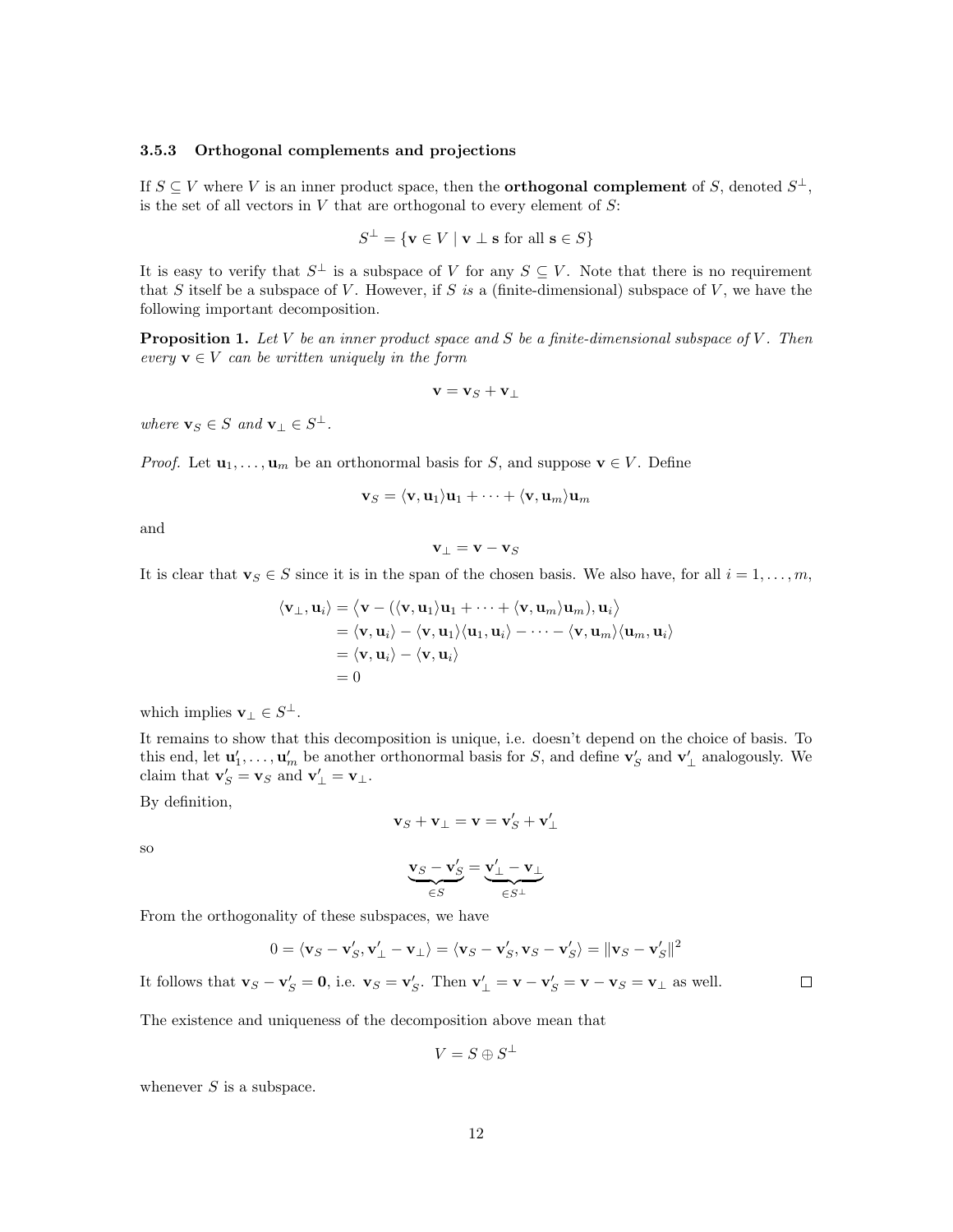Since the mapping from  $\mathbf v$  to  $\mathbf v_S$  in the decomposition above always exists and is unique, we have a well-defined function

$$
P_S: V \to S
$$

$$
\mathbf{v} \mapsto \mathbf{v}_S
$$

which is called the **orthogonal projection** onto  $S$ . We give the most important properties of this function below.

**Proposition 2.** Let  $S$  be a finite-dimensional subspace of  $V$ . Then

(i) For any  $\mathbf{v} \in V$  and orthonormal basis  $\mathbf{u}_1, \ldots, \mathbf{u}_m$  of S,

$$
P_S\mathbf{v}=\langle \mathbf{v},\mathbf{u}_1\rangle\mathbf{u}_1+\cdots+\langle \mathbf{v},\mathbf{u}_m\rangle\mathbf{u}_m
$$

- (ii) For any  $\mathbf{v} \in V$ ,  $\mathbf{v} P_S \mathbf{v} \perp S$ .
- (iii)  $P_S$  is a linear map.
- (iv)  $P_S$  is the identity when restricted to S (i.e.  $P_S$ **s** = **s** for all **s**  $\in$  S).
- (v) range $(P_S) = S$  and null $(P_S) = S^{\perp}$ .
- (vi)  $P_S^2 = P_S$ .
- (vii) For any  $\mathbf{v} \in V$ ,  $||P_S\mathbf{v}|| \le ||\mathbf{v}||$ .
- (viii) For any  $\mathbf{v} \in V$  and  $\mathbf{s} \in S$ ,

$$
\|\mathbf{v} - P_S \mathbf{v}\| \le \|\mathbf{v} - \mathbf{s}\|
$$

with equality if and only if  $s = P_S v$ . That is,

$$
P_S \mathbf{v} = \underset{\mathbf{s} \in S}{\arg \min} \|\mathbf{v} - \mathbf{s}\|
$$

*Proof.* The first two statements are immediate from the definition of  $P<sub>S</sub>$  and the work done in the proof of the previous proposition.

In this proof, we abbreviate  $P = P<sub>S</sub>$  for brevity.

(iii) Suppose  $\mathbf{x}, \mathbf{y} \in V$  and  $\alpha \in \mathbb{R}$ . Write  $\mathbf{x} = \mathbf{x}_S + \mathbf{x}_\perp$  and  $\mathbf{y} = \mathbf{y}_S + \mathbf{y}_\perp$ , where  $\mathbf{x}_S, \mathbf{y}_S \in S$  and  $\mathbf{x}_{\perp}, \mathbf{y}_{\perp} \in S^{\perp}$ . Then

$$
\mathbf{x} + \mathbf{y} = \underbrace{\mathbf{x}_S + \mathbf{y}_S}_{\in S} + \underbrace{\mathbf{x}_\perp + \mathbf{y}_\perp}_{\in S^\perp}
$$

so  $P(\mathbf{x} + \mathbf{y}) = \mathbf{x}_S + \mathbf{y}_S = P\mathbf{x} + P\mathbf{y}$ , and

$$
\alpha \mathbf{x} = \underbrace{\alpha \mathbf{x}_S}_{\in S} + \underbrace{\alpha \mathbf{x}_{\perp}}_{\in S^{\perp}}
$$

so  $P(\alpha x) = \alpha x_S = \alpha P x$ . Thus P is linear.

(iv) If  $s \in S$ , then we can write  $s = s + 0$  where  $s \in S$  and  $0 \in S^{\perp}$ , so  $Ps = s$ .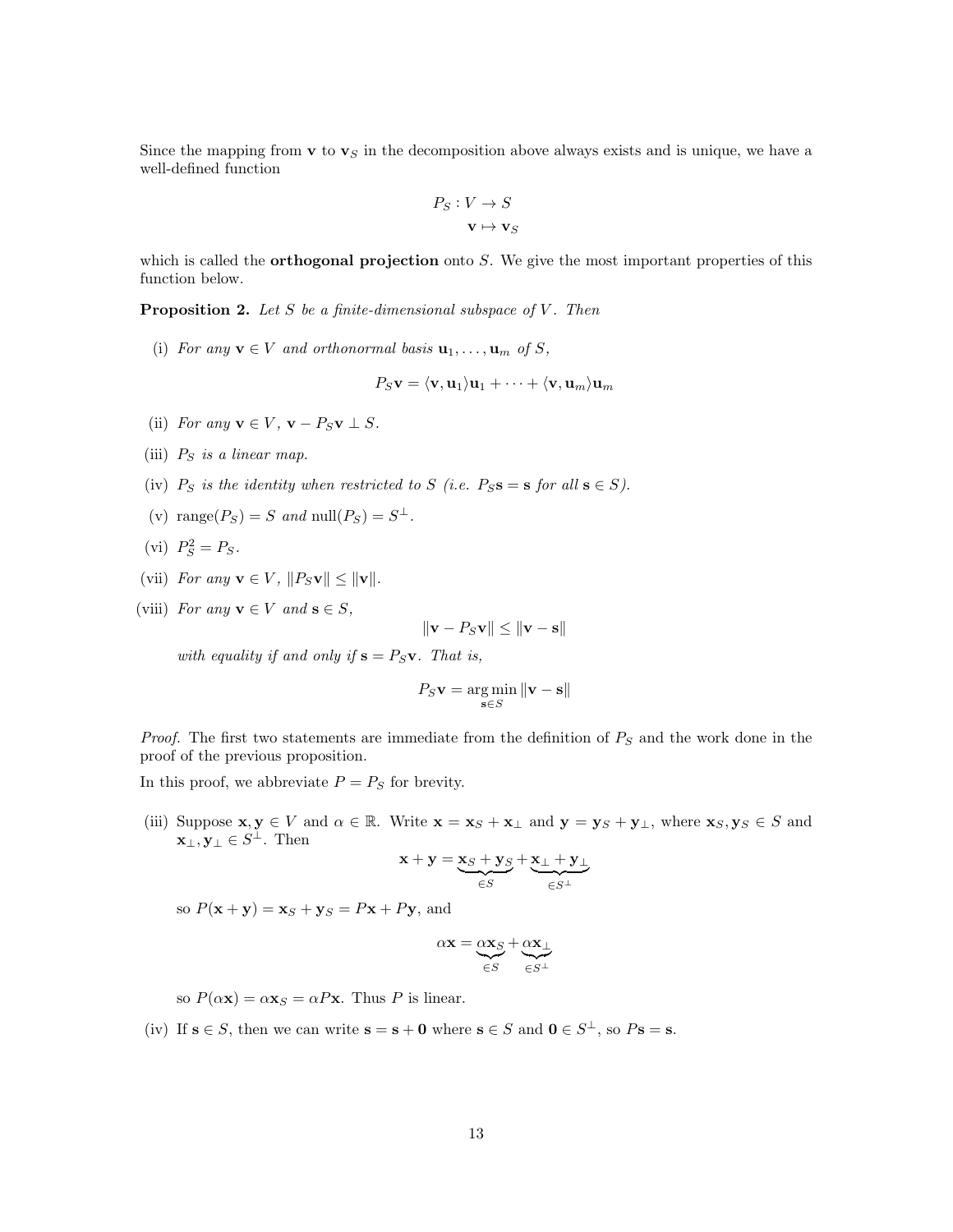(v) range( $P$ )  $\subseteq$  S: By definition.

range(P)  $\supseteq S$ : Using the previous result, any  $s \in S$  satisfies  $s = Pv$  for some  $v \in V$  (specifically,  $\mathbf{v} = \mathbf{s}$ ).

 $\text{null}(P) \subseteq S^{\perp}$ : Suppose  $\mathbf{v} \in \text{null}(P)$ . Write  $\mathbf{v} = \mathbf{v}_S + \mathbf{v}_{\perp}$  where  $\mathbf{v}_S \in S$  and  $\mathbf{v}_{\perp} \in S^{\perp}$ . Then  $\mathbf{0} = P\mathbf{v} = \mathbf{v}_S$ , so  $\mathbf{v} = \mathbf{v}_\perp \in S^\perp$ .

 $\text{null}(P) \supseteq S^{\perp}$ : If  $\mathbf{v} \in S^{\perp}$ , then  $\mathbf{v} = \mathbf{0} + \mathbf{v}$  where  $\mathbf{0} \in S$  and  $\mathbf{v} \in S^{\perp}$ , so  $P\mathbf{v} = \mathbf{0}$ .

(vi) For any  $\mathbf{v} \in V$ ,

$$
P^2 \mathbf{v} = P(P\mathbf{v}) = P\mathbf{v}
$$

since  $P\mathbf{v} \in S$  and P is the identity on S. Hence  $P^2 = P$ .

(vii) Suppose  $\mathbf{v} \in V$ . Then by the Pythagorean theorem,

$$
\|\mathbf{v}\|^2 = \|P\mathbf{v} + (\mathbf{v} - P\mathbf{v})\|^2 = \|P\mathbf{v}\|^2 + \|\mathbf{v} - P\mathbf{v}\|^2 \ge \|P\mathbf{v}\|^2
$$

The result follows by taking square roots.

(viii) Suppose  $\mathbf{v} \in V$  and  $\mathbf{s} \in S$ . Then by the Pythagorean theorem,-

$$
\|\mathbf{v} - \mathbf{s}\|^2 = \|(\mathbf{v} - P\mathbf{v}) + (P\mathbf{v} - \mathbf{s})\|^2 = \|\mathbf{v} - P\mathbf{v}\|^2 + \|P\mathbf{v} - \mathbf{s}\|^2 \ge \|\mathbf{v} - P\mathbf{v}\|^2
$$

We obtain  $\|\mathbf{v}-\mathbf{s}\| \geq \|\mathbf{v}-P\mathbf{v}\|$  by taking square roots. Equality holds iff  $\|P\mathbf{v}-\mathbf{s}\|^2 = 0$ , which is true iff  $P\mathbf{v} = \mathbf{s}$ .

 $\Box$ 

Any linear map P that satisfies  $P^2 = P$  is called a **projection**, so we have shown that  $P_S$  is a projection (hence the name).

The last part of the previous result shows that orthogonal projection solves the optimization problem of finding the closest point in S to a given  $\mathbf{v} \in V$ . This makes intuitive sense from a pictorial representation of the orthogonal projection:



Let us now consider the specific case where S is a subspace of  $\mathbb{R}^n$  with orthonormal basis  $\mathbf{u}_1, \ldots, \mathbf{u}_m$ . Then

$$
P_S \mathbf{x} = \sum_{i=1}^m \langle \mathbf{x}, \mathbf{u}_i \rangle \mathbf{u}_i = \sum_{i=1}^m \mathbf{x}^\top \mathbf{u}_i \mathbf{u}_i = \sum_{i=1}^m \mathbf{u}_i \mathbf{u}_i^\top \mathbf{x} = \left( \sum_{i=1}^m \mathbf{u}_i \mathbf{u}_i^\top \right) \mathbf{x}
$$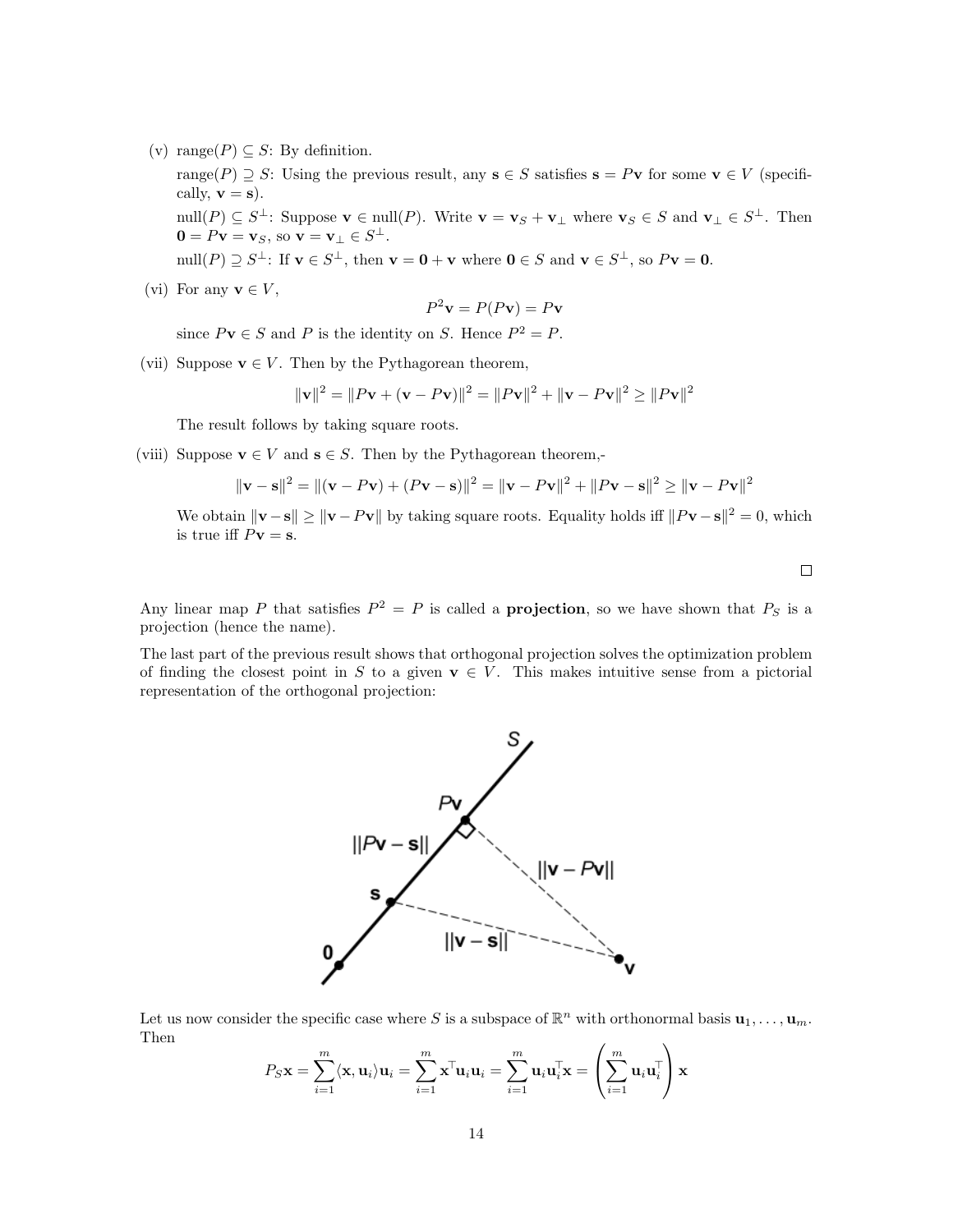so the operator  $P<sub>S</sub>$  can be expressed as a matrix

$$
\mathbf{P}_S = \sum_{i=1}^m \mathbf{u}_i \mathbf{u}_i^\top = \mathbf{U} \mathbf{U}^\top
$$

where **U** has  $\mathbf{u}_1, \ldots, \mathbf{u}_m$  as its columns. Here we have used the sum-of-outer-products identity.

# <span id="page-14-0"></span>3.6 Eigenthings

For a square matrix  $\mathbf{A} \in \mathbb{R}^{n \times n}$ , there may be vectors which, when **A** is applied to them, are simply scaled by some constant. We say that a nonzero vector  $\mathbf{x} \in \mathbb{R}^n$  is an **eigenvector** of **A** corresponding to eigenvalue  $\lambda$  if

$$
\mathbf{A}\mathbf{x} = \lambda \mathbf{x}
$$

The zero vector is excluded from this definition because  $\mathbf{A0} = \mathbf{0} = \lambda \mathbf{0}$  for every  $\lambda$ .

We now give some useful results about how eigenvalues change after various manipulations.

**Proposition 3.** Let x be an eigenvector of A with corresponding eigenvalue  $\lambda$ . Then

- (i) For any  $\gamma \in \mathbb{R}$ , **x** is an eigenvector of  $\mathbf{A} + \gamma \mathbf{I}$  with eigenvalue  $\lambda + \gamma$ .
- (ii) If **A** is invertible, then **x** is an eigenvector of  $A^{-1}$  with eigenvalue  $\lambda^{-1}$ .
- (iii)  $\mathbf{A}^k \mathbf{x} = \lambda^k \mathbf{x}$  for any  $k \in \mathbb{Z}$  (where  $\mathbf{A}^0 = \mathbf{I}$  by definition).

Proof. (i) follows readily:

$$
(\mathbf{A} + \gamma \mathbf{I})\mathbf{x} = \mathbf{A}\mathbf{x} + \gamma \mathbf{I}\mathbf{x} = \lambda \mathbf{x} + \gamma \mathbf{x} = (\lambda + \gamma)\mathbf{x}
$$

(ii) Suppose A is invertible. Then

$$
\mathbf{x} = \mathbf{A}^{-1} \mathbf{A} \mathbf{x} = \mathbf{A}^{-1} (\lambda \mathbf{x}) = \lambda \mathbf{A}^{-1} \mathbf{x}
$$

Dividing by  $\lambda$ , which is valid because the invertibility of **A** implies  $\lambda \neq 0$ , gives  $\lambda^{-1} \mathbf{x} = \mathbf{A}^{-1} \mathbf{x}$ . (iii) The case  $k \geq 0$  follows immediately by induction on k. Then the general case  $k \in \mathbb{Z}$  follows by combining the  $k \geq 0$  case with (ii).  $\Box$ 

### <span id="page-14-1"></span>3.7 Trace

The trace of a square matrix is the sum of its diagonal entries:

$$
\text{tr}(\mathbf{A}) = \sum_{i=1}^{n} A_{ii}
$$

The trace has several nice algebraic properties:

- (i)  $tr(\mathbf{A} + \mathbf{B}) = tr(\mathbf{A}) + tr(\mathbf{B})$
- (ii)  $tr(\alpha \mathbf{A}) = \alpha tr(\mathbf{A})$
- (iii)  $tr(\mathbf{A}^{\top}) = tr(\mathbf{A})$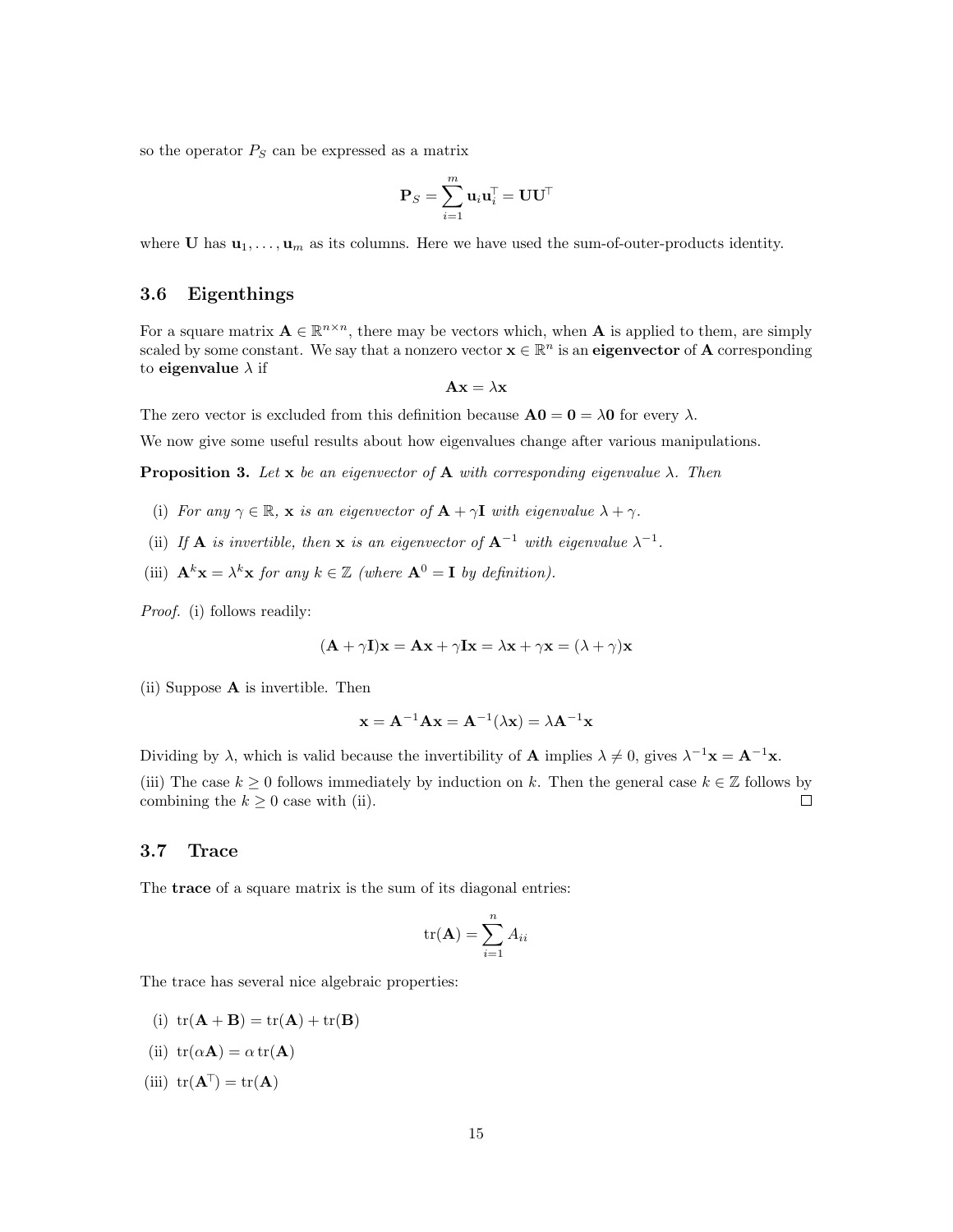(iv)  $tr(ABCD) = tr(BCDA) = tr(CDAB) = tr(DABC)$ 

The first three properties follow readily from the definition. The last is known as **invariance** under cyclic permutations. Note that the matrices cannot be reordered arbitrarily, for example  $tr(ABCD) \neq tr(BACD)$  in general. Also, there is nothing special about the product of four matrices – analogous rules hold for more or fewer matrices.

Interestingly, the trace of a matrix is equal to the sum of its eigenvalues (repeated according to multiplicity):

$$
\mathrm{tr}(\mathbf{A}) = \sum_i \lambda_i(\mathbf{A})
$$

# <span id="page-15-0"></span>3.8 Determinant

The **determinant** of a square matrix can be defined in several different confusing ways, none of which are particularly important for our purposes; go look at an introductory linear algebra text (or Wikipedia) if you need a definition. But it's good to know the properties:

- (i) det( $\mathbf{I}$ ) = 1
- (ii)  $det(\mathbf{A}^{\top}) = det(\mathbf{A})$
- (iii)  $det(AB) = det(A) det(B)$
- $(iv) det(**A**<sup>-1</sup>) = det(**A**)<sup>-1</sup>$
- (v) det( $\alpha \mathbf{A}$ ) =  $\alpha^n$  det( $\mathbf{A}$ )

Interestingly, the determinant of a matrix is equal to the product of its eigenvalues (repeated according to multiplicity):

$$
\det(\mathbf{A}) = \prod_i \lambda_i(\mathbf{A})
$$

# <span id="page-15-1"></span>3.9 Orthogonal matrices

A matrix  $\mathbf{Q} \in \mathbb{R}^{n \times n}$  is said to be **orthogonal** if its columns are pairwise orthonormal. This definition implies that

$$
\mathbf{Q}^\top \mathbf{Q} = \mathbf{Q} \mathbf{Q}^\top = \mathbf{I}
$$

or equivalently,  $\mathbf{Q}^{\top} = \mathbf{Q}^{-1}$ . A nice thing about orthogonal matrices is that they preserve inner products:

$$
(\mathbf{Q}\mathbf{x})^{\mathsf{T}}(\mathbf{Q}\mathbf{y}) = \mathbf{x}^{\mathsf{T}}\mathbf{Q}^{\mathsf{T}}\mathbf{Q}\mathbf{y} = \mathbf{x}^{\mathsf{T}}\mathbf{I}\mathbf{y} = \mathbf{x}^{\mathsf{T}}\mathbf{y}
$$

A direct result of this fact is that they also preserve 2-norms:

$$
\|\mathbf{Q}\mathbf{x}\|_2 = \sqrt{(\mathbf{Q}\mathbf{x})^{\top}(\mathbf{Q}\mathbf{x})} = \sqrt{\mathbf{x}^{\top}\mathbf{x}} = \|\mathbf{x}\|_2
$$

Therefore multiplication by an orthogonal matrix can be considered as a transformation that preserves length, but may rotate or reflect the vector about the origin.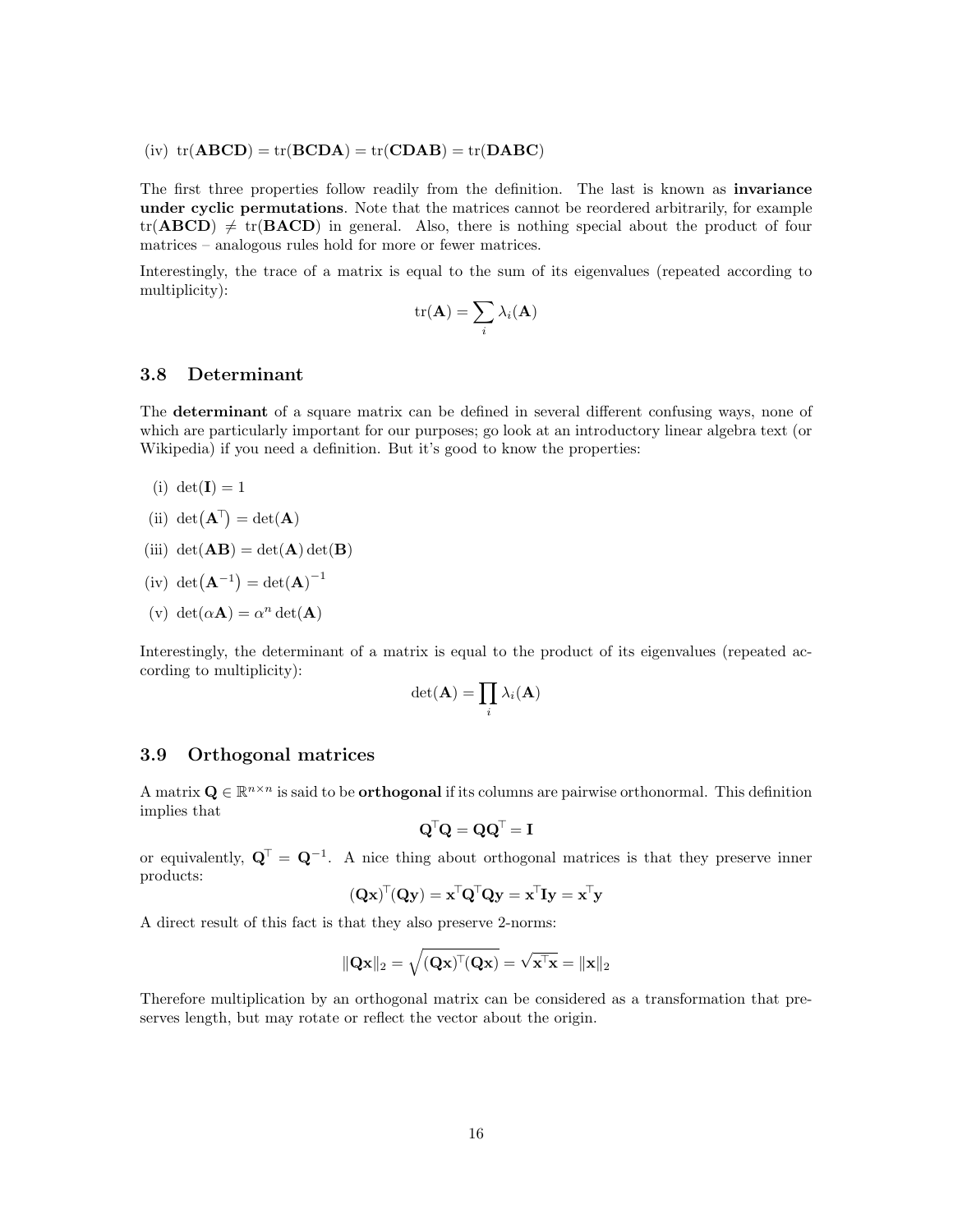# <span id="page-16-0"></span>3.10 Symmetric matrices

A matrix  $\mathbf{A} \in \mathbb{R}^{n \times n}$  is said to be **symmetric** if it is equal to its own transpose  $(\mathbf{A} = \mathbf{A}^{\top})$ , meaning that  $A_{ij} = A_{ji}$  for all  $(i, j)$ . This definition seems harmless enough but turns out to have some strong implications. We summarize the most important of these as

**Theorem 2.** (Spectral Theorem) If  $A \in \mathbb{R}^{n \times n}$  is symmetric, then there exists an orthonormal basis for  $\mathbb{R}^n$  consisting of eigenvectors of **A**.

The practical application of this theorem is a particular factorization of symmetric matrices, referred to as the **eigendecomposition** or **spectral decomposition**. Denote the orthonormal basis of eigenvectors  $\mathbf{q}_1, \ldots, \mathbf{q}_n$  and their eigenvalues  $\lambda_1, \ldots, \lambda_n$ . Let **Q** be an orthogonal matrix with  $\mathbf{q}_1,\ldots,\mathbf{q}_n$  as its columns, and  $\mathbf{\Lambda} = \text{diag}(\lambda_1,\ldots,\lambda_n)$ . Since by definition  $\mathbf{A}\mathbf{q}_i = \lambda_i \mathbf{q}_i$  for every i, the following relationship holds:

 $AQ = Q\Lambda$ 

Right-multiplying by  $\mathbf{Q}^{\mathsf{T}}$ , we arrive at the decomposition

$$
\mathbf{A} = \mathbf{Q} \boldsymbol{\Lambda} \mathbf{Q}^\top
$$

#### <span id="page-16-1"></span>3.10.1 Rayleigh quotients

Let  $A \in \mathbb{R}^{n \times n}$  be a symmetric matrix. The expression  $\mathbf{x}^{\top} A \mathbf{x}$  is called a **quadratic form**.

There turns out to be an interesting connection between the quadratic form of a symmetric matrix and its eigenvalues. This connection is provided by the Rayleigh quotient

$$
R_{\mathbf{A}}(\mathbf{x}) = \frac{\mathbf{x}^{\mathsf{T}} \mathbf{A} \mathbf{x}}{\mathbf{x}^{\mathsf{T}} \mathbf{x}}
$$

The Rayleigh quotient has a couple of important properties which the reader can (and should!) easily verify from the definition:

- (i) Scale invariance: for any vector  $\mathbf{x} \neq \mathbf{0}$  and any scalar  $\alpha \neq 0$ ,  $R_{\mathbf{A}}(\mathbf{x}) = R_{\mathbf{A}}(\alpha \mathbf{x})$ .
- (ii) If **x** is an eigenvector of **A** with eigenvalue  $\lambda$ , then  $R_{\mathbf{A}}(\mathbf{x}) = \lambda$ .

We can further show that the Rayleigh quotient is bounded by the largest and smallest eigenvalues of A. But first we will show a useful special case of the final result.

**Proposition 4.** For any **x** such that  $\|\mathbf{x}\|_2 = 1$ ,

$$
\lambda_{\min}(\mathbf{A}) \leq \mathbf{x}^{\!\top}\!\mathbf{A}\mathbf{x} \leq \lambda_{\max}(\mathbf{A})
$$

with equality if and only if  $x$  is a corresponding eigenvector.

Proof. We show only the max case because the argument for the min case is entirely analogous.

Since **A** is symmetric, we can decompose it as  $\mathbf{A} = \mathbf{Q} \Lambda \mathbf{Q}^{\mathsf{T}}$ . Then use the change of variable  $\mathbf{y} = \mathbf{Q}^{\mathsf{T}} \mathbf{x}$ , noting that the relationship between **x** and **y** is one-to-one and that  $||y||_2 = 1$  since **Q** is orthogonal. Hence

$$
\max_{\|\mathbf{x}\|_2=1} \mathbf{x}^\top \mathbf{A} \mathbf{x} = \max_{\|\mathbf{y}\|_2=1} \mathbf{y}^\top \mathbf{\Lambda} \mathbf{y} = \max_{y_1^2 + \dots + y_n^2 = 1} \sum_{i=1}^n \lambda_i y_i^2
$$

 $\sum_{i\in I} y_i^2 = 1$  where  $I = \{i : \lambda_i = \max_{j=1,\dots,n} \lambda_j = \lambda_{\max}(\mathbf{A})\}\$ and  $y_j = 0$  for  $j \notin I$ . That is, Written this way, it is clear that y maximizes this expression exactly if and only if it satisfies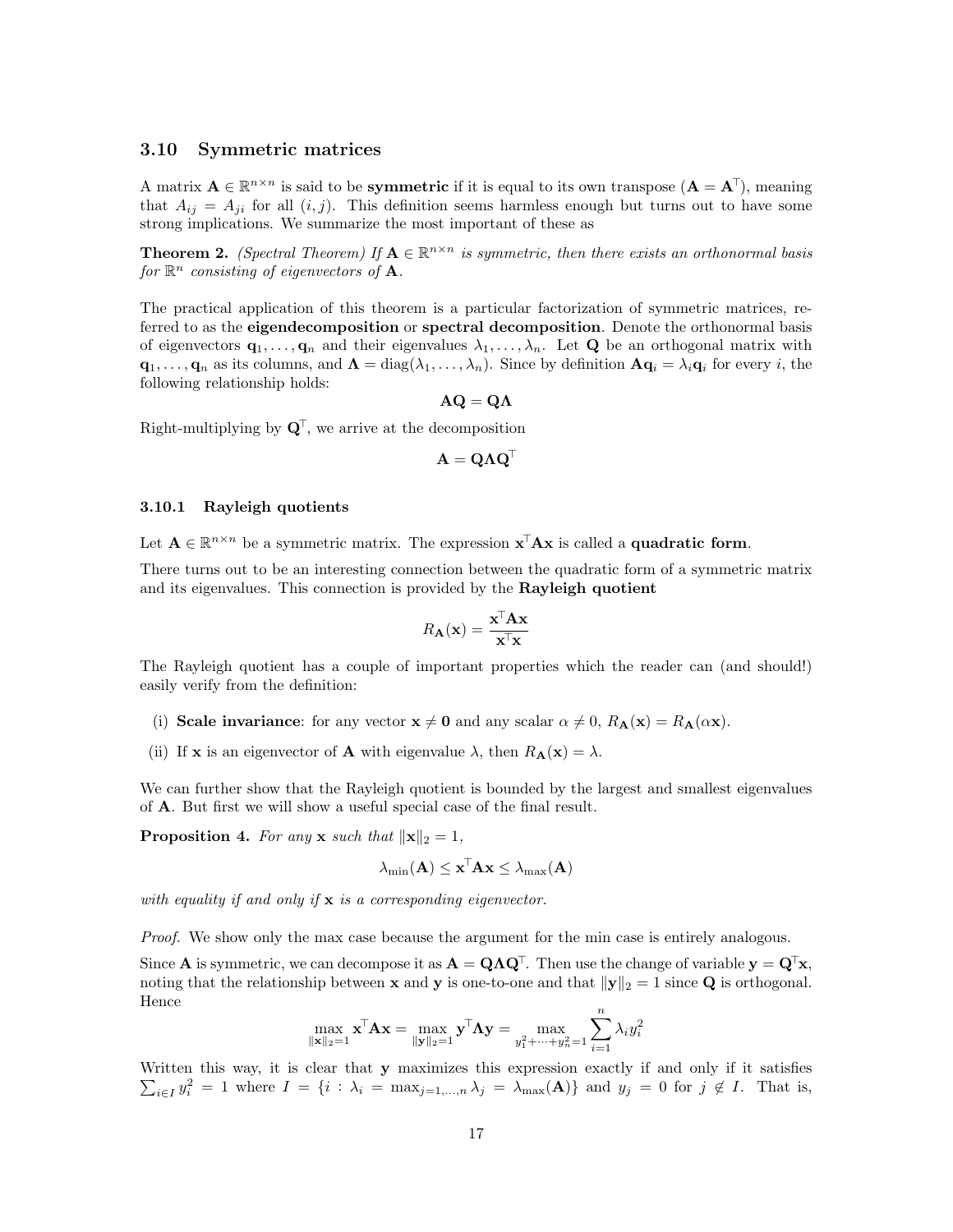I contains the index or indices of the largest eigenvalue. In this case, the maximal value of the expression is

$$
\sum_{i=1}^{n} \lambda_i y_i^2 = \sum_{i \in I} \lambda_i y_i^2 = \lambda_{\max}(\mathbf{A}) \sum_{i \in I} y_i^2 = \lambda_{\max}(\mathbf{A})
$$

Then writing  $\mathbf{q}_1, \ldots, \mathbf{q}_n$  for the columns of **Q**, we have

$$
\mathbf{x} = \mathbf{Q}\mathbf{Q}^{\mathsf{T}}\mathbf{x} = \mathbf{Q}\mathbf{y} = \sum_{i=1}^{n} y_i \mathbf{q}_i = \sum_{i \in I} y_i \mathbf{q}_i
$$

where we have used the matrix-vector product identity.

Recall that  $\mathbf{q}_1,\ldots,\mathbf{q}_n$  are eigenvectors of **A** and form an orthonormal basis for  $\mathbb{R}^n$ . Therefore by construction, the set  $\{q_i : i \in I\}$  forms an orthonormal basis for the eigenspace of  $\lambda_{\max}(A)$ . Hence x, which is a linear combination of these, lies in that eigenspace and thus is an eigenvector of A corresponding to  $\lambda_{\max}(\mathbf{A})$ .

We have shown that  $\max_{\|\mathbf{x}\|_2=1} \mathbf{x}^{\top} \mathbf{A} \mathbf{x} = \lambda_{\max}(\mathbf{A})$ , from which we have the general inequality  $\mathbf{x}^{\top} \mathbf{A} \mathbf{x} \leq$  $\lambda_{\text{max}}(\mathbf{A})$  for all unit-length **x**.  $\Box$ 

By the scale invariance of the Rayleigh quotient, we immediately have as a corollary (since  $\mathbf{x}^{\top} \mathbf{A} \mathbf{x} =$  $R_{\mathbf{A}}(\mathbf{x})$  for unit **x**)

**Theorem 3.** (Min-max theorem) For all  $x \neq 0$ ,

$$
\lambda_{\min}(\mathbf{A}) \leq R_{\mathbf{A}}(\mathbf{x}) \leq \lambda_{\max}(\mathbf{A})
$$

with equality if and only if  $x$  is a corresponding eigenvector.

This is sometimes referred to as a variational characterization of eigenvalues because it expresses the smallest/largest eigenvalue of  $A$  in terms of a minimization/maximization problem:

$$
\lambda_{\min/\max}(\mathbf{A}) = \min_{\mathbf{x}\neq\mathbf{0}} / \max_{\mathbf{x}\neq\mathbf{0}} R_{\mathbf{A}}(\mathbf{x})
$$

# <span id="page-17-0"></span>3.11 Positive (semi-)definite matrices

A symmetric matrix **A** is **positive semi-definite** if for all  $\mathbf{x} \in \mathbb{R}^n$ ,  $\mathbf{x}^{\top} \mathbf{A} \mathbf{x} \geq 0$ . Sometimes people write  $\mathbf{A} \succeq 0$  to indicate that **A** is positive semi-definite.

A symmetric matrix **A** is **positive definite** if for all nonzero  $\mathbf{x} \in \mathbb{R}^n$ ,  $\mathbf{x}^\top \mathbf{A} \mathbf{x} > 0$ . Sometimes people write  $A > 0$  to indicate that A is positive definite. Note that positive definiteness is a strictly stronger property than positive semi-definiteness, in the sense that every positive definite matrix is positive semi-definite but not vice-versa.

These properties are related to eigenvalues in the following way.

**Proposition 5.** A symmetric matrix is positive semi-definite if and only if all of its eigenvalues are nonnegative, and positive definite if and only if all of its eigenvalues are positive.

*Proof.* Suppose A is positive semi-definite, and let x be an eigenvector of **A** with eigenvalue  $\lambda$ . Then

$$
0 \leq \mathbf{x}^{\top} \mathbf{A} \mathbf{x} = \mathbf{x}^{\top} (\lambda \mathbf{x}) = \lambda \mathbf{x}^{\top} \mathbf{x} = \lambda ||\mathbf{x}||_2^2
$$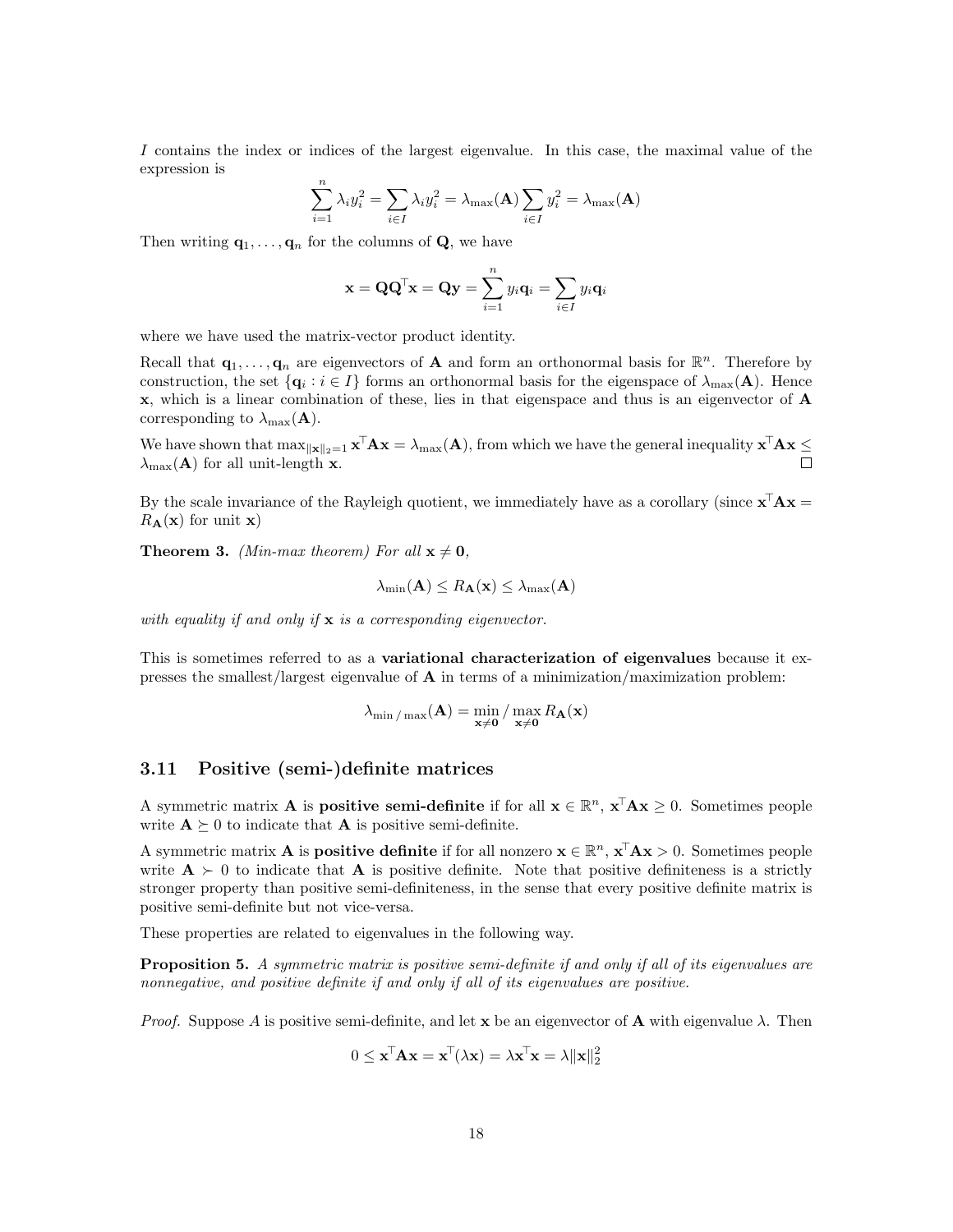Since  $\mathbf{x} \neq \mathbf{0}$  (by the assumption that it is an eigenvector), we have  $\|\mathbf{x}\|_2^2 > 0$ , so we can divide both sides by  $\|\mathbf{x}\|_2^2$  to arrive at  $\lambda \geq 0$ . If **A** is positive definite, the inequality above holds strictly, so  $\lambda > 0$ . This proves one direction.

To simplify the proof of the other direction, we will use the machinery of Rayleigh quotients. Suppose that **A** is symmetric and all its eigenvalues are nonnegative. Then for all  $x \neq 0$ ,

$$
0 \leq \lambda_{\min}(\mathbf{A}) \leq R_{\mathbf{A}}(\mathbf{x})
$$

Since  $\mathbf{x}^{\top} \mathbf{A} \mathbf{x}$  matches  $R_{\mathbf{A}}(\mathbf{x})$  in sign, we conclude that  $\mathbf{A}$  is positive semi-definite. If the eigenvalues of **A** are all strictly positive, then  $0 < \lambda_{\min}(\mathbf{A})$ , whence it follows that **A** is positive definite.  $\Box$ 

As an example of how these matrices arise, consider

**Proposition 6.** Suppose  $A \in \mathbb{R}^{m \times n}$ . Then  $A^{\top}A$  is positive semi-definite. If  $null(A) = \{0\}$ , then  $\mathbf{A}^{\dagger} \mathbf{A}$  is positive definite.

*Proof.* For any  $\mathbf{x} \in \mathbb{R}^n$ ,

$$
\mathbf{x}^\top (\mathbf{A}^\top \mathbf{A}) \mathbf{x} = (\mathbf{A} \mathbf{x})^\top (\mathbf{A} \mathbf{x}) = \|\mathbf{A} \mathbf{x}\|_2^2 \geq 0
$$

so  $\mathbf{A}^{\top}\mathbf{A}$  is positive semi-definite. If  $null(\mathbf{A}) = \{0\}$ , then  $\mathbf{A}\mathbf{x} \neq \mathbf{0}$  whenever  $\mathbf{x} \neq \mathbf{0}$ , so  $\|\mathbf{A}\mathbf{x}\|_2^2 > 0$ , and thus  $\mathbf{A}^{\mathsf{T}}\mathbf{A}$  is positive definite.

Positive definite matrices are invertible (since their eigenvalues are nonzero), whereas positive semidefinite matrices might not be. However, if you already have a positive semi-definite matrix, it is possible to perturb its diagonal slightly to produce a positive definite matrix.

**Proposition 7.** If **A** is positive semi-definite and  $\epsilon > 0$ , then  $\mathbf{A} + \epsilon \mathbf{I}$  is positive definite.

*Proof.* Assuming **A** is positive semi-definite and  $\epsilon > 0$ , we have for any  $\mathbf{x} \neq \mathbf{0}$  that

$$
\mathbf{x}^{\top}(\mathbf{A} + \epsilon \mathbf{I})\mathbf{x} = \mathbf{x}^{\top} \mathbf{A} \mathbf{x} + \epsilon \mathbf{x}^{\top} \mathbf{I} \mathbf{x} = \underbrace{\mathbf{x}^{\top} \mathbf{A} \mathbf{x}}_{\geq 0} + \underbrace{\epsilon \|\mathbf{x}\|_2^2}_{>0} > 0
$$

as claimed.

An obvious but frequently useful consequence of the two propositions we have just shown is that  $\mathbf{A}^{\dagger}\mathbf{A} + \epsilon \mathbf{I}$  is positive definite (and in particular, invertible) for any matrix **A** and any  $\epsilon > 0$ .

### <span id="page-18-0"></span>3.11.1 The geometry of positive definite quadratic forms

A useful way to understand quadratic forms is by the geometry of their level sets. A level set or isocontour of a function is the set of all inputs such that the function applied to those inputs yields a given output. Mathematically, the c-isocontour of f is  $\{x \in \text{dom } f : f(x) = c\}.$ 

Let us consider the special case  $f(\mathbf{x}) = \mathbf{x}^{\mathsf{T}} \mathbf{A} \mathbf{x}$  where **A** is a positive definite matrix. Since **A** is positive definite, it has a unique matrix square root  $\mathbf{A}^{\frac{1}{2}} = \mathbf{Q}\Lambda^{\frac{1}{2}}\mathbf{Q}^{\top}$ , where  $\mathbf{Q}\Lambda\mathbf{Q}^{\top}$  is the eigendepositive definite, it has a unique matrix square root  $A^2 = Q \Lambda^2 Q^2$ , where  $Q \Lambda Q^2$  is the eigende-<br>composition of A and  $\Lambda^{\frac{1}{2}} = \text{diag}(\sqrt{\lambda_1}, \dots, \sqrt{\lambda_n})$ . It is easy to see that this matrix  $A^{\frac{1}{2}}$  is positive definite (consider its eigenvalues) and satisfies  $\mathbf{A}^{\frac{1}{2}}\mathbf{A}^{\frac{1}{2}} = \mathbf{A}$ . Fixing a value  $c \geq 0$ , the c-isocontour of f is the set of  $\mathbf{x} \in \mathbb{R}^n$  such that

$$
c = \mathbf{x}^{\!\top}\mathbf{A}\mathbf{x} = \mathbf{x}^{\!\top}\mathbf{A}^{\frac{1}{2}}\mathbf{A}^{\frac{1}{2}}\mathbf{x} = \|\mathbf{A}^{\frac{1}{2}}\mathbf{x}\|_2^2
$$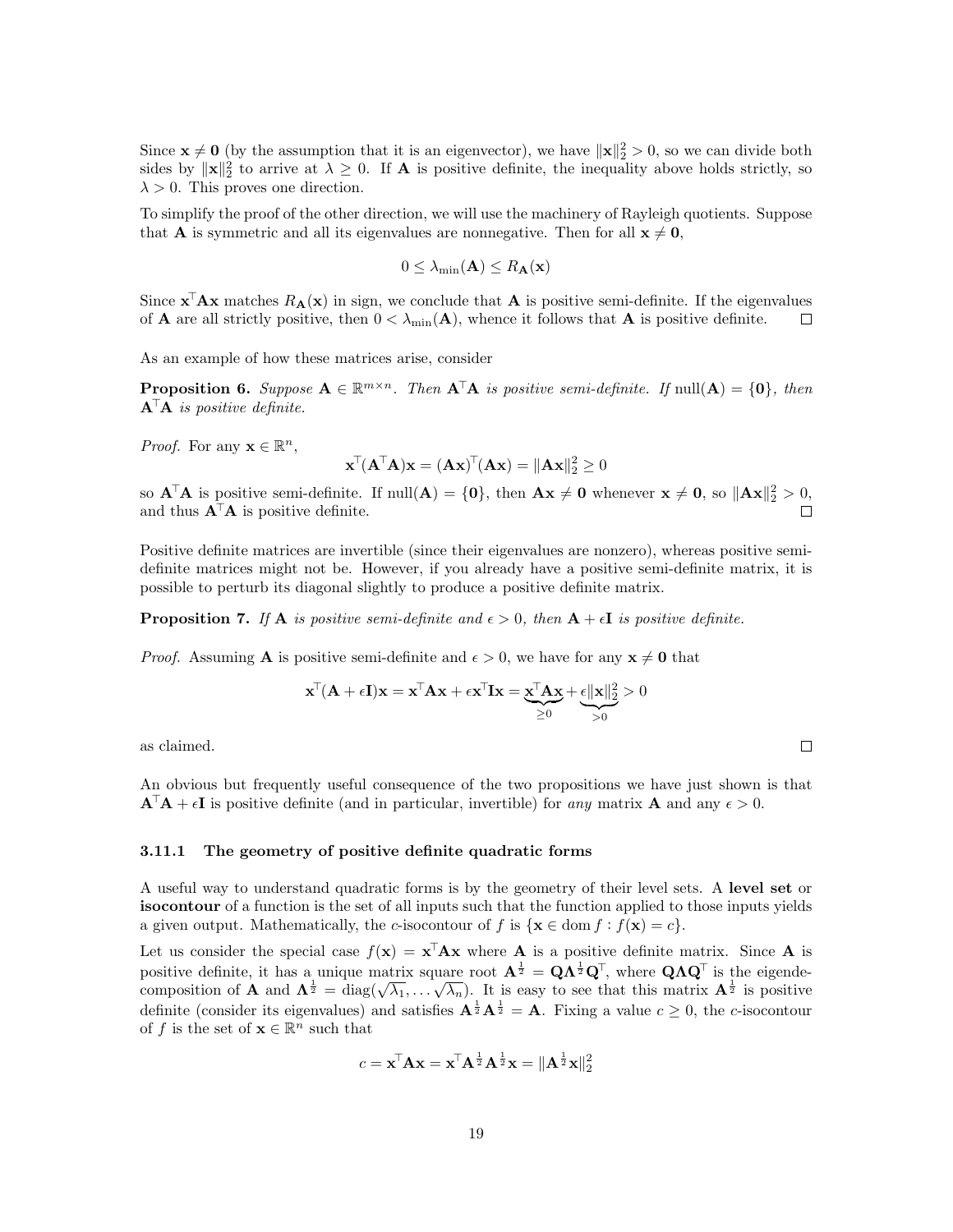where we have used the symmetry of  $\mathbf{A}^{\frac{1}{2}}$ . Making the change of variable  $\mathbf{z} = \mathbf{A}^{\frac{1}{2}}\mathbf{x}$ , we have the where we have used the symmetry of  $A^2$ . Making the change of variable  $\mathbf{z} = A^2 \mathbf{x}$ , we have the condition  $\|\mathbf{z}\|_2 = \sqrt{c}$ . That is, the values **z** lie on a sphere of radius  $\sqrt{c}$ . These can be parameterized condition  $||\mathbf{z}||_2 = \sqrt{c}$ . That is, the values  $\mathbf{z}$  he on a sphere of radius  $\sqrt{c}$ . Thus  $\mathbf{z} = \sqrt{c} \hat{\mathbf{z}}$  where  $\hat{\mathbf{z}}$  has  $||\hat{\mathbf{z}}||_2 = 1$ . Then since  $\mathbf{A}^{-\frac{1}{2}} = \mathbf{Q} \mathbf{\Lambda}^{-\frac{1}{2}} \mathbf{Q}^{\top}$ ,

$$
\mathbf{x} = \mathbf{A}^{-\frac{1}{2}} \mathbf{z} = \mathbf{Q} \mathbf{\Lambda}^{-\frac{1}{2}} \mathbf{Q}^{\!\top} \! \sqrt{c} \hat{\mathbf{z}} = \sqrt{c} \mathbf{Q} \mathbf{\Lambda}^{-\frac{1}{2}} \tilde{\mathbf{z}}
$$

where  $\tilde{\mathbf{z}} = \mathbf{Q}^T \hat{\mathbf{z}}$  also satisfies  $\|\tilde{\mathbf{z}}\|_2 = 1$  since **Q** is orthogonal. Using this parameterization, we see that the solution set  $\{ \mathbf{x} \in \mathbb{R}^n : f(\mathbf{x}) = c \}$  is the image of the unit sphere  $\{ \tilde{\mathbf{z}} \in \mathbb{R}^n : ||\tilde{\mathbf{z}}||_2 = 1 \}$  under the invertible linear map  $\mathbf{x} = \sqrt{c} \mathbf{Q} \mathbf{\Lambda}^{-\frac{1}{2}} \tilde{\mathbf{z}}$ .

What we have gained with all these manipulations is a clear algebraic understanding of the cisocontour of  $f$  in terms of a sequence of linear transformations applied to a well-understood set. We begin with the unit sphere, then scale every axis i by  $\lambda_i^{-\frac{1}{2}}$ , resulting in an axis-aligned ellipsoid. Observe that the axis lengths of the ellipsoid are proportional to the inverse square roots of the eigenvalues of A. Hence larger eigenvalues correspond to shorter axis lengths, and vice-versa.

Then this axis-aligned ellipsoid undergoes a rigid transformation (i.e. one that preserves length and angles, such as a rotation/reflection) given by  $Q$ . The result of this transformation is that the axes of the ellipse are no longer along the coordinate axes in general, but rather along the directions given by the corresponding eigenvectors. To see this, consider the unit vector  $e_i \in \mathbb{R}^n$  that has  $[e_i]_j = \delta_{ij}$ . In the pre-transformed space, this vector points along the axis with length proportional to  $\lambda_i^{-\frac{1}{2}}$ . But after applying the rigid transformation **Q**, the resulting vector points in the direction of the corresponding eigenvector  $\mathbf{q}_i$ , since

$$
\mathbf{Q}\mathbf{e}_i = \sum_{j=1}^n [\mathbf{e}_i]_j \mathbf{q}_j = \mathbf{q}_i
$$

where we have used the matrix-vector product identity from earlier.

In summary: the isocontours of  $f(\mathbf{x}) = \mathbf{x}^{\top} \mathbf{A} \mathbf{x}$  are ellipsoids such that the axes point in the directions of the eigenvectors of A, and the radii of these axes are proportional to the inverse square roots of the corresponding eigenvalues.

### <span id="page-19-0"></span>3.12 Singular value decomposition

Singular value decomposition (SVD) is a widely applicable tool in linear algebra. Its strength stems partially from the fact that every matrix  $\mathbf{A} \in \mathbb{R}^{m \times n}$  has an SVD (even non-square matrices)! The decomposition goes as follows:

$$
\mathbf{A} = \mathbf{U} \boldsymbol{\Sigma} \mathbf{V}^\top
$$

where  $\mathbf{U} \in \mathbb{R}^{m \times m}$  and  $\mathbf{V} \in \mathbb{R}^{n \times n}$  are orthogonal matrices and  $\mathbf{\Sigma} \in \mathbb{R}^{m \times n}$  is a diagonal matrix with the singular values of A (denoted  $\sigma_i$ ) on its diagonal.

Only the first  $r = \text{rank}(\mathbf{A})$  singular values are nonzero, and by convention, they are in non-increasing order, i.e.

$$
\sigma_1 \ge \sigma_2 \ge \cdots \ge \sigma_r > \sigma_{r+1} = \cdots = \sigma_{\min(m,n)} = 0
$$

Another way to write the SVD (cf. the sum-of-outer-products identity) is

$$
\mathbf{A} = \sum_{i=1}^r \sigma_i \mathbf{u}_i \mathbf{v}_i^{\top}
$$

where  $\mathbf{u}_i$  and  $\mathbf{v}_i$  are the *i*th columns of **U** and **V**, respectively.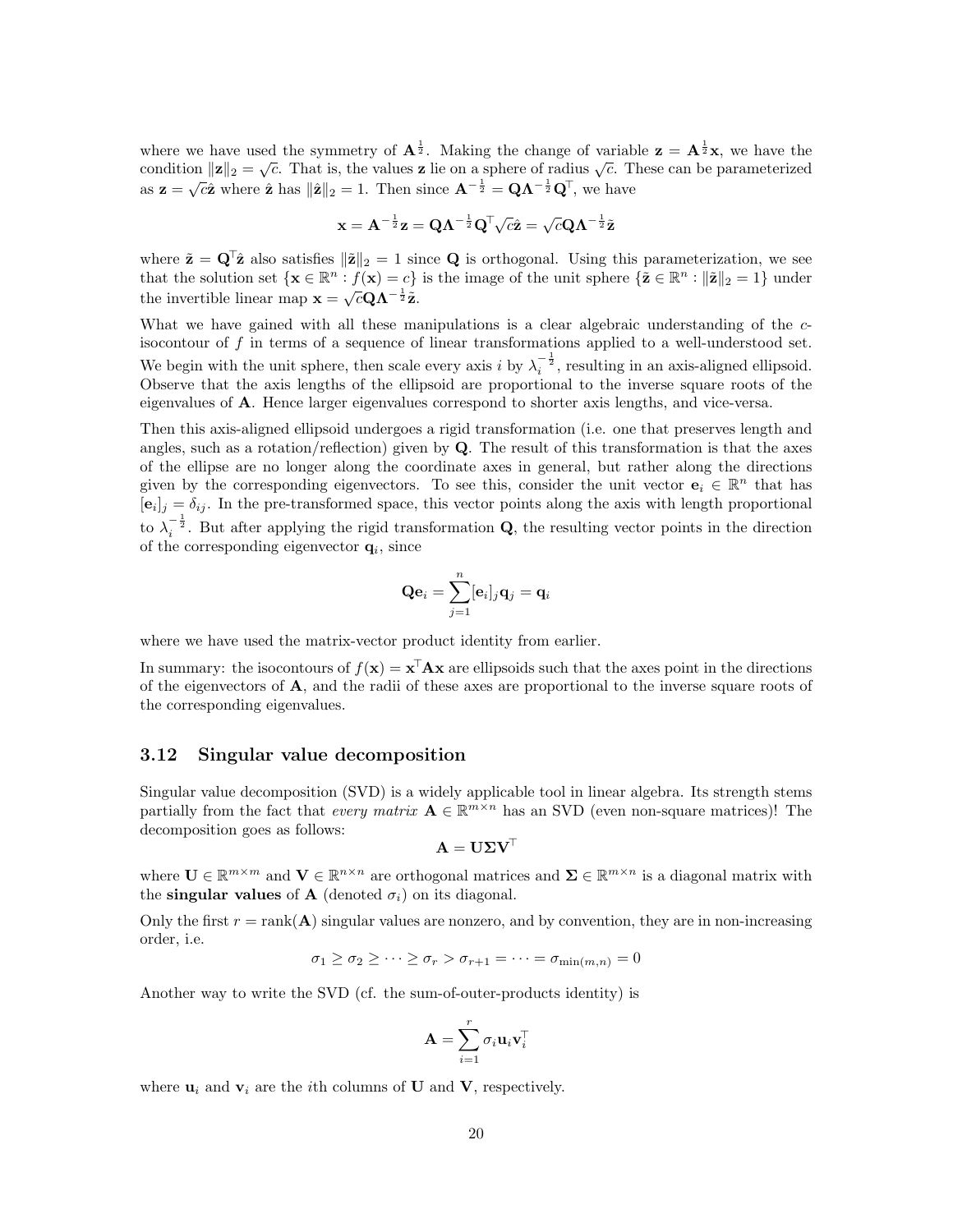Observe that the SVD factors provide eigendecompositions for  $A^{\mathsf{T}}A$  and  $AA^{\mathsf{T}}$ :

$$
\mathbf{A}^{\mathsf{T}}\mathbf{A} = (\mathbf{U}\boldsymbol{\Sigma}\mathbf{V}^{\mathsf{T}})^{\mathsf{T}}\mathbf{U}\boldsymbol{\Sigma}\mathbf{V}^{\mathsf{T}} = \mathbf{V}\boldsymbol{\Sigma}^{\mathsf{T}}\mathbf{U}^{\mathsf{T}}\mathbf{U}\boldsymbol{\Sigma}\mathbf{V}^{\mathsf{T}} = \mathbf{V}\boldsymbol{\Sigma}^{\mathsf{T}}\boldsymbol{\Sigma}\mathbf{V}^{\mathsf{T}}
$$

$$
\mathbf{A}\mathbf{A}^{\mathsf{T}} = \mathbf{U}\boldsymbol{\Sigma}\mathbf{V}^{\mathsf{T}}(\mathbf{U}\boldsymbol{\Sigma}\mathbf{V}^{\mathsf{T}})^{\mathsf{T}} = \mathbf{U}\boldsymbol{\Sigma}\mathbf{V}^{\mathsf{T}}\mathbf{V}\boldsymbol{\Sigma}^{\mathsf{T}}\mathbf{U}^{\mathsf{T}} = \mathbf{U}\boldsymbol{\Sigma}\boldsymbol{\Sigma}^{\mathsf{T}}\mathbf{U}^{\mathsf{T}}
$$

It follows immediately that the columns of  $V$  (the **right-singular vectors** of  $A$ ) are eigenvectors of  $\mathbf{A}^{\dagger}\mathbf{A}$ , and the columns of U (the left-singular vectors of  $\mathbf{A}$ ) are eigenvectors of  $\mathbf{A}\mathbf{A}^{\dagger}$ .

The matrices  $\Sigma^T \Sigma$  and  $\Sigma \Sigma^T$  are not necessarily the same size, but both are diagonal with the squared singular values  $\sigma_i^2$  on the diagonal (plus possibly some zeros). Thus the singular values of **A** are the square roots of the eigenvalues of  $A^{\mathsf{T}}A$  (or equivalently, of  $AA^{\mathsf{T}}$ )<sup>[6](#page-20-1)</sup>.

# <span id="page-20-0"></span>3.13 Fundamental Theorem of Linear Algebra

Despite its fancy name, the "Fundamental Theorem of Linear Algebra" is not a universally-agreedupon theorem; there is some ambiguity as to exactly what statements it includes. The version we present here is sufficient for our purposes.

**Theorem 4.** If  $A \in \mathbb{R}^{m \times n}$ , then

- (i)  $null(\mathbf{A}) = range(\mathbf{A}^{\top})^{\perp}$
- (ii)  $null(\mathbf{A}) \oplus range(\mathbf{A}^{\top}) = \mathbb{R}^n$
- (iii) dim range( $\bf{A}$ )  ${\rm rank}({\bf A})$  $+\dim \operatorname{null}(\mathbf{A}) = n^{7}$  $+\dim \operatorname{null}(\mathbf{A}) = n^{7}$  $+\dim \operatorname{null}(\mathbf{A}) = n^{7}$
- (iv) If  $A = U\Sigma V^{\top}$  is the singular value decomposition of A, then the columns of U and V form orthonormal bases for the four "fundamental subspaces" of  $A$ :

| Subspace                    | Columns                            |
|-----------------------------|------------------------------------|
| range(A)                    | The first $r$ columns of $U$       |
| range $(\mathbf{A}^{\top})$ | The first $r$ columns of ${\bf V}$ |
| $null(A^{\top})$            | The last $m-r$ columns of $U$      |
| null(A)                     | The last $n-r$ columns of <b>V</b> |

where  $r = \text{rank}(\mathbf{A})$ .

*Proof.* (i) Let  $\mathbf{a}_1, \ldots, \mathbf{a}_m$  denote the rows of **A**. Then

$$
\mathbf{x} \in \text{null}(\mathbf{A}) \iff \mathbf{A}\mathbf{x} = \mathbf{0}
$$
  
\n
$$
\iff \mathbf{a}_i^{\mathsf{T}} \mathbf{x} = 0 \text{ for all } i = 1, ..., m
$$
  
\n
$$
\iff (\alpha_1 \mathbf{a}_1 + \dots + \alpha_m \mathbf{a}_m)^{\mathsf{T}} \mathbf{x} = 0 \text{ for all } \alpha_1, ..., \alpha_m
$$
  
\n
$$
\iff \mathbf{v}^{\mathsf{T}} \mathbf{x} = 0 \text{ for all } \mathbf{v} \in \text{range}(\mathbf{A}^{\mathsf{T}})
$$
  
\n
$$
\iff \mathbf{x} \in \text{range}(\mathbf{A}^{\mathsf{T}})^{\perp}
$$

which proves the result.

<span id="page-20-1"></span> $6$  Recall that  $\mathbf{A}^{\top}\mathbf{A}$  and  $\mathbf{A}\mathbf{A}^{\top}$  are positive semi-definite, so their eigenvalues are nonnegative, and thus taking square roots is always well-defined.

<span id="page-20-2"></span> $7$  This result is sometimes referred to by itself as the rank-nullity theorem.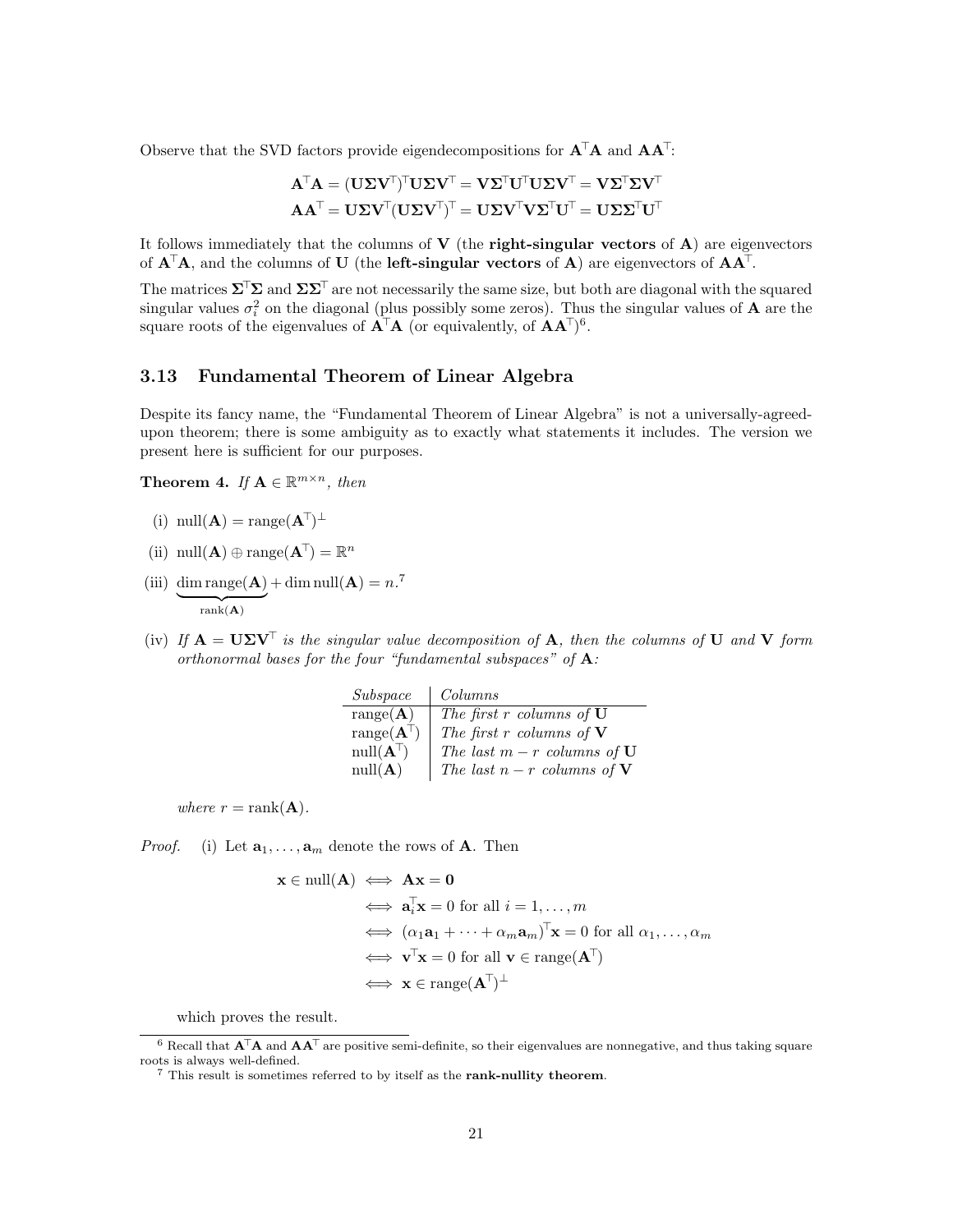- (ii) Recall our previous result on orthogonal complements: if  $S$  is a finite-dimensional subspace of V, then  $V = S \oplus S^{\perp}$ . Thus the claim follows from the previous part (take  $V = \mathbb{R}^{n}$  and  $S = \text{range}(\mathbf{A}^{\top}).$
- (iii) Recall that if U and W are subspaces of a finite-dimensional vector space V, then  $\dim(U \oplus$  $W = \dim U + \dim W$ . Thus the claim follows from the previous part, using the fact that  $dim range(\mathbf{A}) = dim range(\mathbf{A}^T).$

 $\Box$ 

A direct result of (ii) is that every  $\mathbf{x} \in \mathbb{R}^n$  can be written (uniquely) in the form

$$
\mathbf{x} = \mathbf{A}^\top \mathbf{v} + \mathbf{w}
$$

for some  $\mathbf{v} \in \mathbb{R}^m$ ,  $\mathbf{w} \in \mathbb{R}^n$ , where  $\mathbf{A}\mathbf{w} = \mathbf{0}$ .

Note that there is some asymmetry in the theorem, but analogous statements can be obtained by applying the theorem to  $A^{\mathsf{T}}$ .

### <span id="page-21-0"></span>3.14 Operator and matrix norms

If V and W are vector spaces, then the set of linear maps from V to W forms another vector space, and the norms defined on V and W induce a norm on this space of linear maps. If  $T: V \to W$  is a linear map between normed spaces  $V$  and  $W$ , then the **operator norm** is defined as

$$
||T||_{\text{op}} = \max_{\substack{\mathbf{x} \in V \\ \mathbf{x} \neq \mathbf{0}}} \frac{||T\mathbf{x}||_W}{||\mathbf{x}||_V}
$$

An important class of this general definition is when the domain and codomain are  $\mathbb{R}^n$  and  $\mathbb{R}^m$ , and the p-norm is used in both cases. Then for a matrix  $\mathbf{A} \in \mathbb{R}^{m \times n}$ , we can define the matrix p-norm

$$
\|\mathbf{A}\|_p = \max_{\mathbf{x} \neq \mathbf{0}} \frac{\|\mathbf{A}\mathbf{x}\|_p}{\|\mathbf{x}\|_p}
$$

In the special cases  $p = 1, 2, \infty$  we have

$$
\|\mathbf{A}\|_{1} = \max_{1 \leq j \leq n} \sum_{i=1}^{m} |A_{ij}|
$$

$$
\|\mathbf{A}\|_{\infty} = \max_{1 \leq i \leq m} \sum_{j=1}^{n} |A_{ij}|
$$

$$
\|\mathbf{A}\|_{2} = \sigma_{1}(\mathbf{A})
$$

where  $\sigma_1$  denotes the largest singular value. Note that the induced 1- and  $\infty$ -norms are simply the maximum absolute column and row sums, respectively. The induced 2-norm (often called the spectral norm) simplifies to  $\sigma_1$  by the properties of Rayleigh quotients proved earlier; clearly

$$
\mathop{\arg\max}\limits_{\mathbf{x}\neq\mathbf{0}}\frac{\|\mathbf{A}\mathbf{x}\|_2}{\|\mathbf{x}\|_2}=\mathop{\arg\max}\limits_{\mathbf{x}\neq\mathbf{0}}\frac{\|\mathbf{A}\mathbf{x}\|_2^2}{\|\mathbf{x}\|_2^2}=\mathop{\arg\max}\limits_{\mathbf{x}\neq\mathbf{0}}\frac{\mathbf{x}^{\mathsf{T}}\mathbf{A}^{\mathsf{T}}\mathbf{A}\mathbf{x}}{\mathbf{x}^{\mathsf{T}}\mathbf{x}}
$$

and we have seen that the rightmost expression is maximized by an eigenvector of  $A^{\top}A$  corresponding to its largest eigenvalue,  $\lambda_{\text{max}}(\mathbf{A}^{\top}\mathbf{A}) = \sigma_1^2(\mathbf{A}).$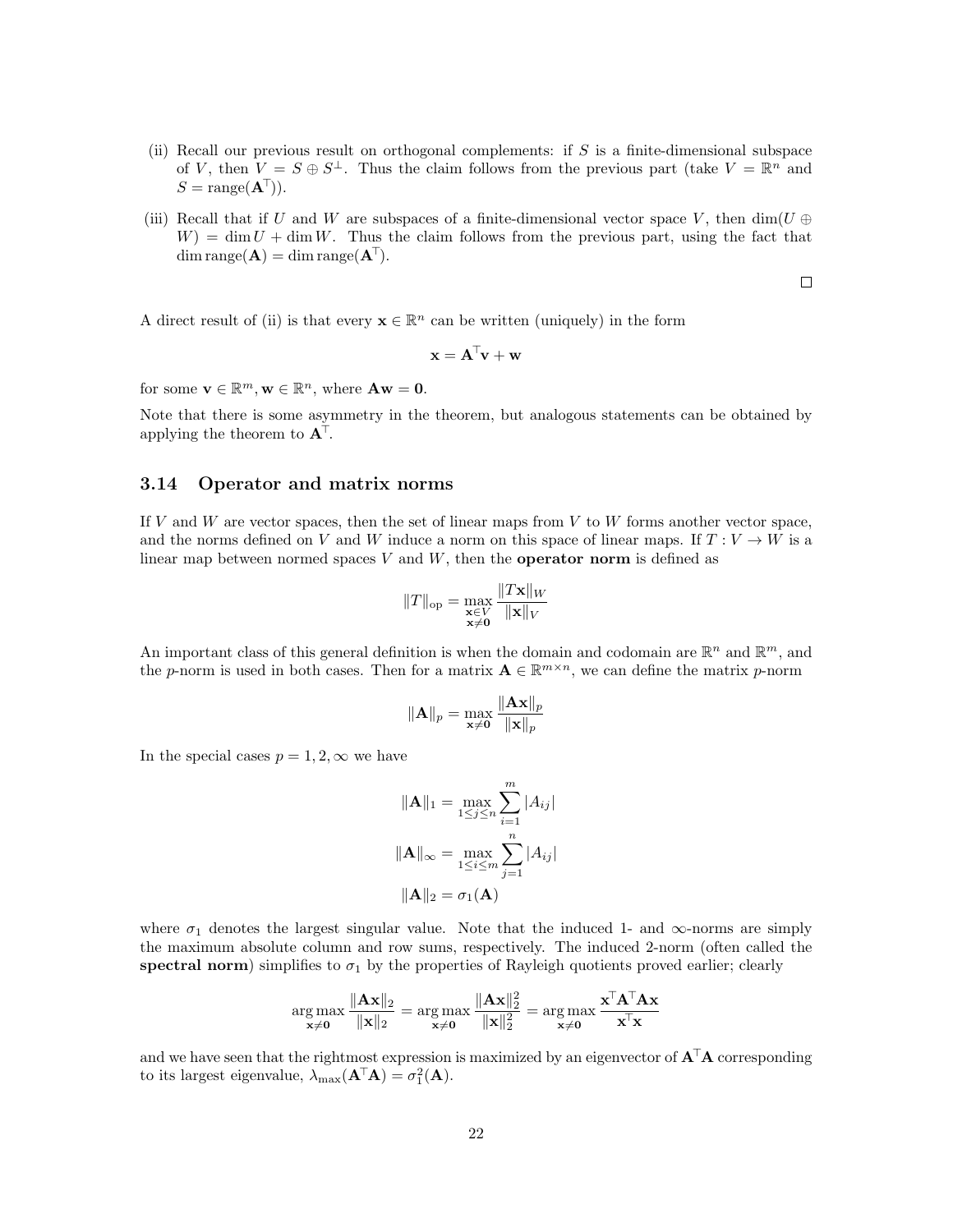By definition, these induced matrix norms have the important property that

$$
\|\mathbf{A}\mathbf{x}\|_p \leq \|\mathbf{A}\|_p \|\mathbf{x}\|_p
$$

for any x. They are also submultiplicative in the following sense.

Proposition 8.  $||AB||_p \le ||A||_p ||B||_p$ 

Proof. For any  $x$ ,

$$
\Vert \mathbf{ABx}\Vert_p \leq \Vert \mathbf{A}\Vert_p \Vert \mathbf{Bx}\Vert_p \leq \Vert \mathbf{A}\Vert_p \Vert \mathbf{B}\Vert_p \Vert \mathbf{x}\Vert_p
$$

so

$$
\|\mathbf{AB}\|_{p} = \max_{\mathbf{x} \neq \mathbf{0}} \frac{\|\mathbf{ABx}\|}{\|\mathbf{x}\|_{p}} \le \max_{\mathbf{x} \neq \mathbf{0}} \frac{\|\mathbf{A}\|_{p} \|\mathbf{B}\|_{p} \|\mathbf{x}\|_{p}}{\|\mathbf{x}\|_{p}} = \|\mathbf{A}\|_{p} \|\mathbf{B}\|_{p}
$$

 $\Box$ 

These are not the only matrix norms, however. Another frequently used is the **Frobenius norm** 

$$
\|\mathbf{A}\|_{\mathrm{F}} = \sqrt{\sum_{i=1}^{m} \sum_{j=1}^{n} A_{ij}^{2}} = \sqrt{\mathrm{tr}(\mathbf{A}^{\mathsf{T}} \mathbf{A})} = \sqrt{\sum_{i=1}^{\min(m,n)} \sigma_{i}^{2}(\mathbf{A})}
$$

The first equivalence follows straightforwardly by expanding the definitions of matrix multiplication and trace. For the second, observe that (writing  $\mathbf{A} = \mathbf{U} \boldsymbol{\Sigma} \mathbf{V}^{\top}$  as before)

$$
\mathrm{tr}(\mathbf{A}^{\!\top}\!\mathbf{A}) = \mathrm{tr}(\mathbf{V}\mathbf{\Sigma}^{\!\top}\!\mathbf{\Sigma}\mathbf{V}^{\!\top}\!)= \mathrm{tr}(\mathbf{V}^{\!\top}\!\mathbf{V}\mathbf{\Sigma}^{\!\top}\!\mathbf{\Sigma}) = \mathrm{tr}(\mathbf{\Sigma}^{\!\top}\!\mathbf{\Sigma}) = \sum_{i=1}^{\min(m,n)} \sigma_i^2(\mathbf{A})
$$

using the cyclic property of trace and orthogonality of V.

A matrix norm  $\|\cdot\|$  is said to be unitary invariant if

$$
\|\mathbf{U}\mathbf{A}\mathbf{V}\| = \|\mathbf{A}\|
$$

for all orthogonal  **and**  $**V**$  **of appropriate size. Unitary invariant norms essentially depend only on** the singular values of a matrix, since for such norms,

$$
\|\mathbf{A}\| = \|\mathbf{U}\mathbf{\Sigma}\mathbf{V}^\top\| = \|\mathbf{\Sigma}\|
$$

Two particular norms we have seen, the spectral norm and the Frobenius norm, can be expressed solely in terms of a matrix's singular values.

Proposition 9. The spectral norm and the Frobenius norm are unitary invariant.

Proof. For the Frobenius norm, the claim follows from

$$
\mathrm{tr}((\mathbf{U}\mathbf{A}\mathbf{V})^{\top}\mathbf{U}\mathbf{A}\mathbf{V}) = \mathrm{tr}(\mathbf{V}^{\top}\mathbf{A}^{\top}\mathbf{U}^{\top}\mathbf{U}\mathbf{A}\mathbf{V}) = \mathrm{tr}(\mathbf{V}\mathbf{V}^{\top}\mathbf{A}^{\top}\mathbf{A}) = \mathrm{tr}(\mathbf{A}^{\top}\mathbf{A})
$$

For the spectral norm, recall that  $\|\mathbf{Ux}\|_2 = \|\mathbf{x}\|_2$  for any orthogonal U. Thus

$$
\|\mathbf{U}\mathbf{A}\mathbf{V}\|_2 = \max_{\mathbf{x}\neq \mathbf{0}}\frac{\|\mathbf{U}\mathbf{A}\mathbf{V}\mathbf{x}\|_2}{\|\mathbf{x}\|_2} = \max_{\mathbf{x}\neq \mathbf{0}}\frac{\|\mathbf{A}\mathbf{V}\mathbf{x}\|_2}{\|\mathbf{x}\|_2} = \max_{\mathbf{y}\neq \mathbf{0}}\frac{\|\mathbf{A}\mathbf{y}\|_2}{\|\mathbf{y}\|_2} = \|\mathbf{A}\|_2
$$

where we have used the change of variable  $y = V^T x$ , which satisfies  $||y||_2 = ||x||_2$ . Since  $V^T$  is invertible, x and y are in one-to-one correspondence, and in particular  $y = 0$  if and only if  $x = 0$ . Hence maximizing over  $y \neq 0$  is equivalent to maximizing over  $x \neq 0$ .  $\Box$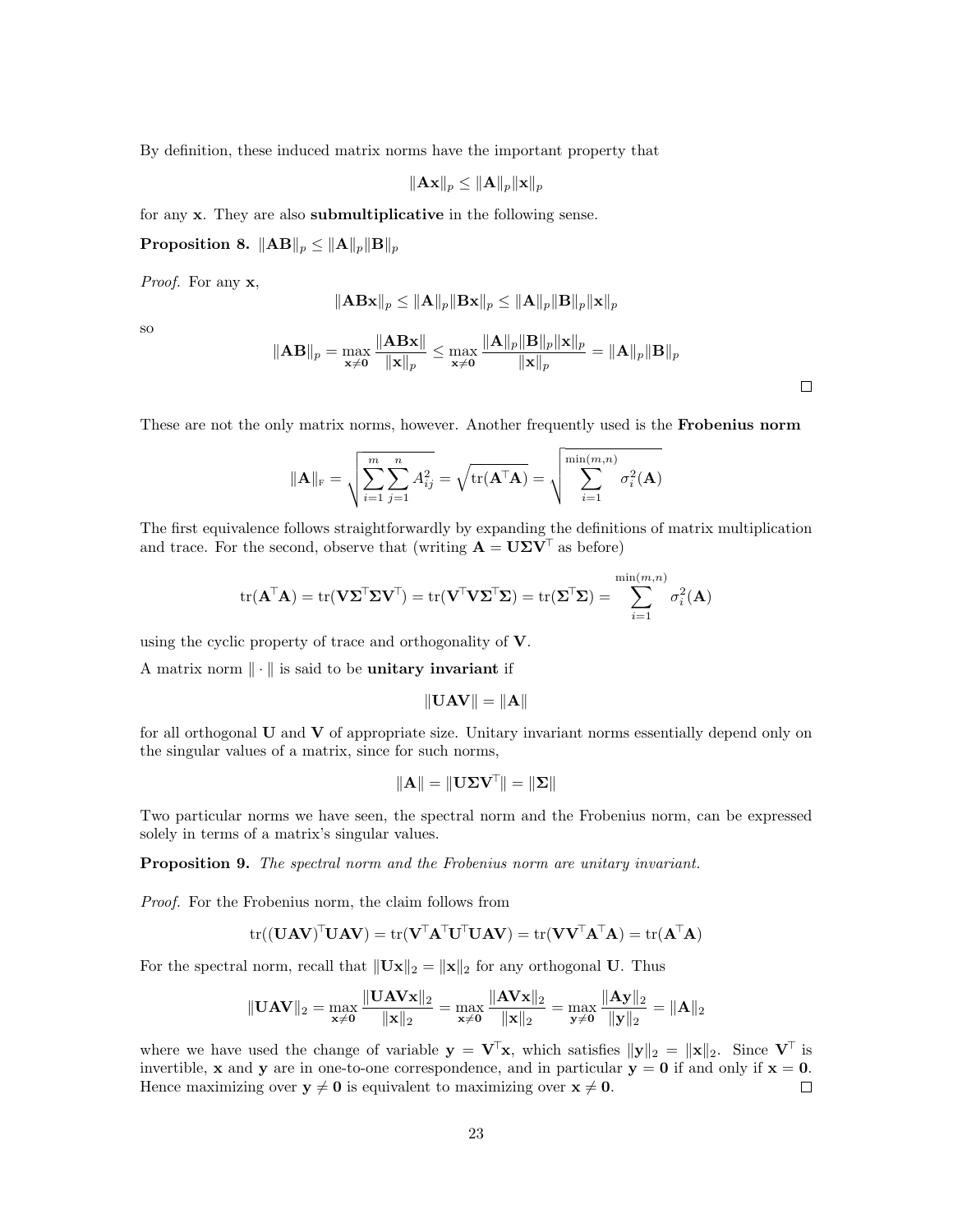# <span id="page-23-0"></span>3.15 Low-rank approximation

An important practical application of the SVD is to compute **low-rank approximations** to matrices. That is, given some matrix, we want to find another matrix of the same dimensions but lower rank such that the two matrices are close as measured by some norm. Such an approximation can be used to reduce the amount of data needed to store a matrix, while retaining most of its information.

A remarkable result known as the **Eckart-Young-Mirsky theorem** tells us that the optimal matrix can be computed easily from the SVD, as long as the norm in question is unitary invariant (e.g., the spectral norm or Frobenius norm).

**Theorem 5.** (Eckart-Young-Mirsky) Let  $\|\cdot\|$  be a unitary invariant matrix norm. Suppose  $A \in$  $\mathbb{R}^{m\times n}$ , where  $m\geq n$ , has singular value decomposition  $\mathbf{A}=\sum_{i=1}^n \sigma_i \mathbf{u}_i \mathbf{v}_i^{\top}$ . Then the best rank-k approximation to **A**, where  $k \leq \text{rank}(\mathbf{A})$ , is given by

$$
\mathbf{A}_k = \sum_{i=1}^k \sigma_i \mathbf{u}_i \mathbf{v}_i^{\mathsf{T}}
$$

in the sense that

$$
\|\mathbf{A} - \mathbf{A}_k\| \leq \|\mathbf{A} - \tilde{\mathbf{A}}\|
$$

for any  $\tilde{\mathbf{A}} \in \mathbb{R}^{m \times n}$  with rank $(\tilde{\mathbf{A}}) \leq k$ .

The proof of the general case requires a fair amount of work, so we prove only the special case where  $\|\cdot\|$  is the spectral norm.

Proof. First we compute

$$
\|\mathbf{A} - \mathbf{A}_k\|_2 = \left\|\sum_{i=1}^n \sigma_i \mathbf{u}_i \mathbf{v}_i^\top - \sum_{i=1}^k \sigma_i \mathbf{u}_i \mathbf{v}_i^\top \right\|_2 = \left\|\sum_{i=k+1}^n \sigma_i \mathbf{u}_i \mathbf{v}_i^\top \right\|_2 = \sigma_{k+1}
$$

Let  $\tilde{\mathbf{A}} \in \mathbb{R}^{m \times n}$  have rank $(\tilde{\mathbf{A}}) \leq k$ . Then by the Fundamental Theorem of Linear Algebra,

$$
\dim \text{null}(\tilde{\mathbf{A}}) = n - \text{rank}(\tilde{\mathbf{A}}) \ge n - k
$$

It follows that

$$
\mathrm{null}(\tilde{\mathbf{A}})\cap\mathrm{span}\{\mathbf{v}_1,\ldots,\mathbf{v}_{k+1}\}
$$

is non-trivial (has a nonzero element), because otherwise there would be at least  $(n - k) + (k + 1) =$  $n+1$  linearly independent vectors in  $\mathbb{R}^n$ , which is impossible. Therefore let **z** be some element of the intersection, and assume without loss of generality that it has unit norm:  $\|\mathbf{z}\|_2 = 1$ . Expand  $\mathbf{z} = \alpha_1 \mathbf{v}_1 + \cdots + \alpha_{k+1} \mathbf{v}_{k+1}$ , noting that

$$
1 = ||\mathbf{z}||_2^2 = ||\alpha_1 \mathbf{v}_1 + \dots + \alpha_{k+1} \mathbf{v}_{k+1}||_2^2 = \alpha_1^2 + \dots + \alpha_{k+1}^2
$$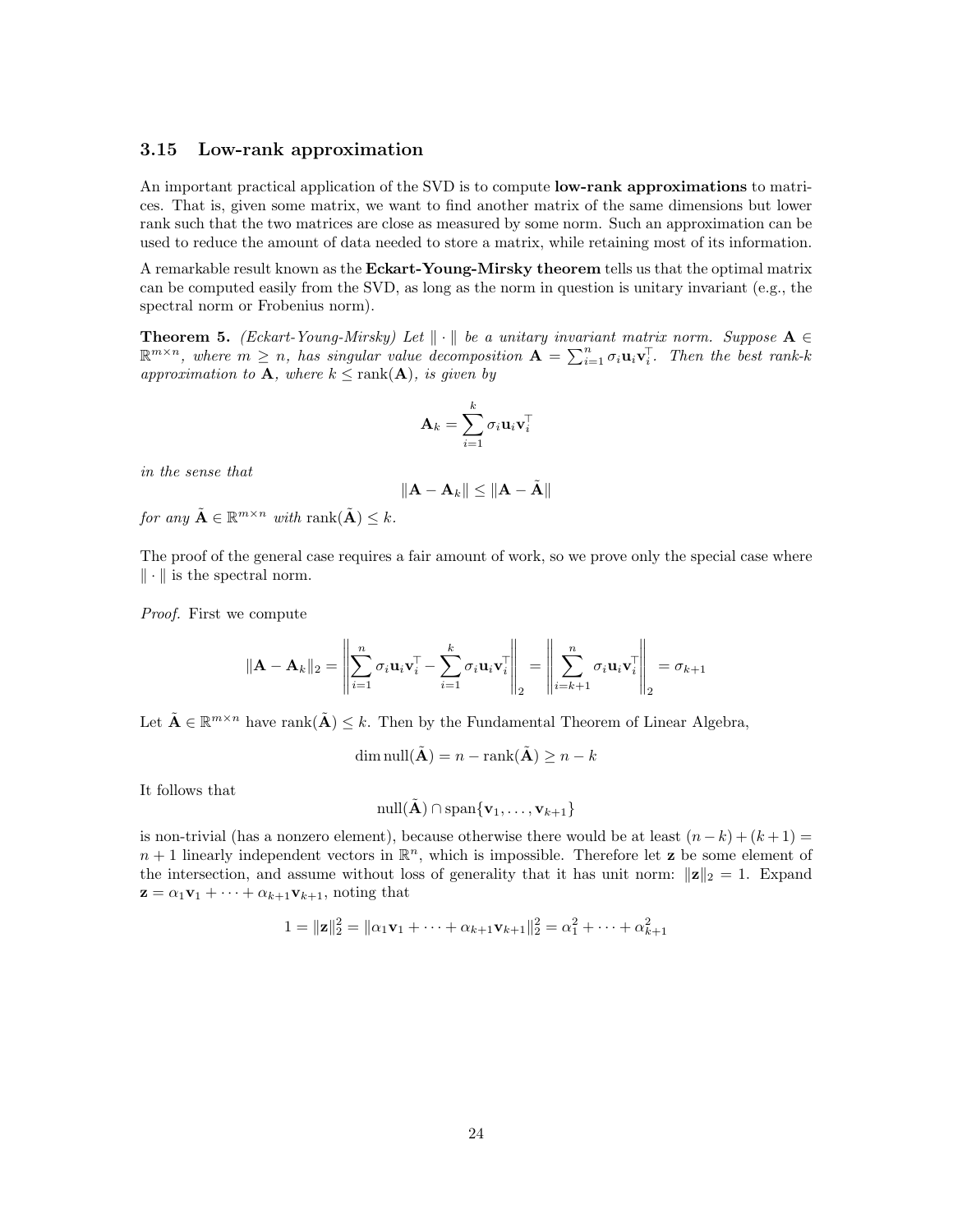by the Pythagorean theorem. Thus

$$
\|\mathbf{A} - \tilde{\mathbf{A}}\|_{2} \geq \|(\mathbf{A} - \tilde{\mathbf{A}})\mathbf{z}\|_{2}
$$
\nby def., and  $\|\mathbf{z}\|_{2} = 1$   
\n
$$
= \left\|\sum_{i=1}^{n} \sigma_{i} \mathbf{u}_{i} \mathbf{v}_{i}^{\mathsf{T}} \mathbf{z}\right\|_{2}
$$
\n
$$
= \left\|\sum_{i=1}^{k+1} \sigma_{i} \alpha_{i} \mathbf{u}_{i}\right\|_{2}
$$
\n
$$
= \sqrt{(\sigma_{1} \alpha_{1})^{2} + \dots + (\sigma_{k+1} \alpha_{k+1})^{2}}
$$
\nPythagorean theorem again  
\n
$$
\geq \sigma_{k+1} \sqrt{\alpha_{1}^{2} + \dots + \alpha_{k+1}^{2}}
$$
\nPythagorean theorem again  
\n
$$
\sigma_{k+1} \leq \sigma_{i} \text{ for } i \leq k
$$
  
\n
$$
= \|\mathbf{A} - \mathbf{A}_{k}\|_{2}
$$
\nby def., and  $\|\mathbf{z}\|_{2} = 1$   
\nby def., and  $\|\mathbf{z}\|_{2} = 1$   
\n $\mathbf{z} \in \text{null}(\tilde{\mathbf{A}})$ 

as was to be shown.

A measure of the quality of the approximation is given by

$$
\frac{\|\mathbf{A}_k\|_{\mathrm{F}}^2}{\|\mathbf{A}\|_{\mathrm{F}}^2} = \frac{\sigma_1^2 + \dots + \sigma_k^2}{\sigma_1^2 + \dots + \sigma_r^2}
$$

Ideally, this ratio will be close to 1, indicating that most of the information was retained.

# <span id="page-24-0"></span>3.16 Pseudoinverses

Let  $A \in \mathbb{R}^{m \times n}$ . If  $m \neq n$ , then A cannot possibly be invertible. However, there is a generalization of the inverse known as the **Moore-Penrose pseudoinverse**, denoted  $A^{\dagger} \in \mathbb{R}^{n \times m}$ , which always exists and is defined uniquely by the following properties:

- (i)  $\mathbf{A}\mathbf{A}^{\dagger}\mathbf{A} = \mathbf{A}$
- (ii)  $\mathbf{A}^{\dagger} \mathbf{A} \mathbf{A}^{\dagger} = \mathbf{A}^{\dagger}$
- (iii)  $AA^{\dagger}$  is symmetric
- (iv)  $\mathbf{A}^{\dagger} \mathbf{A}$  is symmetric

If **A** is invertible, then  $A^{\dagger} = A^{-1}$ . More generally, we can compute the pseudoinverse of a matrix from its singular value decomposition: if  $\mathbf{A} = \mathbf{U} \Sigma \mathbf{V}^{\top}$ , then

$$
\mathbf{A}^{\dagger} = \mathbf{V} \mathbf{\Sigma}^{\dagger} \mathbf{U}^{\mathsf{T}}
$$

where  $\Sigma^{\dagger}$  can be computed from  $\Sigma$  by taking the transpose and inverting the nonzero singular values on the diagonal. Verifying that this matrix satisfies the properties of the pseudoinverse is straightforward and left as an exercise to the reader.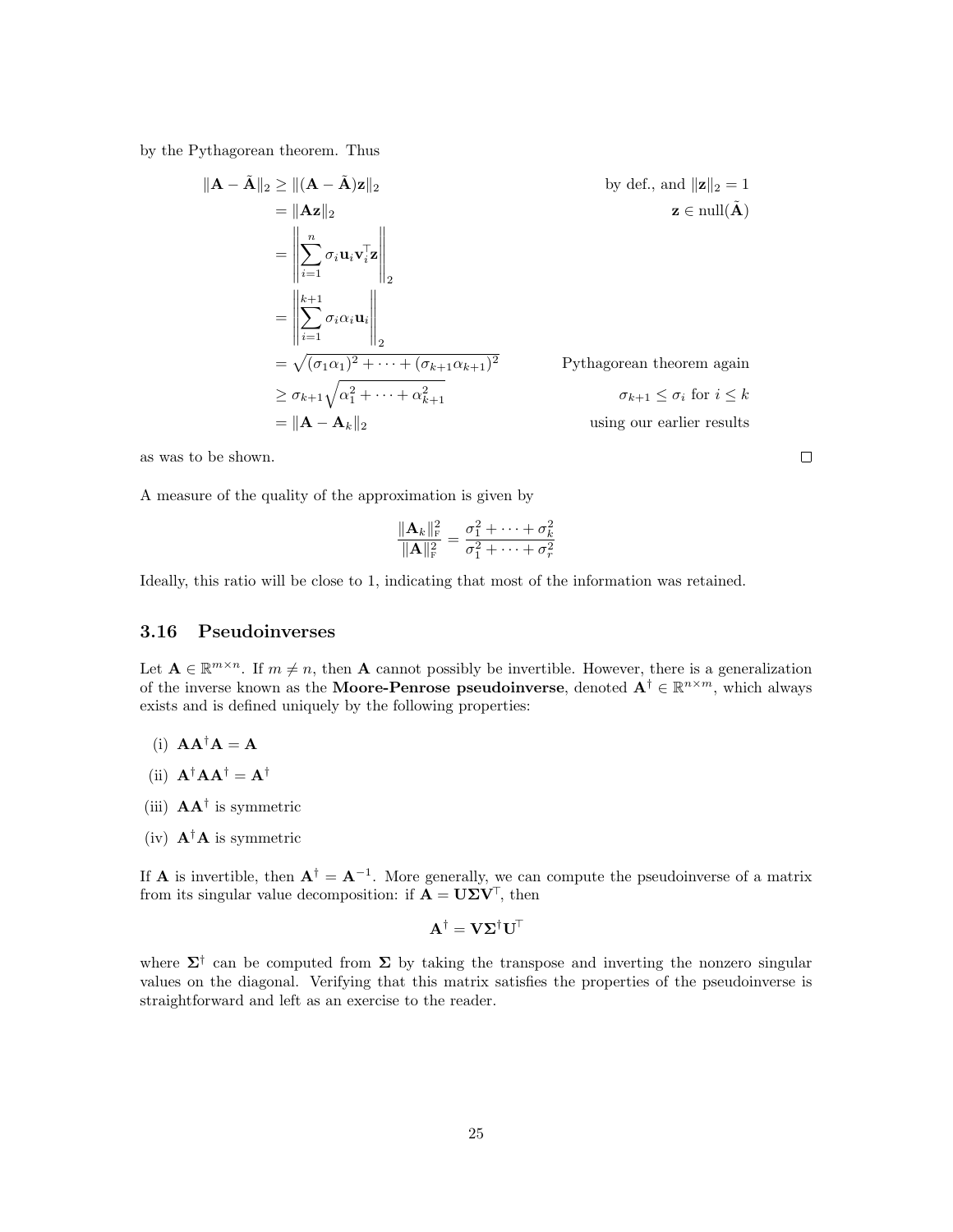# <span id="page-25-0"></span>3.17 Some useful matrix identities

### <span id="page-25-1"></span>3.17.1 Matrix-vector product as linear combination of matrix columns

**Proposition 10.** Let  $\mathbf{x} \in \mathbb{R}^n$  be a vector and  $\mathbf{A} \in \mathbb{R}^{m \times n}$  a matrix with columns  $\mathbf{a}_1, \ldots, \mathbf{a}_n$ . Then

$$
\mathbf{A}\mathbf{x} = \sum_{i=1}^{n} x_i \mathbf{a}_i
$$

This identity is extremely useful in understanding linear operators in terms of their matrices' columns. The proof is very simple (consider each element of  $A\mathbf{x}$  individually and expand by definitions) but it is a good exercise to convince yourself.

### <span id="page-25-2"></span>3.17.2 Sum of outer products as matrix-matrix product

An outer product is an expression of the form  $\mathbf{a} \mathbf{b}^{\top}$ , where  $\mathbf{a} \in \mathbb{R}^m$  and  $\mathbf{b} \in \mathbb{R}^n$ . By inspection it is not hard to see that such an expression yields an  $m \times n$  matrix such that

$$
[\mathbf{a}\mathbf{b}^\top]_{ij} = a_i b_j
$$

It is not immediately obvious, but the sum of outer products is actually equivalent to an appropriate matrix-matrix product! We formalize this statement as

**Proposition 11.** Let  $\mathbf{a}_1, \ldots, \mathbf{a}_k \in \mathbb{R}^m$  and  $\mathbf{b}_1, \ldots, \mathbf{b}_k \in \mathbb{R}^n$ . Then

$$
\sum_{\ell=1}^k \mathbf{a}_\ell \mathbf{b}_\ell^\top = \mathbf{A} \mathbf{B}^\top
$$

where

$$
\mathbf{A} = \begin{bmatrix} \mathbf{a}_1 & \cdots & \mathbf{a}_k \end{bmatrix}, \quad \mathbf{B} = \begin{bmatrix} \mathbf{b}_1 & \cdots & \mathbf{b}_k \end{bmatrix}
$$

*Proof.* For each  $(i, j)$ , we have

$$
\left[\sum_{\ell=1}^k \mathbf{a}_{\ell} \mathbf{b}_{\ell}^{\top}\right]_{ij} = \sum_{\ell=1}^k [\mathbf{a}_{\ell} \mathbf{b}_{\ell}^{\top}]_{ij} = \sum_{\ell=1}^k [\mathbf{a}_{\ell}]_i [\mathbf{b}_{\ell}]_j = \sum_{\ell=1}^k A_{i\ell} B_{j\ell}
$$

This last expression should be recognized as an inner product between the *i*th row of  $\bf{A}$  and the *j*th row of **B**, or equivalently the j<sup>th</sup> column of  $\mathbf{B}^{\top}$ . Hence by the definition of matrix multiplication, it is equal to  $[AB^{\dagger}]_{ii}$ .  $\Box$ 

### <span id="page-25-3"></span>3.17.3 Quadratic forms

Let  $A \in \mathbb{R}^{n \times n}$  be a symmetric matrix, and recall that the expression  $\mathbf{x}^{\top} A \mathbf{x}$  is called a quadratic form of A. It is in some cases helpful to rewrite the quadratic form in terms of the individual elements that make up  $A$  and  $x$ :

$$
\mathbf{x}^{\mathsf{T}} \mathbf{A} \mathbf{x} = \sum_{i=1}^{n} \sum_{j=1}^{n} A_{ij} x_i x_j
$$

This identity is valid for any square matrix (need not be symmetric), although quadratic forms are usually only discussed in the context of symmetric matrices.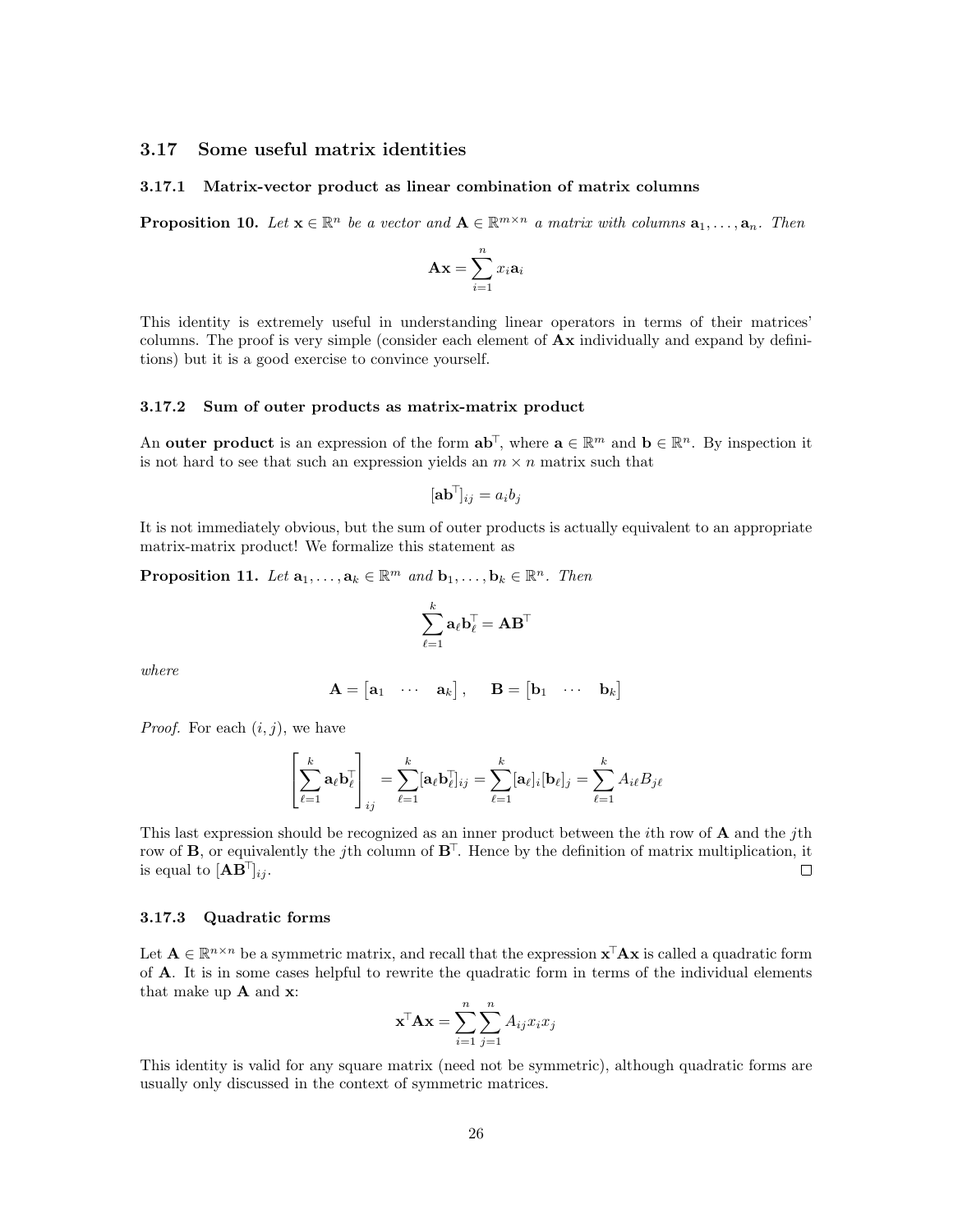# <span id="page-26-0"></span>4 Calculus and Optimization

Much of machine learning is about minimizing a **cost function** (also called an **objective function** in the optimization community), which is a scalar function of several variables that typically measures how poorly our model fits the data we have.

# <span id="page-26-1"></span>4.1 Extrema

Optimization is about finding extrema, which depending on the application could be minima or maxima. When defining extrema, it is necessary to consider the set of inputs over which we're optimizing. This set  $\mathcal{X} \subseteq \mathbb{R}^d$  is called the **feasible set**. If  $\mathcal{X}$  is the entire domain of the function being optimized (as it often will be for our purposes), we say that the problem is **unconstrained**. Otherwise the problem is constrained and may be much harder to solve, depending on the nature of the feasible set.

Suppose  $f : \mathbb{R}^d \to \mathbb{R}$ . A point **x** is said to be a **local minimum** (resp. **local maximum**) of f in X if  $f(\mathbf{x}) \leq f(\mathbf{y})$  (resp.  $f(\mathbf{x}) \geq f(\mathbf{y})$ ) for all y in some neighborhood  $N \subseteq \mathcal{X}$  about  $\mathbf{x}$ .<sup>[8](#page-26-4)</sup> Furthermore, if  $f(\mathbf{x}) \leq f(\mathbf{y})$  for all  $\mathbf{y} \in \mathcal{X}$ , then x is a global minimum of f in X (similarly for global maximum). If the phrase "in  $\mathcal{X}$ " is unclear from context, assume we are optimizing over the whole domain of the function.

The qualifier strict (as in e.g. a strict local minimum) means that the inequality sign in the definition is actually  $a > or <$ , with equality not allowed. This indicates that the extremum is unique within some neighborhood.

Observe that maximizing a function f is equivalent to minimizing  $-f$ , so optimization problems are typically phrased in terms of minimization without loss of generality. This convention (which we follow here) eliminates the need to discuss minimization and maximization separately.

# <span id="page-26-2"></span>4.2 Gradients

The single most important concept from calculus in the context of machine learning is the **gradient**. Gradients generalize derivatives to scalar functions of several variables. The gradient of  $f : \mathbb{R}^d \to \mathbb{R}$ , denoted  $\nabla f$ , is given by

$$
\nabla f = \begin{bmatrix} \frac{\partial f}{\partial x_1} \\ \vdots \\ \frac{\partial f}{\partial x_n} \end{bmatrix}
$$
 i.e. 
$$
[\nabla f]_i = \frac{\partial f}{\partial x_i}
$$

Gradients have the following very important property:  $\nabla f(\mathbf{x})$  points in the direction of **steepest** ascent from x. Similarly,  $-\nabla f(x)$  points in the direction of steepest descent from x. We will use this fact frequently when iteratively minimizing a function via gradient descent.

# <span id="page-26-3"></span>4.3 The Jacobian

The **Jacobian** of  $f : \mathbb{R}^n \to \mathbb{R}^m$  is a matrix of first-order partial derivatives:

$$
\mathbf{J}_f = \begin{bmatrix} \frac{\partial f_1}{\partial x_1} & \cdots & \frac{\partial f_1}{\partial x_n} \\ \vdots & \ddots & \vdots \\ \frac{\partial f_m}{\partial x_1} & \cdots & \frac{\partial f_m}{\partial x_n} \end{bmatrix}
$$
 i.e.  $[\mathbf{J}_f]_{ij} = \frac{\partial f_i}{\partial x_j}$ 

<span id="page-26-4"></span><sup>8</sup> A neighborhood about x is an open set which contains x.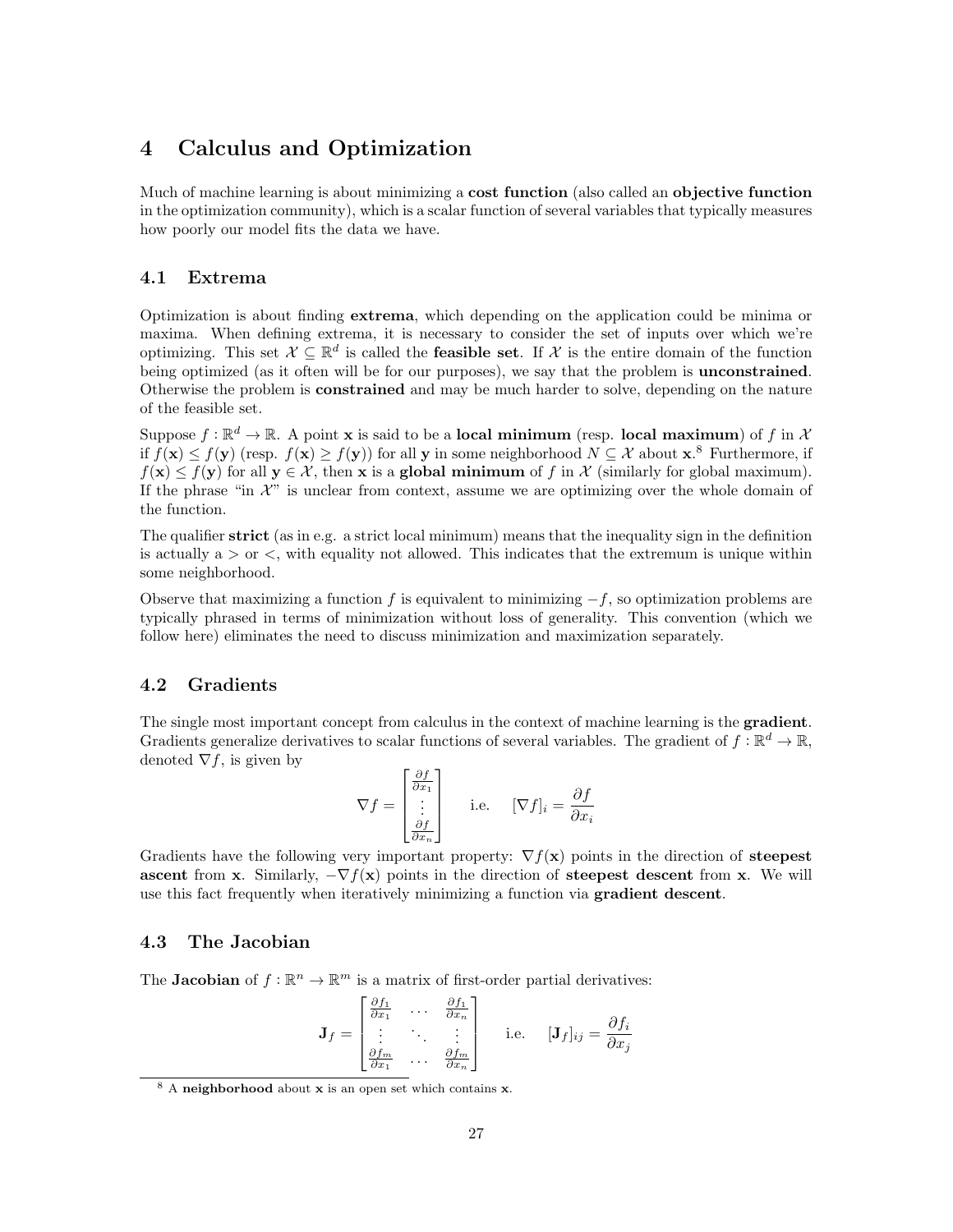Note the special case  $m = 1$ , where  $\nabla f = \mathbf{J}_f^{\top}$ .

# <span id="page-27-0"></span>4.4 The Hessian

The **Hessian** matrix of  $f : \mathbb{R}^d \to \mathbb{R}$  is a matrix of second-order partial derivatives:

$$
\nabla^2 f = \begin{bmatrix} \frac{\partial^2 f}{\partial x_1^2} & \cdots & \frac{\partial^2 f}{\partial x_1 \partial x_d} \\ \vdots & \ddots & \vdots \\ \frac{\partial^2 f}{\partial x_d \partial x_1} & \cdots & \frac{\partial^2 f}{\partial x_d^2} \end{bmatrix}
$$
 i.e.  $[\nabla^2 f]_{ij} = \frac{\partial^2 f}{\partial x_i \partial x_j}$ 

Recall that if the partial derivatives are continuous, the order of differentiation can be interchanged (Clairaut's theorem), so the Hessian matrix will be symmetric. This will typically be the case for differentiable functions that we work with.

The Hessian is used in some optimization algorithms such as Newton's method. It is expensive to calculate but can drastically reduce the number of iterations needed to converge to a local minimum by providing information about the curvature of  $f$ .

# <span id="page-27-1"></span>4.5 Matrix calculus

Since a lot of optimization reduces to finding points where the gradient vanishes, it is useful to have differentiation rules for matrix and vector expressions. We give some common rules here. Probably the two most important for our purposes are

$$
\nabla_{\mathbf{x}}(\mathbf{a}^{\mathsf{T}}\mathbf{x}) = \mathbf{a}
$$

$$
\nabla_{\mathbf{x}}(\mathbf{x}^{\mathsf{T}}\mathbf{A}\mathbf{x}) = (\mathbf{A} + \mathbf{A}^{\mathsf{T}})\mathbf{x}
$$

Note that this second rule is defined only if  $\bf{A}$  is square. Furthermore, if  $\bf{A}$  is symmetric, we can simplify the result to  $2\mathbf{A}\mathbf{x}$ .

### <span id="page-27-2"></span>4.5.1 The chain rule

Most functions that we wish to optimize are not completely arbitrary functions, but rather are composed of simpler functions which we know how to handle. The chain rule gives us a way to calculate derivatives for a composite function in terms of the derivatives of the simpler functions that make it up.

The chain rule from single-variable calculus should be familiar:

$$
(f \circ g)'(x) = f'(g(x))g'(x)
$$

where ∘ denotes function composition. There is a natural generalization of this rule to multivariate functions.

**Proposition 12.** Suppose  $f : \mathbb{R}^m \to \mathbb{R}^k$  and  $g : \mathbb{R}^n \to \mathbb{R}^m$ . Then  $f \circ g : \mathbb{R}^n \to \mathbb{R}^k$  and

$$
\mathbf{J}_{f\circ g}(\mathbf{x}) = \mathbf{J}_{f}(g(\mathbf{x}))\mathbf{J}_{g}(\mathbf{x})
$$

In the special case  $k = 1$  we have the following corollary since  $\nabla f = \mathbf{J}_f^{\mathsf{T}}$ .

**Corollary 1.** Suppose  $f : \mathbb{R}^m \to \mathbb{R}$  and  $g : \mathbb{R}^n \to \mathbb{R}^m$ . Then  $f \circ g : \mathbb{R}^n \to \mathbb{R}$  and

$$
\nabla (f \circ g)(\mathbf{x}) = \mathbf{J}_g(\mathbf{x})^{\top} \nabla f(g(\mathbf{x}))
$$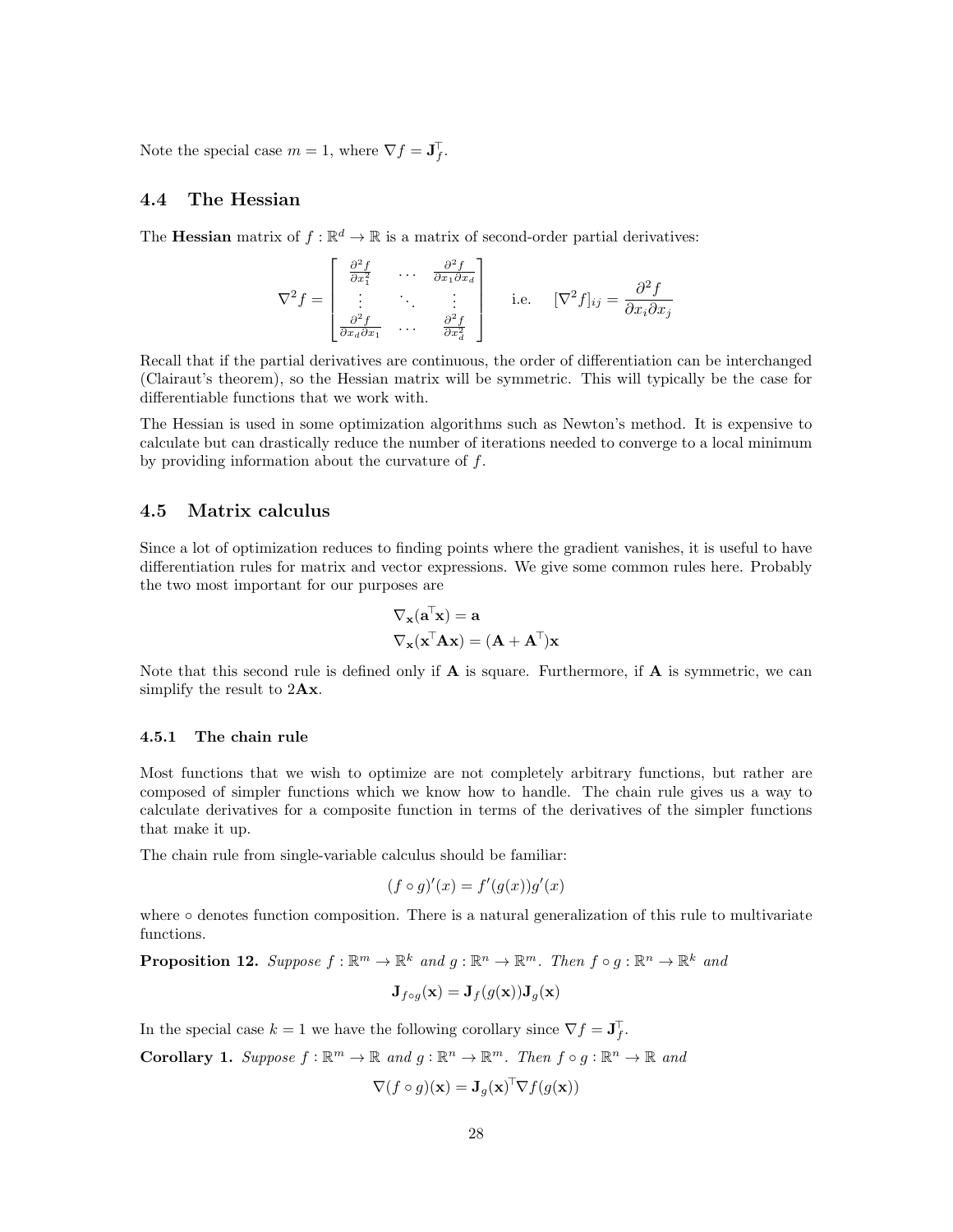# <span id="page-28-0"></span>4.6 Taylor's theorem

Taylor's theorem has natural generalizations to functions of more than one variable. We give the version presented in [\[1\]](#page-46-2).

**Theorem 6.** (Taylor's theorem) Suppose  $f : \mathbb{R}^d \to \mathbb{R}$  is continuously differentiable, and let  $\mathbf{h} \in \mathbb{R}^d$ . Then there exists  $t \in (0, 1)$  such that

$$
f(\mathbf{x} + \mathbf{h}) = f(\mathbf{x}) + \nabla f(\mathbf{x} + t\mathbf{h})^{\mathsf{T}} \mathbf{h}
$$

Furthermore, if f is twice continuously differentiable, then

$$
\nabla f(\mathbf{x} + \mathbf{h}) = \nabla f(\mathbf{x}) + \int_0^1 \nabla^2 f(\mathbf{x} + t\mathbf{h}) \mathbf{h} dt
$$

and there exists  $t \in (0,1)$  such that

$$
f(\mathbf{x} + \mathbf{h}) = f(\mathbf{x}) + \nabla f(\mathbf{x})^{\top} \mathbf{h} + \frac{1}{2} \mathbf{h}^{\top} \nabla^2 f(\mathbf{x} + t\mathbf{h}) \mathbf{h}
$$

This theorem is used in proofs about conditions for local minima of unconstrained optimization problems. Some of the most important results are given in the next section.

# <span id="page-28-1"></span>4.7 Conditions for local minima

**Proposition 13.** If  $x^*$  is a local minimum of f and f is continuously differentiable in a neighborhood of  $\mathbf{x}^*$ , then  $\nabla f(\mathbf{x}^*) = \mathbf{0}$ .

*Proof.* Let  $\mathbf{x}^*$  be a local minimum of f, and suppose towards a contradiction that  $\nabla f(\mathbf{x}^*) \neq \mathbf{0}$ . Let  $\mathbf{h} = -\nabla f(\mathbf{x}^*)$ , noting that by the continuity of  $\nabla f$  we have

$$
\lim_{t\to 0} -\nabla f(\mathbf{x}^*+t\mathbf{h}) = -\nabla f(\mathbf{x}^*) = \mathbf{h}
$$

Hence

$$
\lim_{t \to 0} \mathbf{h}^{\mathsf{T}} \nabla f(\mathbf{x}^* + t\mathbf{h}) = \mathbf{h}^{\mathsf{T}} \nabla f(\mathbf{x}^*) = -\|\mathbf{h}\|_2^2 < 0
$$

Thus there exists  $T > 0$  such that  $\mathbf{h}^\top \nabla f(\mathbf{x}^* + t\mathbf{h}) < 0$  for all  $t \in [0, T]$ . Now we apply Taylor's theorem: for any  $t \in (0, T]$ , there exists  $t' \in (0, t)$  such that

$$
f(\mathbf{x}^* + t\mathbf{h}) = f(\mathbf{x}^*) + t\mathbf{h}^\top \nabla f(\mathbf{x}^* + t'\mathbf{h}) < f(\mathbf{x}^*)
$$

whence it follows that  $\mathbf{x}^*$  is not a local minimum, a contradiction. Hence  $\nabla f(\mathbf{x}^*) = \mathbf{0}$ .

 $\Box$ 

The proof shows us why the vanishing gradient is necessary for an extremum: if  $\nabla f(\mathbf{x})$  is nonzero, there always exists a sufficiently small step  $\alpha > 0$  such that  $f(\mathbf{x}-\alpha \nabla f(\mathbf{x})) < f(\mathbf{x})$ . For this reason,  $-\nabla f(\mathbf{x})$  is called a descent direction.

Points where the gradient vanishes are called **stationary points**. Note that not all stationary points are extrema. Consider  $f : \mathbb{R}^2 \to \mathbb{R}$  given by  $f(x, y) = x^2 - y^2$ . We have  $\nabla f(\mathbf{0}) = \mathbf{0}$ , but the point **0** is the minimum along the line  $y = 0$  and the maximum along the line  $x = 0$ . Thus it is neither a local minimum nor a local maximum of f. Points such as these, where the gradient vanishes but there is no local extremum, are called saddle points.

We have seen that first-order information (i.e. the gradient) is insufficient to characterize local minima. But we can say more with second-order information (i.e. the Hessian). First we prove a necessary second-order condition for local minima.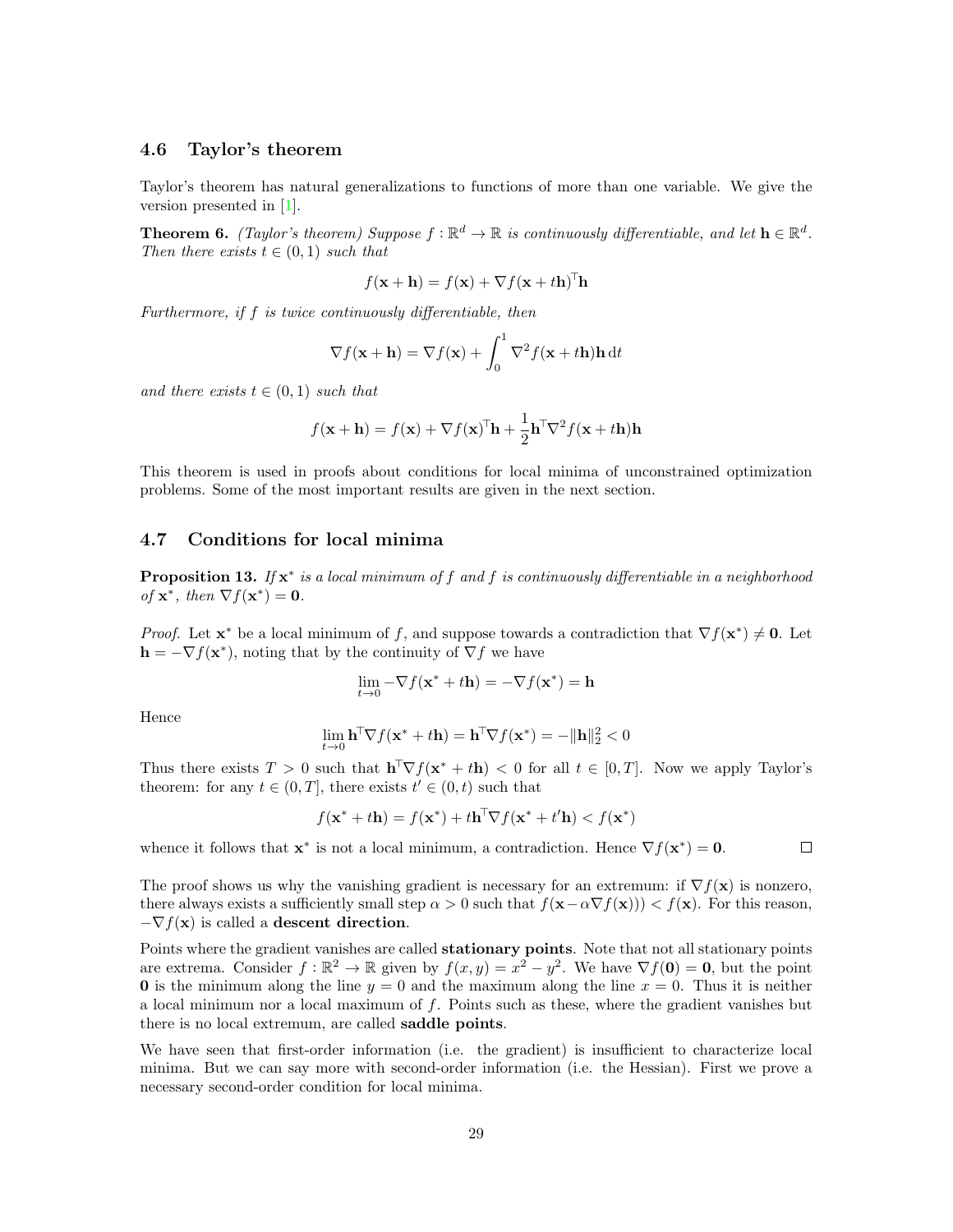**Proposition 14.** If  $x^*$  is a local minimum of f and f is twice continuously differentiable in a neighborhood of  $\mathbf{x}^*$ , then  $\nabla^2 f(\mathbf{x}^*)$  is positive semi-definite.

*Proof.* Let  $\mathbf{x}^*$  be a local minimum of f, and suppose towards a contradiction that  $\nabla^2 f(\mathbf{x}^*)$  is not positive semi-definite. Let **h** be such that  $\mathbf{h}^T \nabla^2 f(\mathbf{x}^*) \mathbf{h} < 0$ , noting that by the continuity of  $\nabla^2 f$ we have

$$
\lim_{t \to 0} \nabla^2 f(\mathbf{x}^* + t\mathbf{h}) = \nabla^2 f(\mathbf{x}^*)
$$

Hence

$$
\lim_{t\to 0} \mathbf{h}^\top \nabla^2 f({\mathbf x}^* + t\mathbf{h})\mathbf{h} = \mathbf{h}^\top \nabla^2 f({\mathbf x}^*)\mathbf{h} < 0
$$

Thus there exists  $T > 0$  such that  $\mathbf{h}^\top \nabla^2 f(\mathbf{x}^* + t\mathbf{h})\mathbf{h} < 0$  for all  $t \in [0, T]$ . Now we apply Taylor's theorem: for any  $t \in (0, T]$ , there exists  $t' \in (0, t)$  such that

$$
f(\mathbf{x}^* + t\mathbf{h}) = f(\mathbf{x}^*) + \underbrace{t\mathbf{h}^{\top}\nabla f(\mathbf{x}^*)}_{0} + \frac{1}{2}t^2\mathbf{h}^{\top}\nabla^2 f(\mathbf{x}^* + t'\mathbf{h})\mathbf{h} < f(\mathbf{x}^*)
$$

where the middle term vanishes because  $\nabla f(\mathbf{x}^*) = \mathbf{0}$  by the previous result. It follows that  $\mathbf{x}^*$  is not a local minimum, a contradiction. Hence  $\nabla^2 f(\mathbf{x}^*)$  is positive semi-definite.  $\Box$ 

Now we give sufficient conditions for local minima.

**Proposition 15.** Suppose f is twice continuously differentiable with  $\nabla^2 f$  positive semi-definite in a neighborhood of  $\mathbf{x}^*$ , and that  $\nabla f(\mathbf{x}^*) = \mathbf{0}$ . Then  $\mathbf{x}^*$  is a local minimum of f. Furthermore if  $\nabla^2 f(\mathbf{x}^*)$  is positive definite, then  $\mathbf{x}^*$  is a strict local minimum.

*Proof.* Let B be an open ball of radius  $r > 0$  centered at  $\mathbf{x}^*$  which is contained in the neighborhood. Applying Taylor's theorem, we have that for any h with  $\|\mathbf{h}\|_2 < r$ , there exists  $t \in (0, 1)$  such that

$$
f(\mathbf{x}^* + \mathbf{h}) = f(\mathbf{x}^*) + \underbrace{\mathbf{h}^{\top} \nabla f(\mathbf{x}^*)}_{0} + \frac{1}{2} \mathbf{h}^{\top} \nabla^2 f(\mathbf{x}^* + t\mathbf{h}) \mathbf{h} \ge f(\mathbf{x}^*)
$$

The last inequality holds because  $\nabla^2 f(x^* + t\mathbf{h})$  is positive semi-definite (since  $||t\mathbf{h}||_2 = t||\mathbf{h}||_2 <$  $\|\mathbf{h}\|_2 < r$ , so  $\mathbf{h}^\top \nabla^2 f(\mathbf{x}^* + t\mathbf{h})\mathbf{h} \geq 0$ . Since  $f(\mathbf{x}^*) \leq f(\mathbf{x}^* + \mathbf{h})$  for all  $\mathbf{h}$  with  $\|\mathbf{h}\|_2 < r$ , we conclude that  $\mathbf{x}^*$  is a local minimum.

Now further suppose that  $\nabla^2 f(\mathbf{x}^*)$  is strictly positive definite. Since the Hessian is continuous we can choose another ball B' with radius  $r' > 0$  centered at  $\mathbf{x}^*$  such that  $\nabla^2 f(\mathbf{x})$  is positive definite for all  $x \in B'$ . Then following the same argument as above (except with a strict inequality now since the Hessian is positive definite) we have  $f(\mathbf{x}^* + \mathbf{h}) > f(\mathbf{x}^*)$  for all  $\mathbf{h}$  with  $0 < ||\mathbf{h}||_2 < r'$ . Hence  $\mathbf{x}^*$ is a strict local minimum.  $\Box$ 

Note that, perhaps counterintuitively, the conditions  $\nabla f(\mathbf{x}^*) = \mathbf{0}$  and  $\nabla^2 f(\mathbf{x}^*)$  positive semi-definite are not enough to guarantee a local minimum at  $\mathbf{x}^*$ ! Consider the function  $f(x) = x^3$ . We have  $f'(0) = 0$  and  $f''(0) = 0$  (so the Hessian, which in this case is the  $1 \times 1$  matrix [0], is positive semi-definite). But f has a saddle point at  $x = 0$ . The function  $f(x) = -x^4$  is an even worse offender – it has the same gradient and Hessian at  $x = 0$ , but  $x = 0$  is a strict local maximum for this function!

For these reasons we require that the Hessian remains positive semi-definite as long as we are close to x ∗ . Unfortunately, this condition is not practical to check computationally, but in some cases we can verify it analytically (usually by showing that  $\nabla^2 f(\mathbf{x})$  is p.s.d. for all  $\mathbf{x} \in \mathbb{R}^d$ ). Also, if  $\nabla^2 f(\mathbf{x}^*)$ is strictly positive definite, the continuity assumption on  $f$  implies this condition, so we don't have to worry.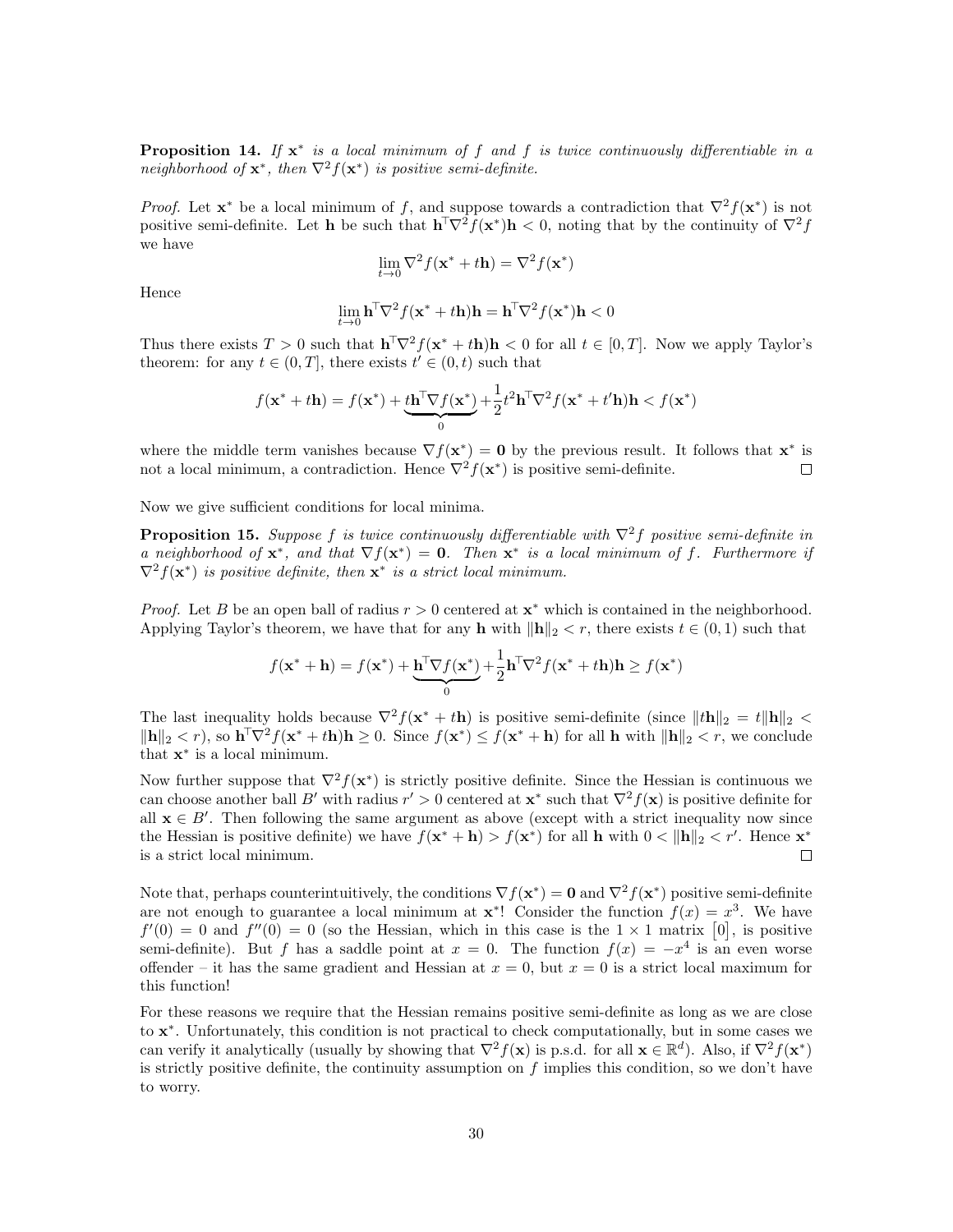<span id="page-30-3"></span>

Figure 1: What convex sets look like

# <span id="page-30-0"></span>4.8 Convexity

Convexity is a term that pertains to both sets and functions. For functions, there are different degrees of convexity, and how convex a function is tells us a lot about its minima: do they exist, are they unique, how quickly can we find them using optimization algorithms, etc. In this section, we present basic results regarding convexity, strict convexity, and strong convexity.

# <span id="page-30-1"></span>4.8.1 Convex sets

A set  $\mathcal{X} \subseteq \mathbb{R}^d$  is convex if

 $t\mathbf{x} + (1-t)\mathbf{y} \in \mathcal{X}$ 

for all  $\mathbf{x}, \mathbf{y} \in \mathcal{X}$  and all  $t \in [0, 1]$ .

Geometrically, this means that all the points on the line segment between any two points in  $\mathcal X$  are also in  $X$ . See Figure [1](#page-30-3) for a visual.

Why do we care whether or not a set is convex? We will see later that the nature of minima can depend greatly on whether or not the feasible set is convex. Undesirable pathological results can occur when we allow the feasible set to be arbitrary, so for proofs we will need to assume that it is convex. Fortunately, we often want to minimize over all of  $\mathbb{R}^d$ , which is easily seen to be a convex set.

### <span id="page-30-2"></span>4.8.2 Basics of convex functions

In the remainder of this section, assume  $f : \mathbb{R}^d \to \mathbb{R}$  unless otherwise noted. We'll start with the definitions and then give some results.

A function  $f$  is **convex** if

 $f(t\mathbf{x} + (1-t)\mathbf{y}) \leq tf(\mathbf{x}) + (1-t)f(\mathbf{y})$ 

for all  $\mathbf{x}, \mathbf{y} \in \text{dom } f$  and all  $t \in [0, 1]$ .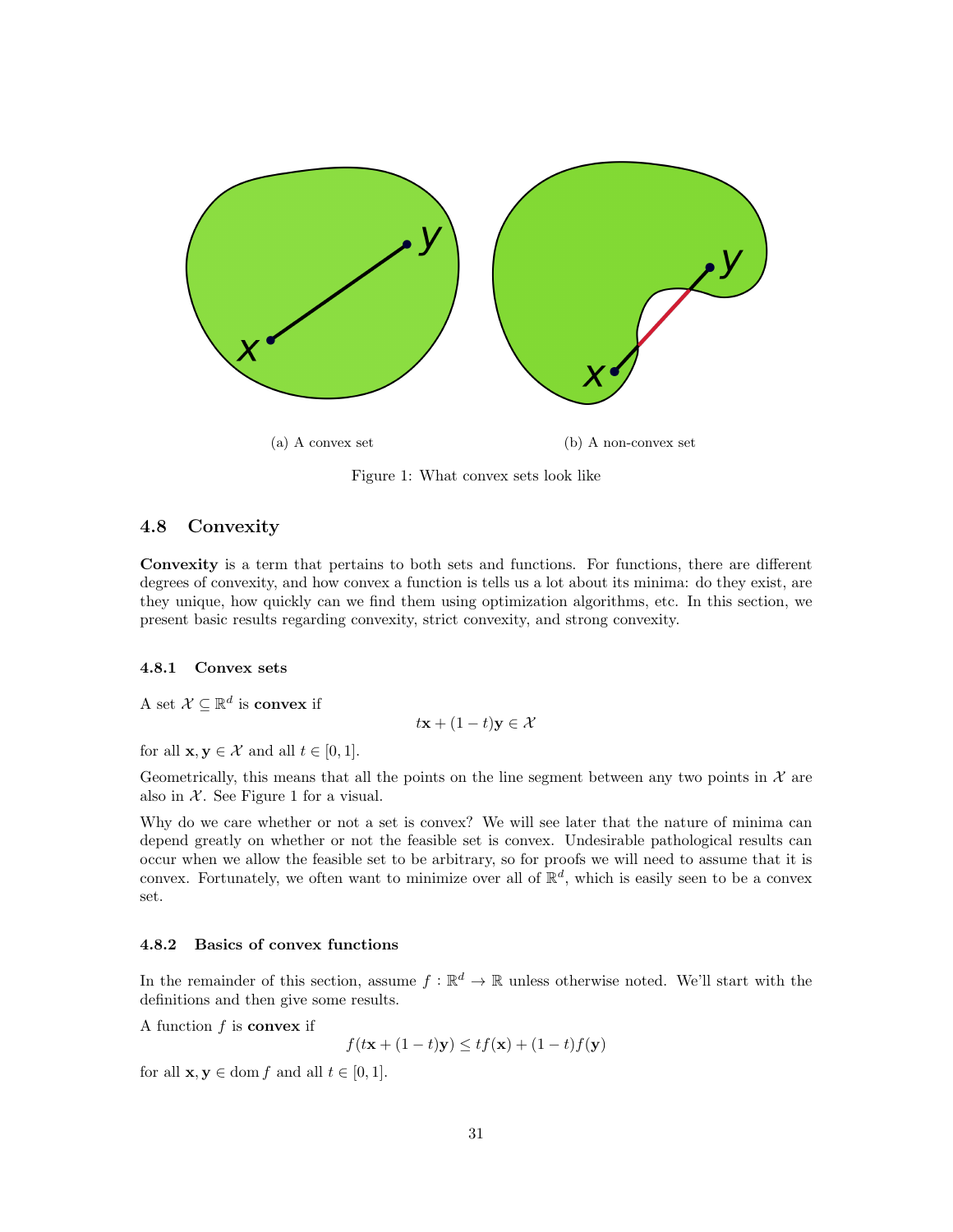<span id="page-31-1"></span>

Figure 2: What convex functions look like

If the inequality holds strictly (i.e.  $\langle$  rather than  $\leq$ ) for all  $t \in (0,1)$  and  $\mathbf{x} \neq \mathbf{y}$ , then we say that  $f$  is strictly convex.

A function f is strongly convex with parameter  $m$  (or m-strongly convex) if the function

$$
\mathbf{x}\mapsto f(\mathbf{x})-\frac{m}{2}\|\mathbf{x}\|_2^2
$$

is convex.

These conditions are given in increasing order of strength; strong convexity implies strict convexity which implies convexity.

Geometrically, convexity means that the line segment between two points on the graph of f lies on or above the graph itself. See Figure [2](#page-31-1) for a visual.

Strict convexity means that the line segment lies strictly above the graph of  $f$ , except at the segment endpoints. (So actually the function in the figure appears to be strictly convex.)

#### <span id="page-31-0"></span>4.8.3 Consequences of convexity

Why do we care if a function is (strictly/strongly) convex?

Basically, our various notions of convexity have implications about the nature of minima. It should not be surprising that the stronger conditions tell us more about the minima.

**Proposition 16.** Let X be a convex set. If f is convex, then any local minimum of f in X is also a global minimum.

*Proof.* Suppose f is convex, and let  $\mathbf{x}^*$  be a local minimum of f in  $\mathcal{X}$ . Then for some neighborhood  $N \subseteq \mathcal{X}$  about  $\mathbf{x}^*$ , we have  $f(\mathbf{x}) \geq f(\mathbf{x}^*)$  for all  $\mathbf{x} \in N$ . Suppose towards a contradiction that there exists  $\tilde{\mathbf{x}} \in \mathcal{X}$  such that  $f(\tilde{\mathbf{x}}) < f(\mathbf{x}^*)$ .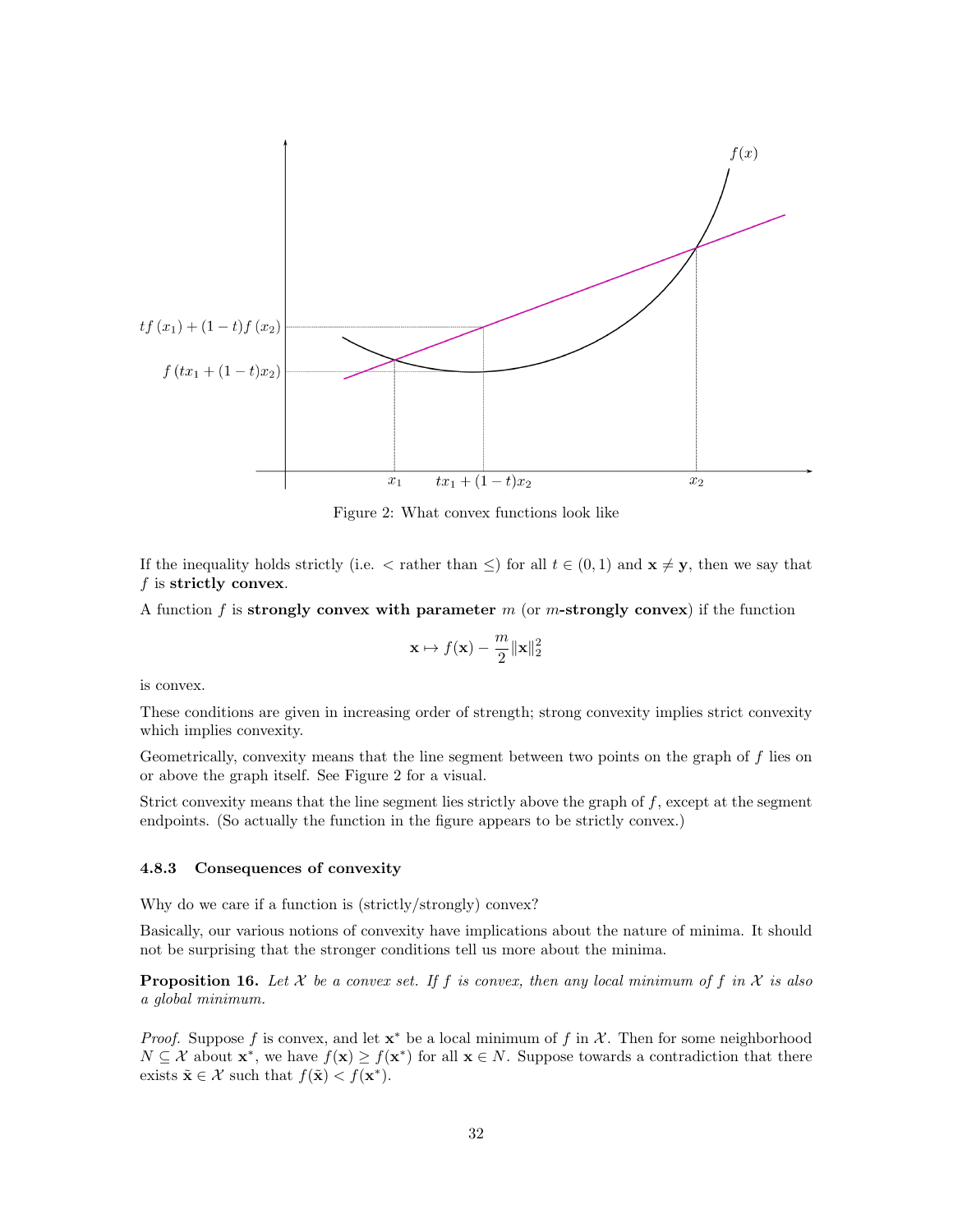Consider the line segment  $\mathbf{x}(t) = t\mathbf{x}^* + (1-t)\tilde{\mathbf{x}}, t \in [0,1]$ , noting that  $\mathbf{x}(t) \in \mathcal{X}$  by the convexity of  $X$ . Then by the convexity of f,

$$
f(\mathbf{x}(t)) \le tf(\mathbf{x}^*) + (1-t)f(\tilde{\mathbf{x}}) < tf(\mathbf{x}^*) + (1-t)f(\mathbf{x}^*) = f(\mathbf{x}^*)
$$

for all  $t \in (0,1)$ .

We can pick t to be sufficiently close to 1 that  $\mathbf{x}(t) \in N$ ; then  $f(\mathbf{x}(t)) \ge f(\mathbf{x}^*)$  by the definition of N, but  $f(\mathbf{x}(t)) < f(\mathbf{x}^*)$  by the above inequality, a contradiction.

It follows that  $f(\mathbf{x}^*) \leq f(\mathbf{x})$  for all  $\mathbf{x} \in \mathcal{X}$ , so  $\mathbf{x}^*$  is a global minimum of f in  $\mathcal{X}$ .  $\Box$ 

**Proposition 17.** Let  $\mathcal X$  be a convex set. If f is strictly convex, then there exists at most one local minimum of f in  $\mathcal X$ . Consequently, if it exists it is the unique global minimum of f in  $\mathcal X$ .

Proof. The second sentence follows from the first, so all we must show is that if a local minimum exists in  $X$  then it is unique.

Suppose  $\mathbf{x}^*$  is a local minimum of f in X, and suppose towards a contradiction that there exists a local minimum  $\tilde{\mathbf{x}} \in \mathcal{X}$  such that  $\tilde{\mathbf{x}} \neq \mathbf{x}^*$ .

Since f is strictly convex, it is convex, so  $x^*$  and  $\tilde{x}$  are both global minima of f in X by the previous result. Hence  $f(\mathbf{x}^*) = f(\tilde{\mathbf{x}})$ . Consider the line segment  $\mathbf{x}(t) = t\mathbf{x}^* + (1-t)\tilde{\mathbf{x}}, t \in [0,1]$ , which again must lie entirely in  $X$ . By the strict convexity of f,

$$
f(\mathbf{x}(t)) < tf(\mathbf{x}^*) + (1-t)f(\tilde{\mathbf{x}}) = tf(\mathbf{x}^*) + (1-t)f(\mathbf{x}^*) = f(\mathbf{x}^*)
$$

for all  $t \in (0,1)$ . But this contradicts the fact that  $\mathbf{x}^*$  is a global minimum. Therefore if  $\tilde{\mathbf{x}}$  is a local minimum of f in X, then  $\tilde{\mathbf{x}} = \mathbf{x}^*$ , so  $\mathbf{x}^*$  is the unique minimum in X. П

It is worthwhile to examine how the feasible set affects the optimization problem. We will see why the assumption that  $X$  is convex is needed in the results above.

Consider the function  $f(x) = x^2$ , which is a strictly convex function. The unique global minimum of this function in R is  $x = 0$ . But let's see what happens when we change the feasible set X.

- (i)  $\mathcal{X} = \{1\}$ : This set is actually convex, so we still have a unique global minimum. But it is not the same as the unconstrained minimum!
- (ii)  $\mathcal{X} = \mathbb{R} \setminus \{0\}$ : This set is non-convex, and we can see that f has no minima in X. For any point  $x \in \mathcal{X}$ , one can find another point  $y \in \mathcal{X}$  such that  $f(y) < f(x)$ .
- (iii)  $\mathcal{X} = (-\infty, -1] \cup [0, \infty)$ : This set is non-convex, and we can see that there is a local minimum  $(x = -1)$  which is distinct from the global minimum  $(x = 0)$ .
- (iv)  $\mathcal{X} = (-\infty, -1] \cup [1, \infty)$ : This set is non-convex, and we can see that there are two global minima  $(x = \pm 1)$ .

### <span id="page-32-0"></span>4.8.4 Showing that a function is convex

Hopefully the previous section has convinced the reader that convexity is an important property. Next we turn to the issue of showing that a function is (strictly/strongly) convex. It is of course possible (in principle) to directly show that the condition in the definition holds, but this is usually not the easiest way.

Proposition 18. Norms are convex.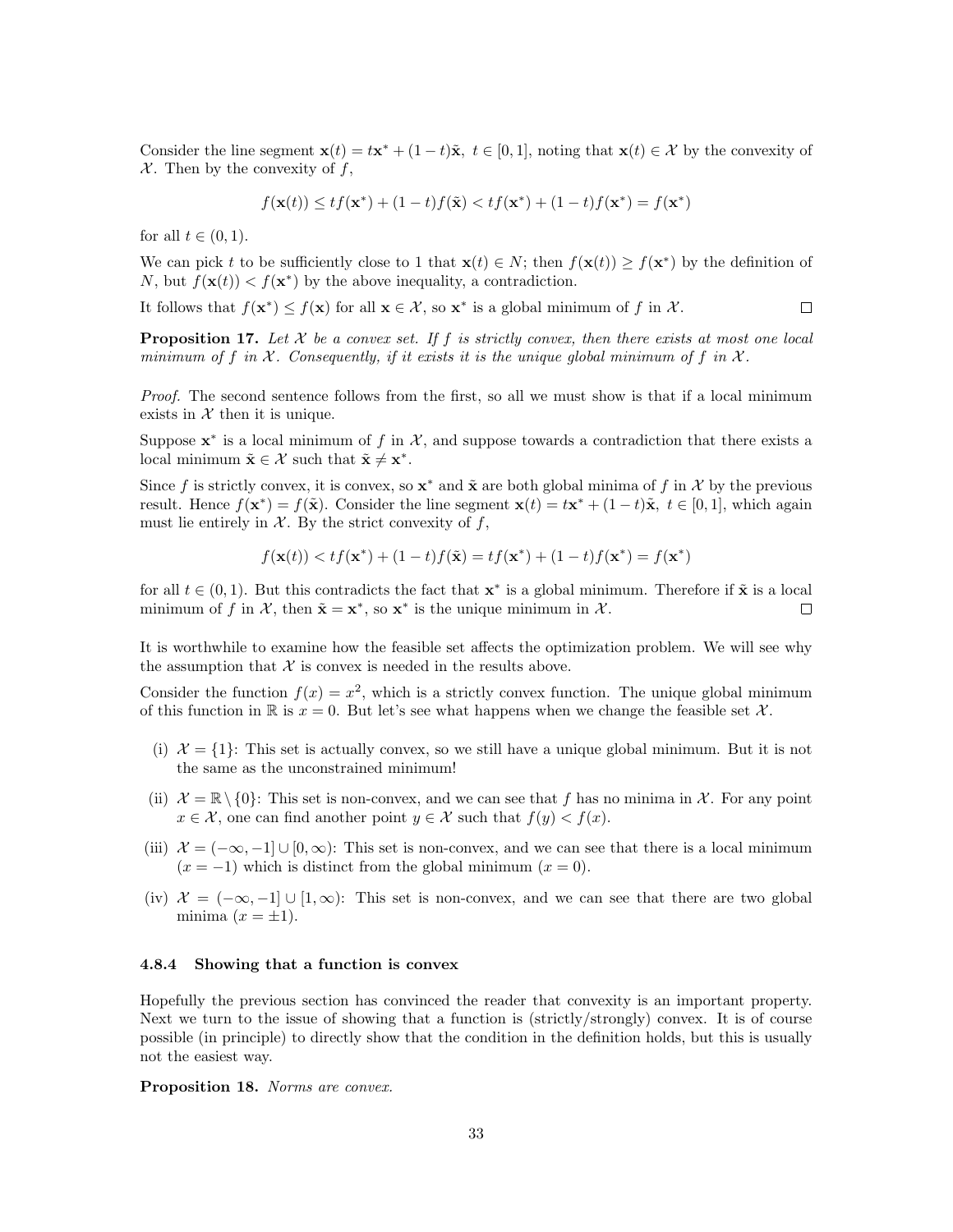*Proof.* Let  $\|\cdot\|$  be a norm on a vector space V. Then for all  $\mathbf{x}, \mathbf{y} \in V$  and  $t \in [0, 1]$ ,

$$
||t\mathbf{x} + (1-t)\mathbf{y}|| \le ||t\mathbf{x}|| + ||(1-t)\mathbf{y}|| = |t| ||\mathbf{x}|| + |1-t| ||\mathbf{y}|| = t ||\mathbf{x}|| + (1-t) ||\mathbf{y}||
$$

where we have used respectively the triangle inequality, the homogeneity of norms, and the fact that t and  $1 - t$  are nonnegative. Hence  $\|\cdot\|$  is convex.  $\Box$ 

Proposition 19. Suppose f is differentiable. Then f is convex if and only if

$$
f(\mathbf{x}) \ge f(\mathbf{y}) + \langle \nabla f(\mathbf{y}), \mathbf{x} - \mathbf{y} \rangle
$$

for all  $\mathbf{x}, \mathbf{y} \in \text{dom } f$ .

*Proof.* ( $\implies$ ) Suppose f is convex, i.e.

$$
f(t\mathbf{x} + (1-t)\mathbf{y}) \le tf(\mathbf{x}) + (1-t)f(\mathbf{y}) = f(\mathbf{y}) + t(f(\mathbf{x}) - f(\mathbf{y}))
$$

for all  $\mathbf{x}, \mathbf{y} \in \text{dom } f$  and all  $t \in [0, 1]$ . Rearranging gives

$$
\frac{f(\mathbf{y} + t(\mathbf{x} - \mathbf{y})) - f(\mathbf{y})}{t} \le f(\mathbf{x}) - f(\mathbf{y})
$$

As  $t \to 0$ , the left-hand side becomes  $\langle \nabla f(\mathbf{y}), \mathbf{x} - \mathbf{y} \rangle$ , so the result follows.  $(\Leftarrow)$  Suppose

$$
f(\mathbf{x}) \ge f(\mathbf{y}) + \langle \nabla f(\mathbf{y}), \mathbf{x} - \mathbf{y} \rangle
$$

for all  $\mathbf{x}, \mathbf{y} \in \text{dom } f$ . Fix  $\mathbf{x}, \mathbf{y} \in \text{dom } f$ ,  $t \in [0, 1]$ , and define  $\mathbf{z} = t\mathbf{x} + (1 - t)\mathbf{y}$ . Then

$$
f(\mathbf{x}) \ge f(\mathbf{z}) + \langle \nabla f(\mathbf{z}), \mathbf{x} - \mathbf{z} \rangle
$$

$$
f(\mathbf{y}) \ge f(\mathbf{z}) + \langle \nabla f(\mathbf{z}), \mathbf{y} - \mathbf{z} \rangle
$$

so

$$
tf(\mathbf{x}) + (1-t)f(\mathbf{y}) \ge t \left( f(\mathbf{z}) + \langle \nabla f(\mathbf{z}), \mathbf{x} - \mathbf{z} \rangle \right) + (1-t) \left( f(\mathbf{z}) + \langle \nabla f(\mathbf{z}), \mathbf{y} - \mathbf{z} \rangle \right)
$$
  
=  $f(\mathbf{z}) + \langle \nabla f(\mathbf{z}), t(\mathbf{x} - \mathbf{z}) + (1-t)(\mathbf{y} - \mathbf{z}) \rangle$   
=  $f(t\mathbf{x} + (1-t)\mathbf{y}) + \langle \nabla f(\mathbf{z}), \underbrace{t\mathbf{x} + (1-t)\mathbf{y} - \mathbf{z}}_0 \rangle$   
=  $f(t\mathbf{x} + (1-t)\mathbf{y})$ 

implying that  $f$  is convex.

Proposition 20. Suppose f is twice differentiable. Then

- (i) f is convex if and only if  $\nabla^2 f(\mathbf{x}) \succeq 0$  for all  $\mathbf{x} \in \text{dom } f$ .
- (ii) If  $\nabla^2 f(\mathbf{x}) \succ 0$  for all  $\mathbf{x} \in \text{dom } f$ , then f is strictly convex.
- (iii) f is m-strongly convex if and only if  $\nabla^2 f(\mathbf{x}) \succeq mI$  for all  $\mathbf{x} \in \text{dom } f$ .

Proof. Omitted.

**Proposition 21.** If f is convex and  $\alpha \geq 0$ , then  $\alpha f$  is convex.

 $\Box$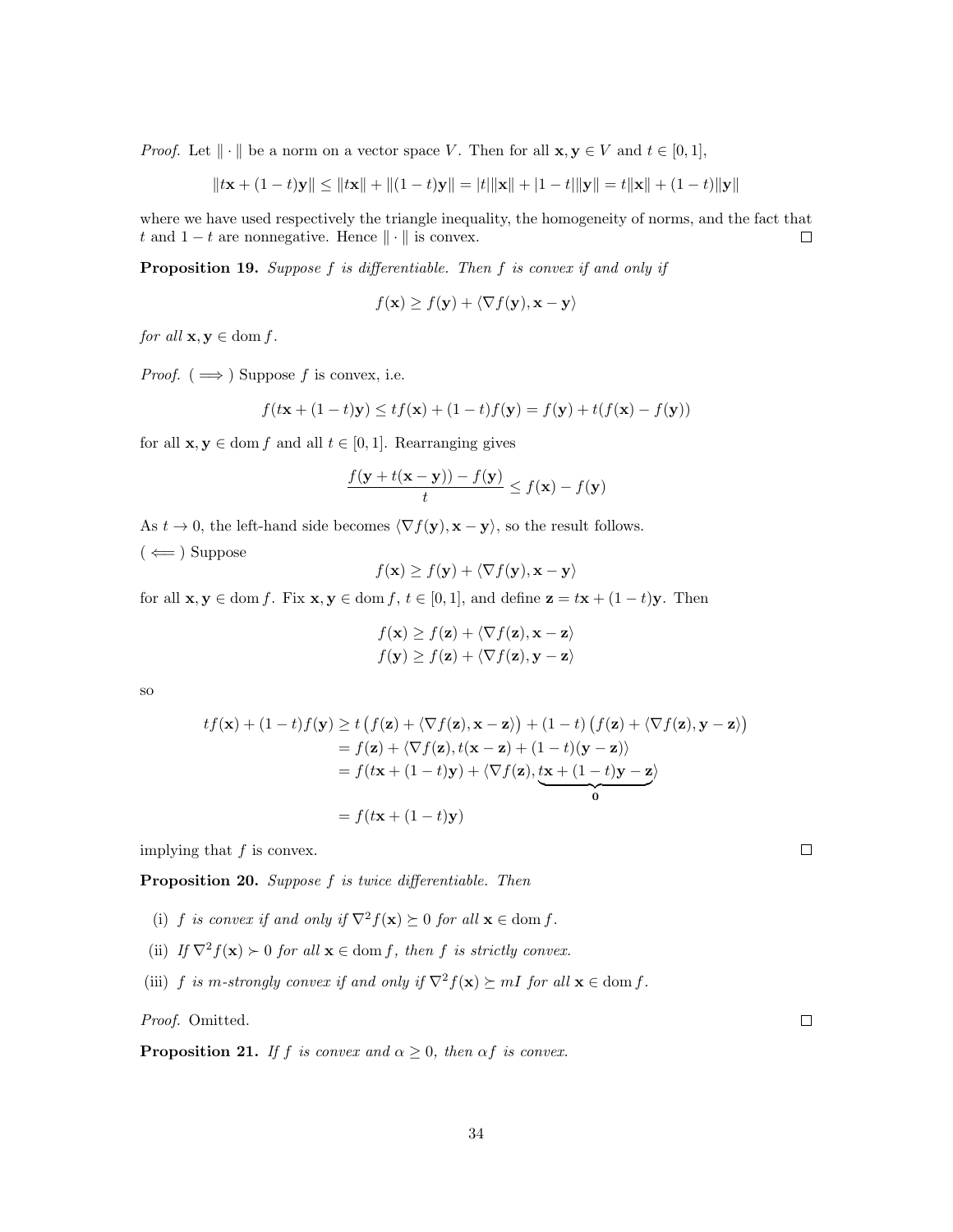*Proof.* Suppose f is convex and  $\alpha \geq 0$ . Then for all  $\mathbf{x}, \mathbf{y} \in \text{dom}(\alpha f) = \text{dom} f$ ,

$$
(\alpha f)(t\mathbf{x} + (1-t)\mathbf{y}) = \alpha f(t\mathbf{x} + (1-t)\mathbf{y})
$$
  
\n
$$
\leq \alpha \left( t f(\mathbf{x}) + (1-t) f(\mathbf{y}) \right)
$$
  
\n
$$
= t(\alpha f(\mathbf{x})) + (1-t)(\alpha f(\mathbf{y}))
$$
  
\n
$$
= t(\alpha f)(\mathbf{x}) + (1-t)(\alpha f)(\mathbf{y})
$$

so  $\alpha f$  is convex.

**Proposition 22.** If f and g are convex, then  $f + g$  is convex. Furthermore, if g is strictly convex, then  $f + g$  is strictly convex, and if g is m-strongly convex, then  $f + g$  is m-strongly convex.

*Proof.* Suppose f and g are convex. Then for all  $\mathbf{x}, \mathbf{y} \in \text{dom}(f + g) = \text{dom } f \cap \text{dom } g$ ,

$$
(f+g)(t\mathbf{x} + (1-t)\mathbf{y}) = f(t\mathbf{x} + (1-t)\mathbf{y}) + g(t\mathbf{x} + (1-t)\mathbf{y})
$$
  
\n
$$
\leq tf(\mathbf{x}) + (1-t)f(\mathbf{y}) + g(t\mathbf{x} + (1-t)\mathbf{y})
$$
convexity of f  
\n
$$
\leq tf(\mathbf{x}) + (1-t)f(\mathbf{y}) + tg(\mathbf{x}) + (1-t)g(\mathbf{y})
$$
convexity of g  
\n
$$
= t(f(\mathbf{x}) + g(\mathbf{x})) + (1-t)(f(\mathbf{y}) + g(\mathbf{y}))
$$
  
\n
$$
= t(f+g)(\mathbf{x}) + (1-t)(f+g)(\mathbf{y})
$$

so  $f + g$  is convex.

If g is strictly convex, the second inequality above holds strictly for  $\mathbf{x} \neq \mathbf{y}$  and  $t \in (0, 1)$ , so  $f + g$  is strictly convex.

If g is m-strongly convex, then the function  $h(\mathbf{x}) \equiv g(\mathbf{x}) - \frac{m}{2} ||\mathbf{x}||_2^2$  is convex, so  $f + h$  is convex. But

$$
(f+h)(\mathbf{x}) \equiv f(\mathbf{x}) + h(\mathbf{x}) \equiv f(\mathbf{x}) + g(\mathbf{x}) - \frac{m}{2} ||\mathbf{x}||_2^2 \equiv (f+g)(\mathbf{x}) - \frac{m}{2} ||\mathbf{x}||_2^2
$$

so  $f + g$  is *m*-strongly convex.

**Proposition 23.** If  $f_1, \ldots, f_n$  are convex and  $\alpha_1, \ldots, \alpha_n \geq 0$ , then

$$
\sum_{i=1}^n \alpha_i f_i
$$

is convex.

Proof. Follows from the previous two propositions by induction.

**Proposition 24.** If f is convex, then  $g(x) \equiv f(Ax + b)$  is convex for any appropriately-sized A and b.

*Proof.* Suppose f is convex and g is defined like so. Then for all  $\mathbf{x}, \mathbf{y} \in \text{dom } g$ ,

$$
g(t\mathbf{x} + (1-t)\mathbf{y}) = f(\mathbf{A}(t\mathbf{x} + (1-t)\mathbf{y}) + \mathbf{b})
$$
  
=  $f(t\mathbf{A}\mathbf{x} + (1-t)\mathbf{A}\mathbf{y} + \mathbf{b})$   
=  $f(t\mathbf{A}\mathbf{x} + (1-t)\mathbf{A}\mathbf{y} + t\mathbf{b} + (1-t)\mathbf{b})$   
=  $f(t(\mathbf{A}\mathbf{x} + \mathbf{b}) + (1-t)(\mathbf{A}\mathbf{y} + \mathbf{b}))$   
 $\leq tf(\mathbf{A}\mathbf{x} + \mathbf{b}) + (1-t)f(\mathbf{A}\mathbf{y} + \mathbf{b})$  convexity of  $f$   
=  $tg(\mathbf{x}) + (1-t)g(\mathbf{y})$ 

Thus  $g$  is convex.

 $\Box$ 

 $\Box$ 

 $\Box$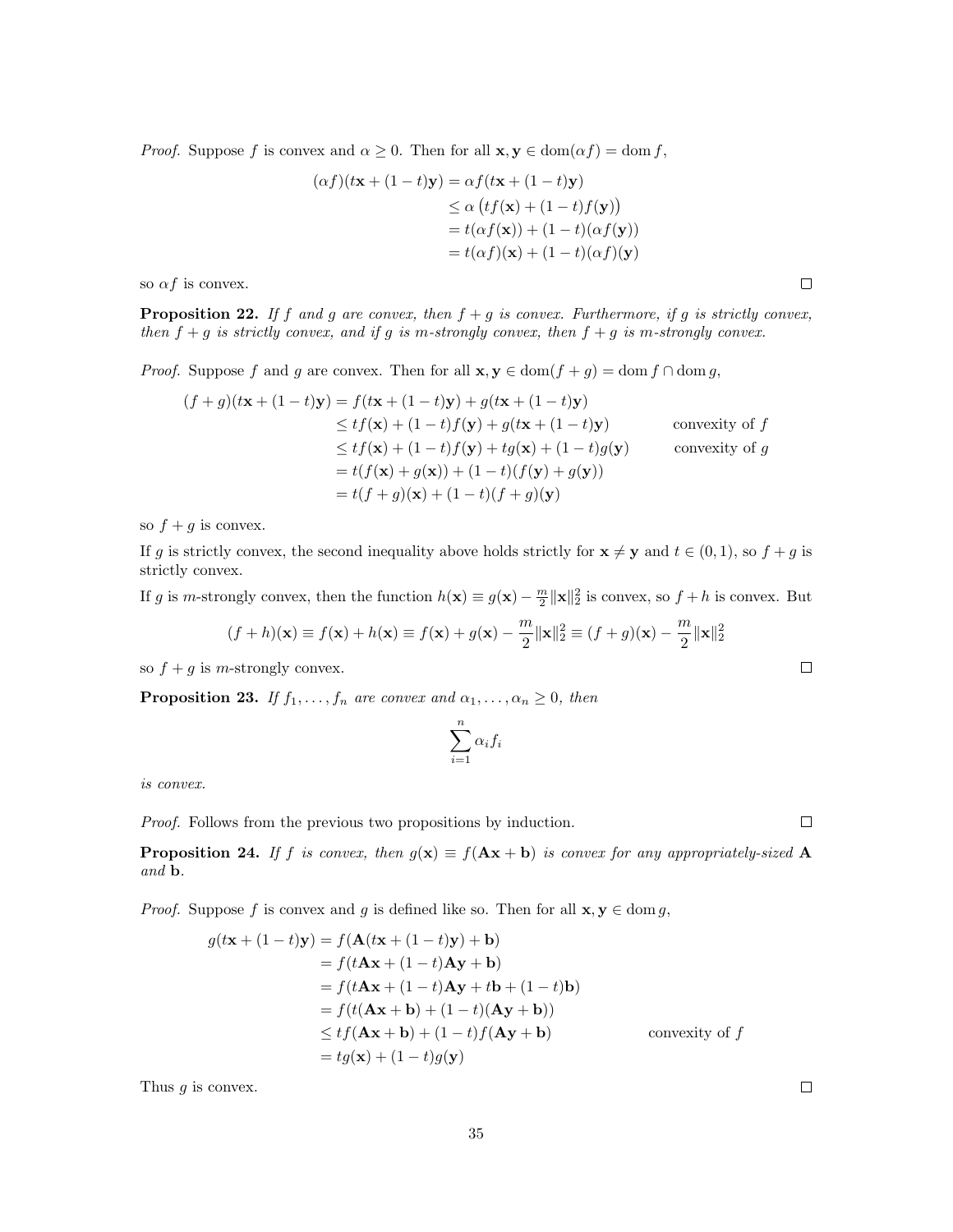**Proposition 25.** If f and g are convex, then  $h(\mathbf{x}) \equiv \max\{f(\mathbf{x}), g(\mathbf{x})\}\$ is convex.

*Proof.* Suppose f and g are convex and h is defined like so. Then for all  $\mathbf{x}, \mathbf{y} \in \text{dom } h$ ,

$$
h(t\mathbf{x} + (1-t)\mathbf{y}) = \max\{f(t\mathbf{x} + (1-t)\mathbf{y}), g(t\mathbf{x} + (1-t)\mathbf{y})\}
$$
  
\n
$$
\leq \max\{tf(\mathbf{x}) + (1-t)f(\mathbf{y}), tg(\mathbf{x}) + (1-t)g(\mathbf{y})\}
$$
  
\n
$$
\leq \max\{tf(\mathbf{x}), tg(\mathbf{x})\} + \max\{(1-t)f(\mathbf{y}), (1-t)g(\mathbf{y})\}
$$
  
\n
$$
= t\max\{f(\mathbf{x}), g(\mathbf{x})\} + (1-t)\max\{f(\mathbf{y}), g(\mathbf{y})\}
$$
  
\n
$$
= th(\mathbf{x}) + (1-t)h(\mathbf{y})
$$

Note that in the first inequality we have used convexity of f and g plus the fact that  $a \leq c, b \leq d$ implies  $\max\{a, b\} \leq \max\{c, d\}$ . In the second inequality we have used the fact that  $\max\{a+b, c+d\} \leq$  $\max\{a, c\} + \max\{b, d\}.$ 

Thus  $h$  is convex.

### <span id="page-35-0"></span>4.8.5 Examples

A good way to gain intuition about the distinction between convex, strictly convex, and strongly convex functions is to consider examples where the stronger property fails to hold.

Functions that are convex but not strictly convex:

(i)  $f(\mathbf{x}) = \mathbf{w}^{\mathsf{T}}\mathbf{x} + \alpha$  for any  $\mathbf{w} \in \mathbb{R}^d, \alpha \in \mathbb{R}$ . Such a function is called an **affine function**, and it is both convex and concave. (In fact, a function is affine if and only if it is both convex and concave.) Note that linear functions and constant functions are special cases of affine functions.

$$
(ii) f(\mathbf{x}) = \|\mathbf{x}\|_1
$$

Functions that are strictly but not strongly convex:

- (i)  $f(x) = x<sup>4</sup>$ . This example is interesting because it is strictly convex but you cannot show this fact via a second-order argument (since  $f''(0) = 0$ ).
- (ii)  $f(x) = \exp(x)$ . This example is interesting because it's bounded below but has no local minimum.
- (iii)  $f(x) = -\log x$ . This example is interesting because it's strictly convex but not bounded below.

Functions that are strongly convex:

(i)  $f(\mathbf{x}) = ||\mathbf{x}||_2^2$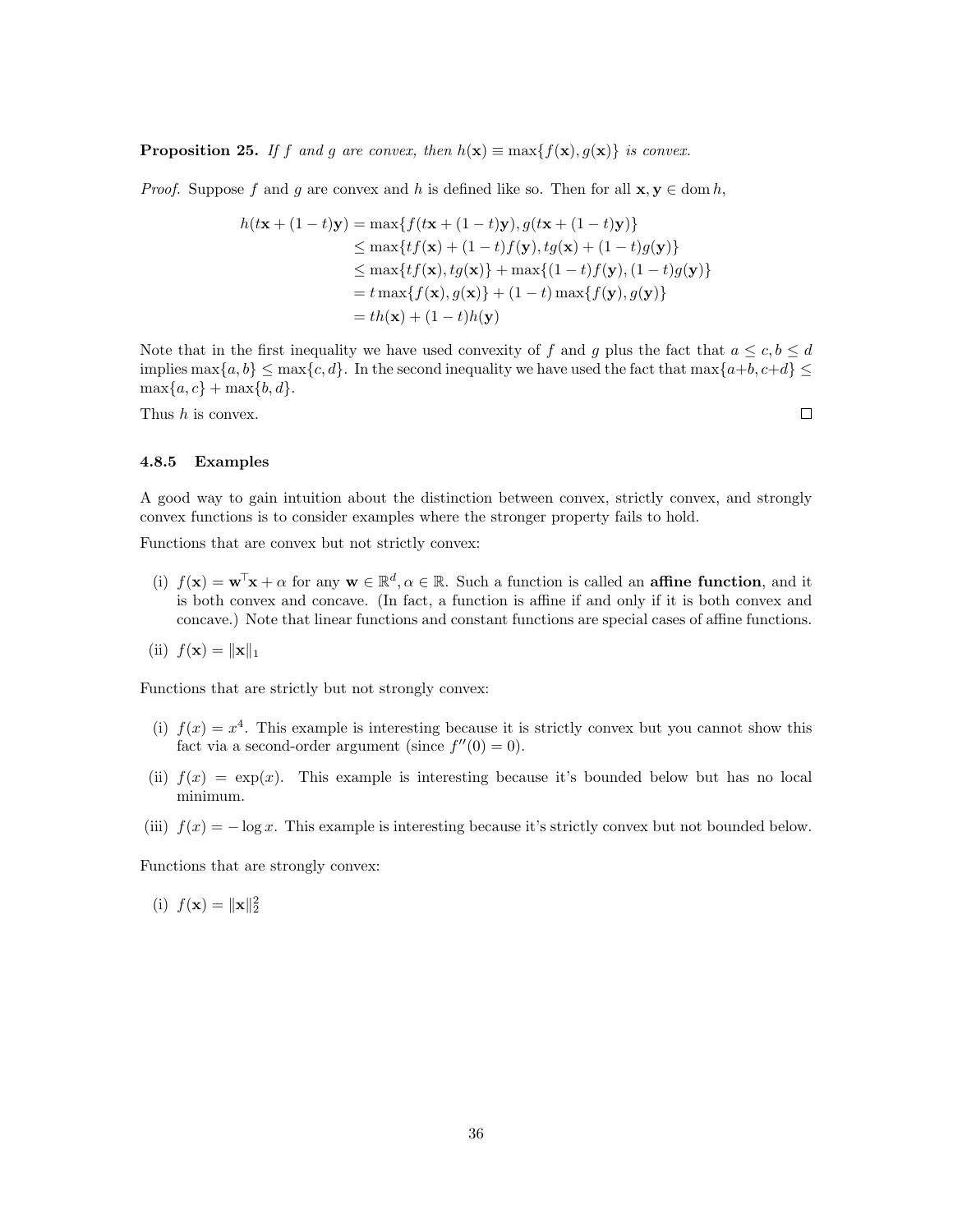# <span id="page-36-0"></span>5 Probability

Probability theory provides powerful tools for modeling and dealing with uncertainty.

# <span id="page-36-1"></span>5.1 Basics

Suppose we have some sort of randomized experiment (e.g. a coin toss, die roll) that has a fixed set of possible outcomes. This set is called the **sample space** and denoted  $\Omega$ .

We would like to define probabilities for some **events**, which are subsets of  $\Omega$ . The set of events is denoted  $\mathcal{F}$ . The **complement** of the event A is another event,  $A^c = \Omega \setminus A$ .

Then we can define a **probability measure**  $\mathbb{P}: \mathcal{F} \to [0, 1]$  which must satisfy

- (i)  $\mathbb{P}(\Omega) = 1$
- (ii) **Countable additivity**: for any countable collection of disjoint sets  $\{A_i\} \subseteq \mathcal{F}$ ,

$$
\mathbb{P}\bigg(\bigcup_i A_i\bigg) = \sum_i \mathbb{P}(A_i)
$$

The triple  $(\Omega, \mathcal{F}, \mathbb{P})$  is called a **probability space**.<sup>[10](#page-36-3)</sup>

If  $\mathbb{P}(A) = 1$ , we say that A occurs **almost surely** (often abbreviated a.s.).<sup>[11](#page-36-4)</sup>, and conversely A occurs almost never if  $\mathbb{P}(A) = 0$ .

From these axioms, a number of useful rules can be derived.

Proposition 26. Let A be an event. Then

(i) 
$$
\mathbb{P}(A^c) = 1 - \mathbb{P}(A)
$$
.

- (ii) If B is an event and  $B \subseteq A$ , then  $\mathbb{P}(B) \le \mathbb{P}(A)$ .
- (iii)  $0 = \mathbb{P}(\emptyset) \leq \mathbb{P}(A) \leq \mathbb{P}(\Omega) = 1$

*Proof.* (i) Using the countable additivity of  $\mathbb{P}$ , we have

$$
\mathbb{P}(A) + \mathbb{P}(A^c) = \mathbb{P}(A \cup A^c) = \mathbb{P}(\Omega) = 1
$$

To show (ii), suppose  $B \in \mathcal{F}$  and  $B \subseteq A$ . Then

$$
\mathbb{P}(A) = \mathbb{P}(B \cup (A \setminus B)) = \mathbb{P}(B) + \mathbb{P}(A \setminus B) \ge \mathbb{P}(B)
$$

as claimed.

For (iii): the middle inequality follows from (ii) since  $\emptyset \subseteq A \subseteq \Omega$ . We also have

$$
\mathbb{P}(\varnothing) = \mathbb{P}(\varnothing \cup \varnothing) = \mathbb{P}(\varnothing) + \mathbb{P}(\varnothing)
$$

 $\Box$ 

by countable additivity, which shows  $\mathbb{P}(\emptyset) = 0$ .

<span id="page-36-2"></span> $\frac{9 \mathcal{F}}{2}$  is required to be a  $\sigma$ -algebra for technical reasons; see [\[2\]](#page-46-3).

<span id="page-36-3"></span><sup>10</sup> Note that a probability space is simply a measure space in which the measure of the whole space equals 1.

<span id="page-36-4"></span> $^{11}$  This is a probabilist's version of the measure-theoretic term  $\emph{almost everywhere}.$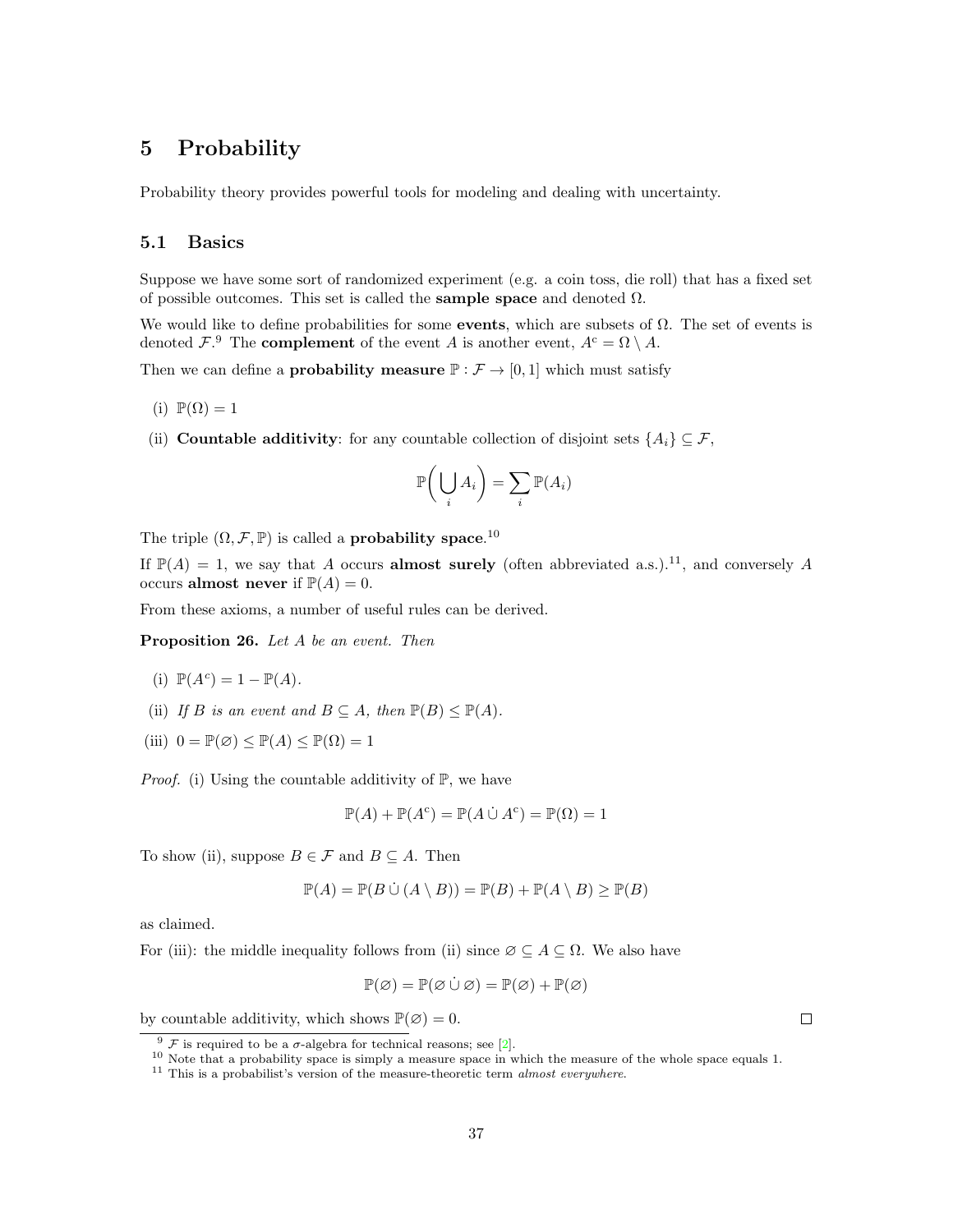**Proposition 27.** If A and B are events, then  $\mathbb{P}(A \cup B) = \mathbb{P}(A) + \mathbb{P}(B) - \mathbb{P}(A \cap B)$ .

Proof. The key is to break the events up into their various overlapping and non-overlapping parts.

$$
\mathbb{P}(A \cup B) = \mathbb{P}((A \cap B) \cup (A \setminus B) \cup (B \setminus A))
$$
  
=  $\mathbb{P}(A \cap B) + \mathbb{P}(A \setminus B) + \mathbb{P}(B \setminus A)$   
=  $\mathbb{P}(A \cap B) + \mathbb{P}(A) - \mathbb{P}(A \cap B) + \mathbb{P}(B) - \mathbb{P}(A \cap B)$   
=  $\mathbb{P}(A) + \mathbb{P}(B) - \mathbb{P}(A \cap B)$ 

**Proposition 28.** If  $\{A_i\} \subseteq \mathcal{F}$  is a countable set of events, disjoint or not, then

$$
\mathbb{P}\bigg(\bigcup_i A_i\bigg) \leq \sum_i \mathbb{P}(A_i)
$$

This inequality is sometimes referred to as Boole's inequality or the union bound.

*Proof.* Define  $B_1 = A_1$  and  $B_i = A_i \setminus (\bigcup_{j < i} A_j)$  for  $i > 1$ , noting that  $\bigcup_{j \leq i} B_j = \bigcup_{j \leq i} A_j$  for all i and the  $B_i$  are disjoint. Then

$$
\mathbb{P}\bigg(\bigcup_i A_i\bigg) = \mathbb{P}\bigg(\bigcup_i B_i\bigg) = \sum_i \mathbb{P}(B_i) \le \sum_i \mathbb{P}(A_i)
$$

where the last inequality follows by monotonicity since  $B_i \subseteq A_i$  for all *i*.

 $\Box$ 

### <span id="page-37-0"></span>5.1.1 Conditional probability

The **conditional probability** of event A given that event B has occurred is written  $\mathbb{P}(A|B)$  and defined as

$$
\mathbb{P}(A|B) = \frac{\mathbb{P}(A \cap B)}{\mathbb{P}(B)}
$$

assuming  $\mathbb{P}(B) > 0.12$  $\mathbb{P}(B) > 0.12$ 

### <span id="page-37-1"></span>5.1.2 Chain rule

Another very useful tool, the chain rule, follows immediately from this definition:

$$
\mathbb{P}(A \cap B) = \mathbb{P}(A|B)\mathbb{P}(B) = \mathbb{P}(B|A)\mathbb{P}(A)
$$

#### <span id="page-37-2"></span>5.1.3 Bayes' rule

Taking the equality from above one step further, we arrive at the simple but crucial Bayes' rule:

$$
\mathbb{P}(A|B) = \frac{\mathbb{P}(B|A)\mathbb{P}(A)}{\mathbb{P}(B)}
$$

<span id="page-37-3"></span> $12$  In some cases it is possible to define conditional probability on events of probability zero, but this is significantly more technical so we omit it.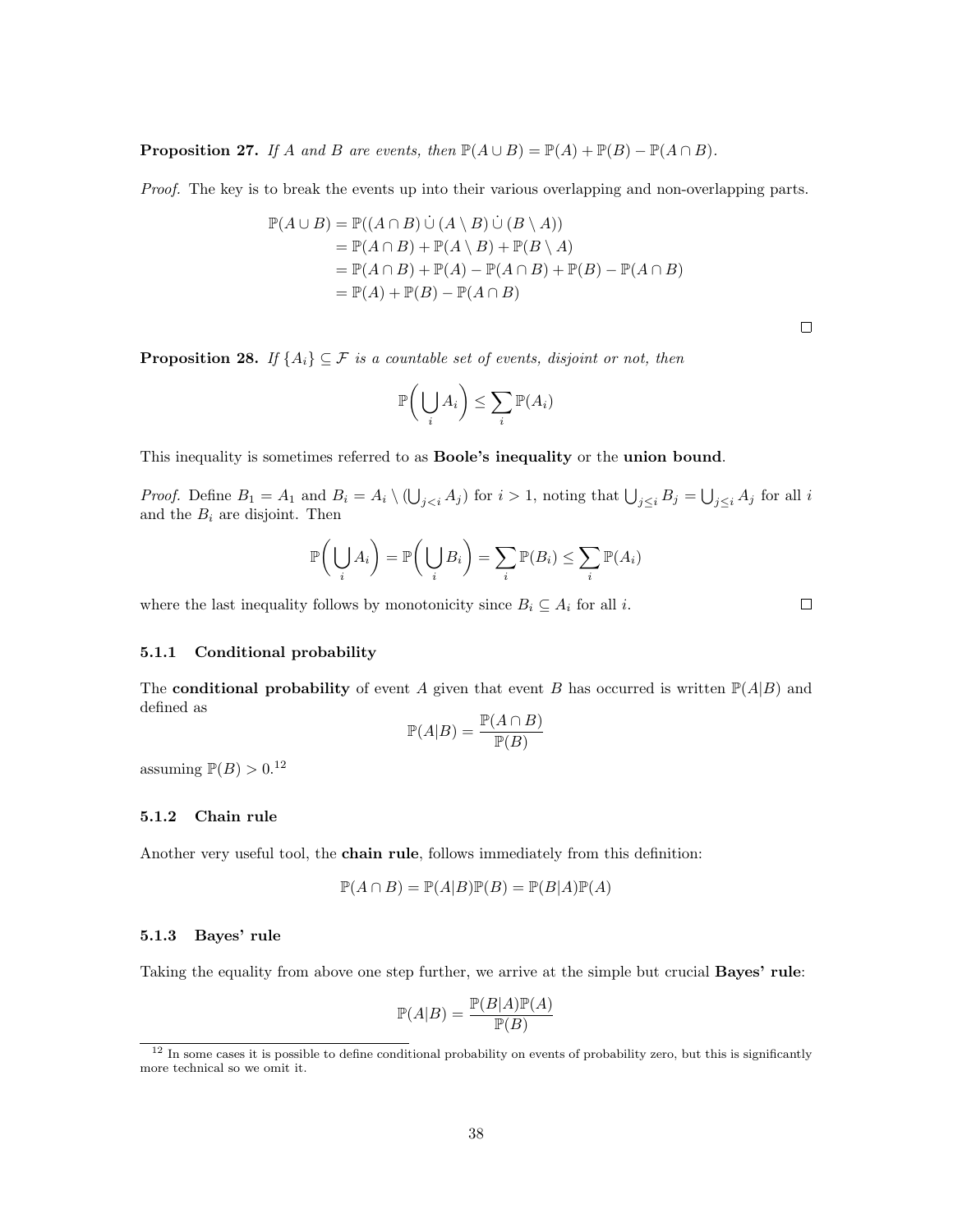It is sometimes beneficial to omit the normalizing constant and write

$$
\mathbb{P}(A|B) \propto \mathbb{P}(A)\mathbb{P}(B|A)
$$

Under this formulation,  $\mathbb{P}(A)$  is often referred to as the **prior**,  $\mathbb{P}(A|B)$  as the **posterior**, and  $\mathbb{P}(B|A)$ as the likelihood.

In the context of machine learning, we can use Bayes' rule to update our "beliefs" (e.g. values of our model parameters) given some data that we've observed.

# <span id="page-38-0"></span>5.2 Random variables

A random variable is some uncertain quantity with an associated probability distribution over the values it can assume.

Formally, a random variable on a probability space  $(\Omega, \mathcal{F}, \mathbb{P})$  is a function<sup>[13](#page-38-2)</sup>  $X : \Omega \to \mathbb{R}^{14}$  $X : \Omega \to \mathbb{R}^{14}$  $X : \Omega \to \mathbb{R}^{14}$ 

We denote the range of X by  $X(\Omega) = \{X(\omega) : \omega \in \Omega\}$ . To give a concrete example (taken from [\[3\]](#page-46-4)), suppose  $X$  is the number of heads in two tosses of a fair coin. The sample space is

$$
\Omega = \{hh, tt, ht, th\}
$$

and X is determined completely by the outcome  $\omega$ , i.e.  $X = X(\omega)$ . For example, the event  $X = 1$ is the set of outcomes  $\{ht, th\}.$ 

It is common to talk about the values of a random variable without directly referencing its sample space. The two are related by the following definition: the event that the value of  $X$  lies in some set  $S \subseteq \mathbb{R}$  is

$$
X \in S = \{ \omega \in \Omega : X(\omega) \in S \}
$$

Note that special cases of this definition include  $X$  being equal to, less than, or greater than some specified value. For example

$$
\mathbb{P}(X = x) = \mathbb{P}(\{\omega \in \Omega : X(\omega) = x\})
$$

A word on notation: we write  $p(X)$  to denote the entire probability distribution of X and  $p(x)$ for the evaluation of the function p at a particular value  $x \in X(\Omega)$ . Hopefully this (reasonably standard) abuse of notation is not too distracting. If p is parameterized by some parameters  $\theta$ , we write  $p(X; \theta)$  or  $p(x; \theta)$ , unless we are in a Bayesian setting where the parameters are considered a random variable, in which case we condition on the parameters.

#### <span id="page-38-1"></span>5.2.1 The cumulative distribution function

The **cumulative distribution function** (c.d.f.) gives the probability that a random variable is at most a certain value:

$$
F(x) = \mathbb{P}(X \le x)
$$

The c.d.f. can be used to give the probability that a variable lies within a certain range:

$$
\mathbb{P}(a < X \le b) = F(b) - F(a)
$$

<span id="page-38-3"></span><span id="page-38-2"></span><sup>&</sup>lt;sup>13</sup> The function must be measurable.

 $14$  More generally, the codomain can be any measurable space, but  $\mathbb R$  is the most common case by far and sufficient for our purposes.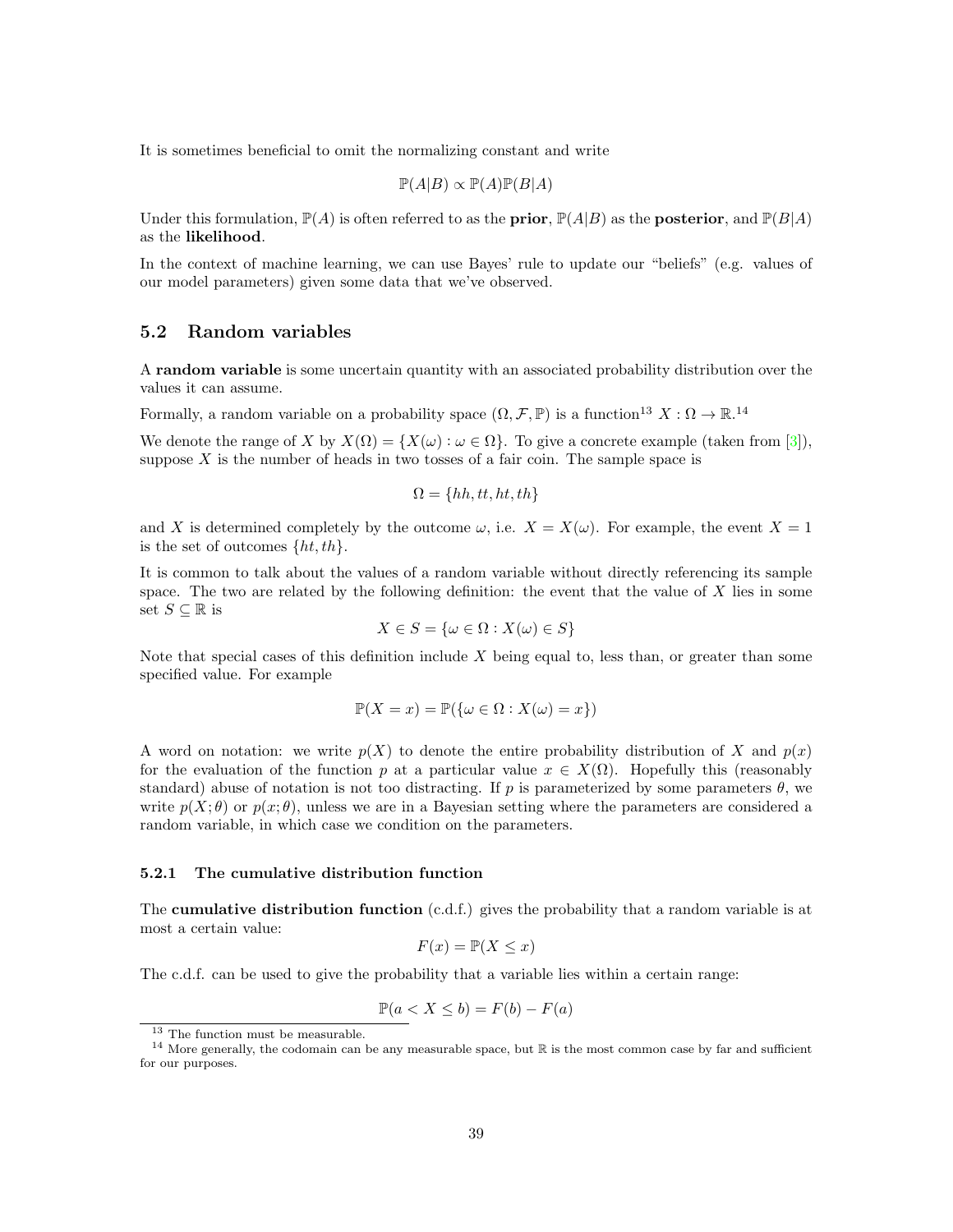### <span id="page-39-0"></span>5.2.2 Discrete random variables

A discrete random variable is a random variable that has a countable range and assumes each value in this range with positive probability. Discrete random variables are completely specified by their **probability mass function** (p.m.f.)  $p: X(\Omega) \to [0, 1]$  which satisfies

$$
\sum_{x \in X(\Omega)} p(x) = 1
$$

For a discrete  $X$ , the probability of a particular value is given exactly by its p.m.f.:

$$
\mathbb{P}(X=x) = p(x)
$$

### <span id="page-39-1"></span>5.2.3 Continuous random variables

A continuous random variable is a random variable that has an uncountable range and assumes each value in this range with probability zero. Most of the continuous random variables that one would encounter in practice are **absolutely continuous random variables**<sup>[15](#page-39-3)</sup>, which means that there exists a function  $p : \mathbb{R} \to [0, \infty)$  that satisfies

$$
F(x) \equiv \int_{-\infty}^{x} p(z) \,\mathrm{d}z
$$

The function p is called a **probability density function** (abbreviated p.d.f.) and must satisfy

$$
\int_{-\infty}^{\infty} p(x) \, \mathrm{d}x = 1
$$

The values of this function are not themselves probabilities, since they could exceed 1. However, they do have a couple of reasonable interpretations. One is as relative probabilities; even though the probability of each particular value being picked is technically zero, some points are still in a sense more likely than others.

One can also think of the density as determining the probability that the variable will lie in a small range about a given value. This is because, for small  $\epsilon > 0$ ,

$$
\mathbb{P}(x - \epsilon \le X \le x + \epsilon) = \int_{x - \epsilon}^{x + \epsilon} p(z) dz \approx 2\epsilon p(x)
$$

using a midpoint approximation to the integral.

Here are some useful identities that follow from the definitions above:

$$
\mathbb{P}(a \le X \le b) = \int_{a}^{b} p(x) dx
$$

$$
p(x) = F'(x)
$$

#### <span id="page-39-2"></span>5.2.4 Other kinds of random variables

There are random variables that are neither discrete nor continuous. For example, consider a random variable determined as follows: flip a fair coin, then the value is zero if it comes up heads, otherwise draw a number uniformly at random from  $[1, 2]$ . Such a random variable can take on uncountably many values, but only finitely many of these with positive probability. We will not discuss such random variables because they are rather pathological and require measure theory to analyze.

<span id="page-39-3"></span> $15$  Random variables that are continuous but not absolutely continuous are called **singular random variables**. We will not discuss them, assuming rather that all continuous random variables admit a density function.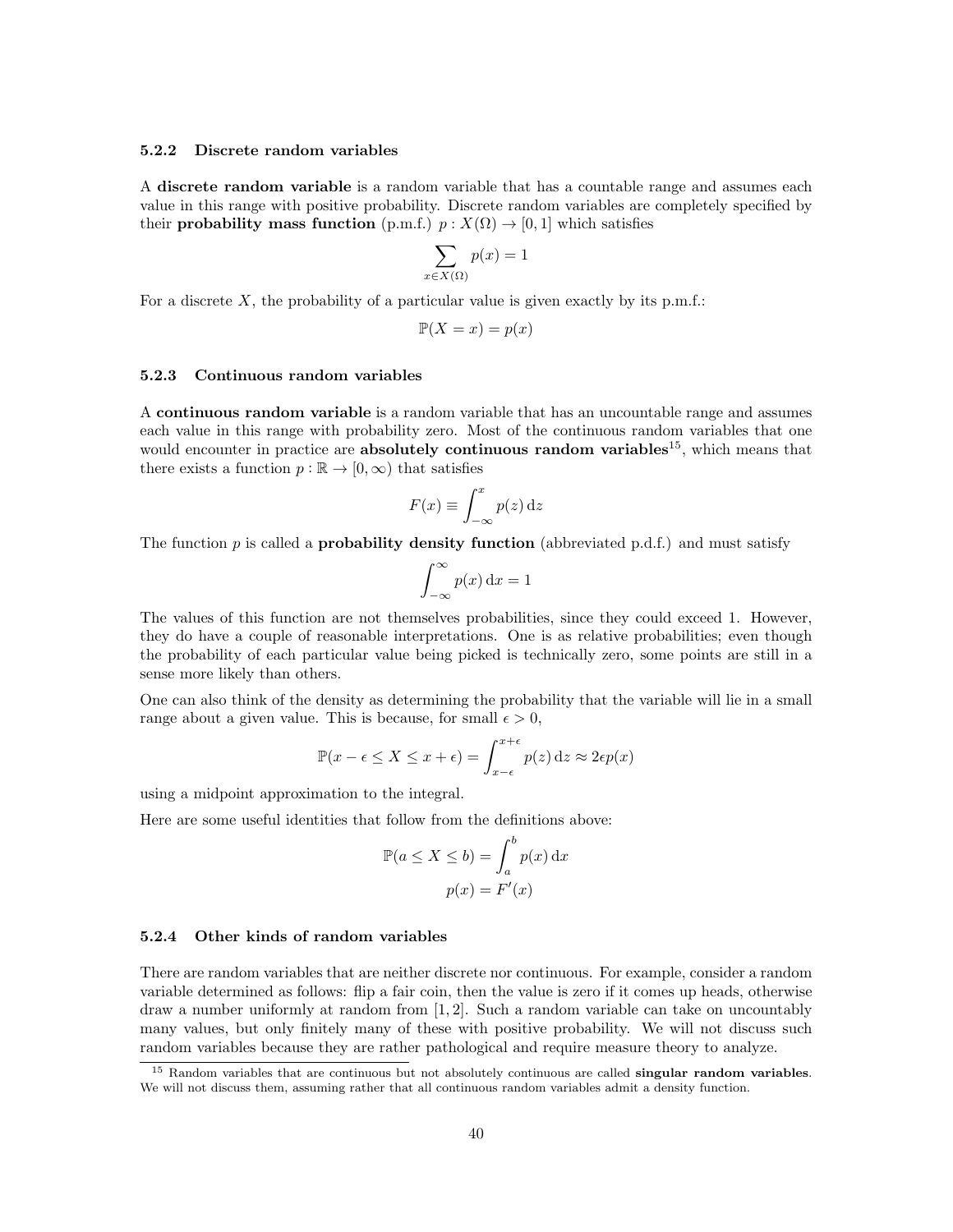# <span id="page-40-0"></span>5.3 Joint distributions

Often we have several random variables and we would like to get a distribution over some combination of them. A joint distribution is exactly this. For some random variables  $X_1, \ldots, X_n$ , the joint distribution is written  $p(X_1, \ldots, X_n)$  and gives probabilities over entire assignments to all the  $X_i$ simultaneously.

### <span id="page-40-1"></span>5.3.1 Independence of random variables

We say that two variables  $X$  and  $Y$  are **independent** if their joint distribution factors into their respective distributions, i.e.

$$
p(X, Y) = p(X)p(Y)
$$

We can also define independence for more than two random variables, although it is more complicated. Let  $\{X_i\}_{i\in I}$  be a collection of random variables indexed by I, which may be infinite. Then  $\{X_i\}$  are independent if for every finite subset of indices  $i_1, \ldots, i_k \in I$  we have

$$
p(X_{i_1},...,X_{i_k}) = \prod_{j=1}^k p(X_{i_j})
$$

For example, in the case of three random variables, X, Y, Z, we require that  $p(X, Y, Z) = p(X)p(Y)p(Z)$ as well as  $p(X, Y) = p(X)p(Y), p(X, Z) = p(X)p(Z)$ , and  $p(Y, Z) = p(Y)p(Z)$ .

It is often convenient (though perhaps questionable) to assume that a bunch of random variables are independent and identically distributed (i.i.d.) so that their joint distribution can be factored entirely:

$$
p(X_1,\ldots,X_n)=\prod_{i=1}^n p(X_i)
$$

where  $X_1, \ldots, X_n$  all share the same p.m.f./p.d.f.

#### <span id="page-40-2"></span>5.3.2 Marginal distributions

If we have a joint distribution over some set of random variables, it is possible to obtain a distribution for a subset of them by "summing out" (or "integrating out" in the continuous case) the variables we don't care about:

$$
p(X) = \sum_{y} p(X, y)
$$

### <span id="page-40-3"></span>5.4 Great Expectations

If we have some random variable  $X$ , we might be interested in knowing what is the "average" value of X. This concept is captured by the **expected value** (or **mean**)  $\mathbb{E}[X]$ , which is defined as

$$
\mathbb{E}[X] = \sum_{x \in X(\Omega)} x p(x)
$$

for discrete  $X$  and as

$$
\mathbb{E}[X] = \int_{-\infty}^{\infty} x p(x) \, \mathrm{d}x
$$

for continuous  $X$ .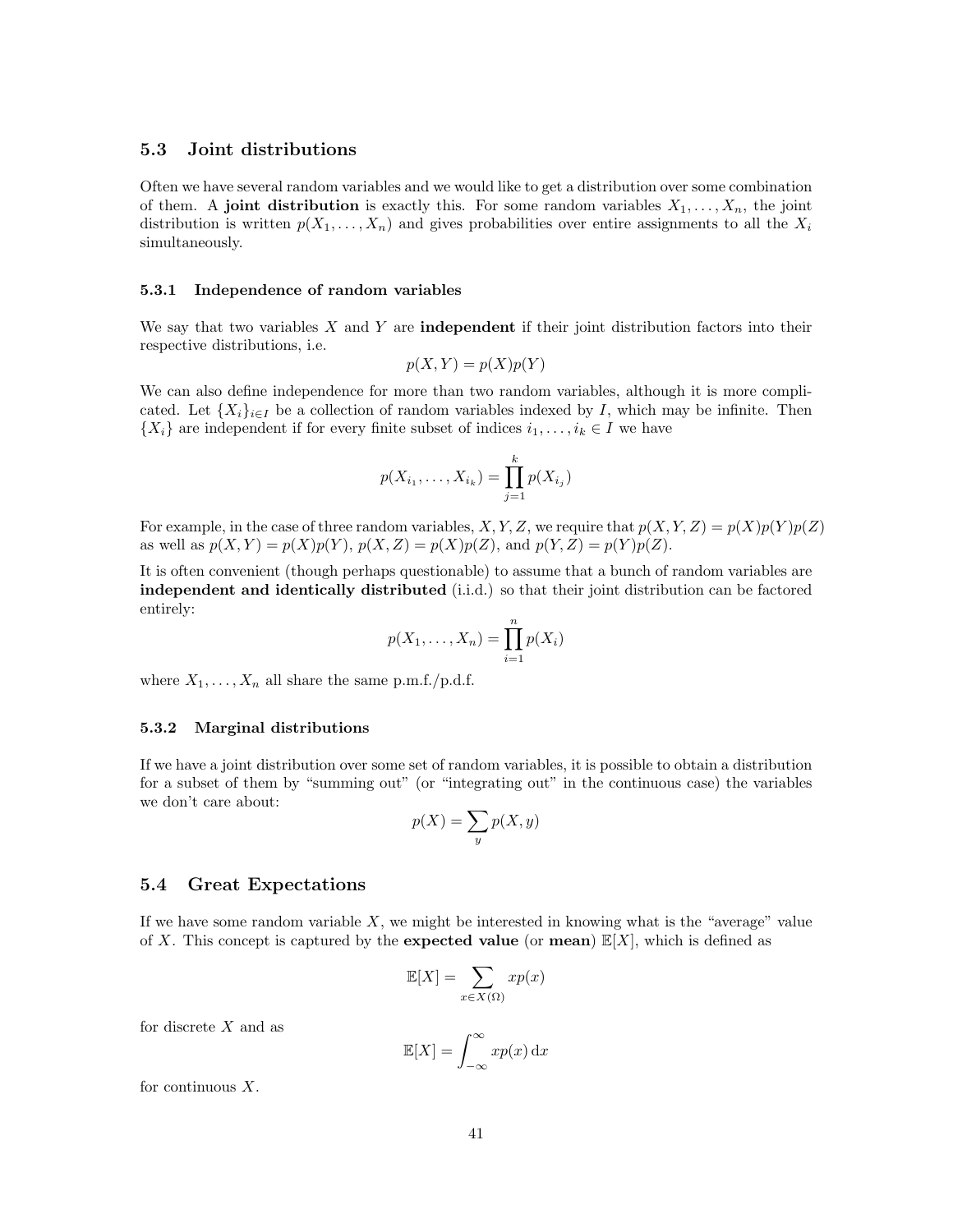In words, we are taking a weighted sum of the values that  $X$  can take on, where the weights are the probabilities of those respective values. The expected value has a physical interpretation as the "center of mass" of the distribution.

### <span id="page-41-0"></span>5.4.1 Properties of expected value

A very useful property of expectation is that of linearity:

$$
\mathbb{E}\left[\sum_{i=1}^{n} \alpha_i X_i + \beta\right] = \sum_{i=1}^{n} \alpha_i \mathbb{E}[X_i] + \beta
$$

Note that this holds even if the  $X_i$  are not independent!

But if they are independent, the product rule also holds:

$$
\mathbb{E}\left[\prod_{i=1}^{n} X_i\right] = \prod_{i=1}^{n} \mathbb{E}[X_i]
$$

# <span id="page-41-1"></span>5.5 Variance

Expectation provides a measure of the "center" of a distribution, but frequently we are also interested in what the "spread" is about that center. We define the variance  $\text{Var}(X)$  of a random variable X by

$$
\text{Var}(X) = \mathbb{E}\left[\left(X - \mathbb{E}[X]\right)^2\right]
$$

In words, this is the average squared deviation of the values of  $X$  from the mean of  $X$ . Using a little algebra and the linearity of expectation, it is straightforward to show that

$$
\text{Var}(X) = \mathbb{E}[X^2] - \mathbb{E}[X]^2
$$

### <span id="page-41-2"></span>5.5.1 Properties of variance

Variance is not linear (because of the squaring in the definition), but one can show the following:

$$
Var(\alpha X + \beta) = \alpha^2 Var(X)
$$

Basically, multiplicative constants become squared when they are pulled out, and additive constants disappear (since the variance contributed by a constant is zero).

Furthermore, if  $X_1, \ldots, X_n$  are uncorrelated<sup>[16](#page-41-4)</sup>, then

$$
Var(X_1 + \dots + X_n) = Var(X_1) + \dots + Var(X_n)
$$

### <span id="page-41-3"></span>5.5.2 Standard deviation

Variance is a useful notion, but it suffers from that fact the units of variance are not the same as the units of the random variable (again because of the squaring). To overcome this problem we can use **standard deviation**, which is defined as  $\sqrt{\text{Var}(X)}$ . The standard deviation of X has the same units as  $X$ .

<span id="page-41-4"></span><sup>16</sup> We haven't defined this yet; see the Correlation section below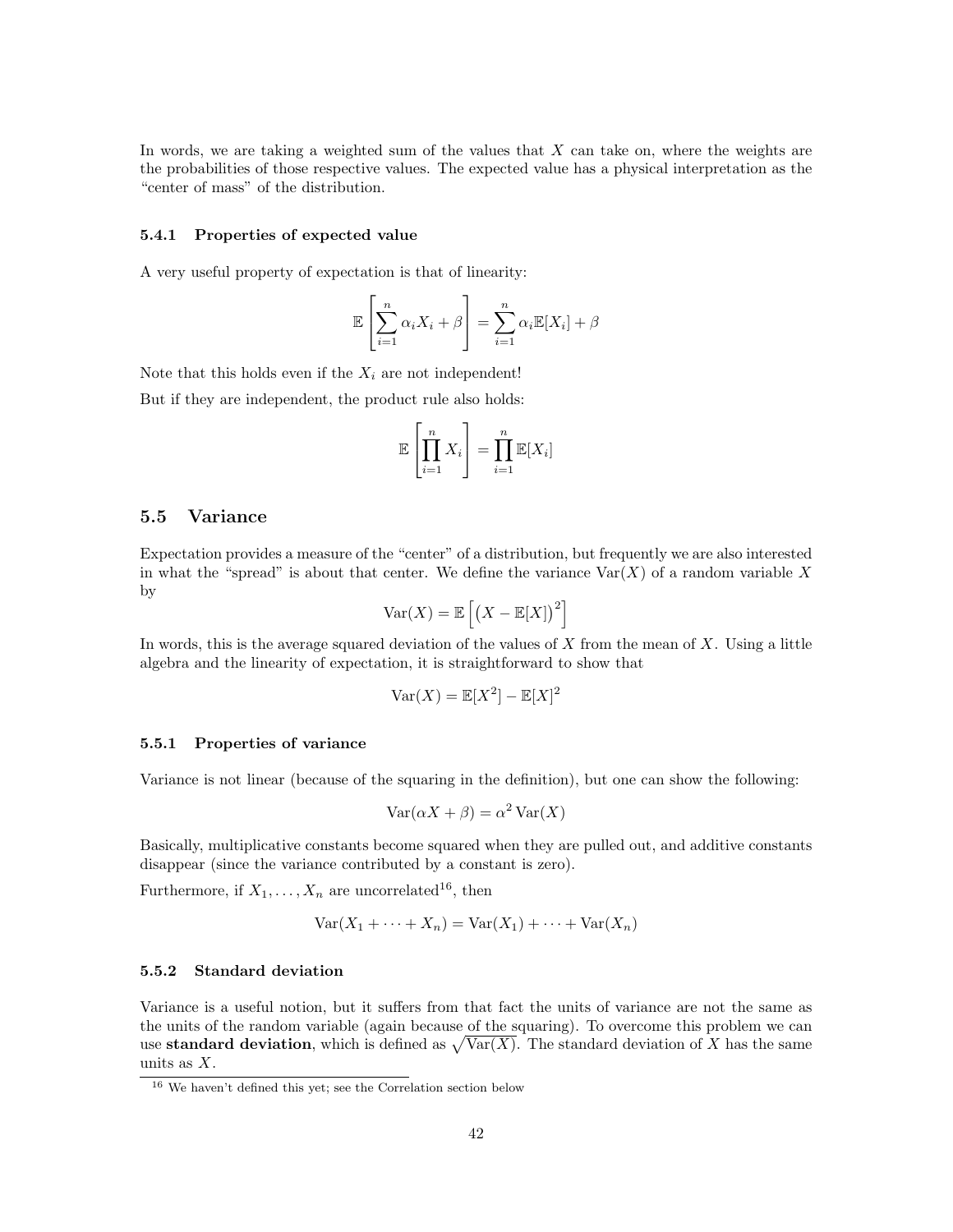# <span id="page-42-0"></span>5.6 Covariance

Covariance is a measure of the linear relationship between two random variables. We denote the covariance between X and Y as  $Cov(X, Y)$ , and it is defined to be

$$
Cov(X, Y) = \mathbb{E}[(X - \mathbb{E}[X])(Y - \mathbb{E}[Y])]
$$

Note that the outer expectation must be taken over the joint distribution of  $X$  and  $Y$ .

Again, the linearity of expectation allows us to rewrite this as

$$
Cov(X, Y) = \mathbb{E}[XY] - \mathbb{E}[X]\mathbb{E}[Y]
$$

Comparing these formulas to the ones for variance, it is not hard to see that  $Var(X) = Cov(X, X)$ . A useful property of covariance is that of bilinearity:

$$
Cov(\alpha X + \beta Y, Z) = \alpha Cov(X, Z) + \beta Cov(Y, Z)
$$

$$
Cov(X, \alpha Y + \beta Z) = \alpha Cov(X, Y) + \beta Cov(X, Z)
$$

### <span id="page-42-1"></span>5.6.1 Correlation

Normalizing the covariance gives the correlation:

$$
\rho(X, Y) = \frac{\text{Cov}(X, Y)}{\sqrt{\text{Var}(X)\text{Var}(Y)}}
$$

Correlation also measures the linear relationship between two variables, but unlike covariance always lies between −1 and 1.

Two variables are said to be **uncorrelated** if  $Cov(X, Y) = 0$  because  $Cov(X, Y) = 0$  implies that  $\rho(X, Y) = 0$ . If two variables are independent, then they are uncorrelated, but the converse does not hold in general.

# <span id="page-42-2"></span>5.7 Random vectors

So far we have been talking about univariate distributions, that is, distributions of single variables. But we can also talk about multivariate distributions which give distributions of random vectors:

$$
\mathbf{X} = \begin{bmatrix} X_1 \\ \vdots \\ X_n \end{bmatrix}
$$

The summarizing quantities we have discussed for single variables have natural generalizations to the multivariate case.

Expectation of a random vector is simply the expectation applied to each component:

$$
\mathbb{E}[\mathbf{X}] = \begin{bmatrix} \mathbb{E}[X_1] \\ \vdots \\ \mathbb{E}[X_n] \end{bmatrix}
$$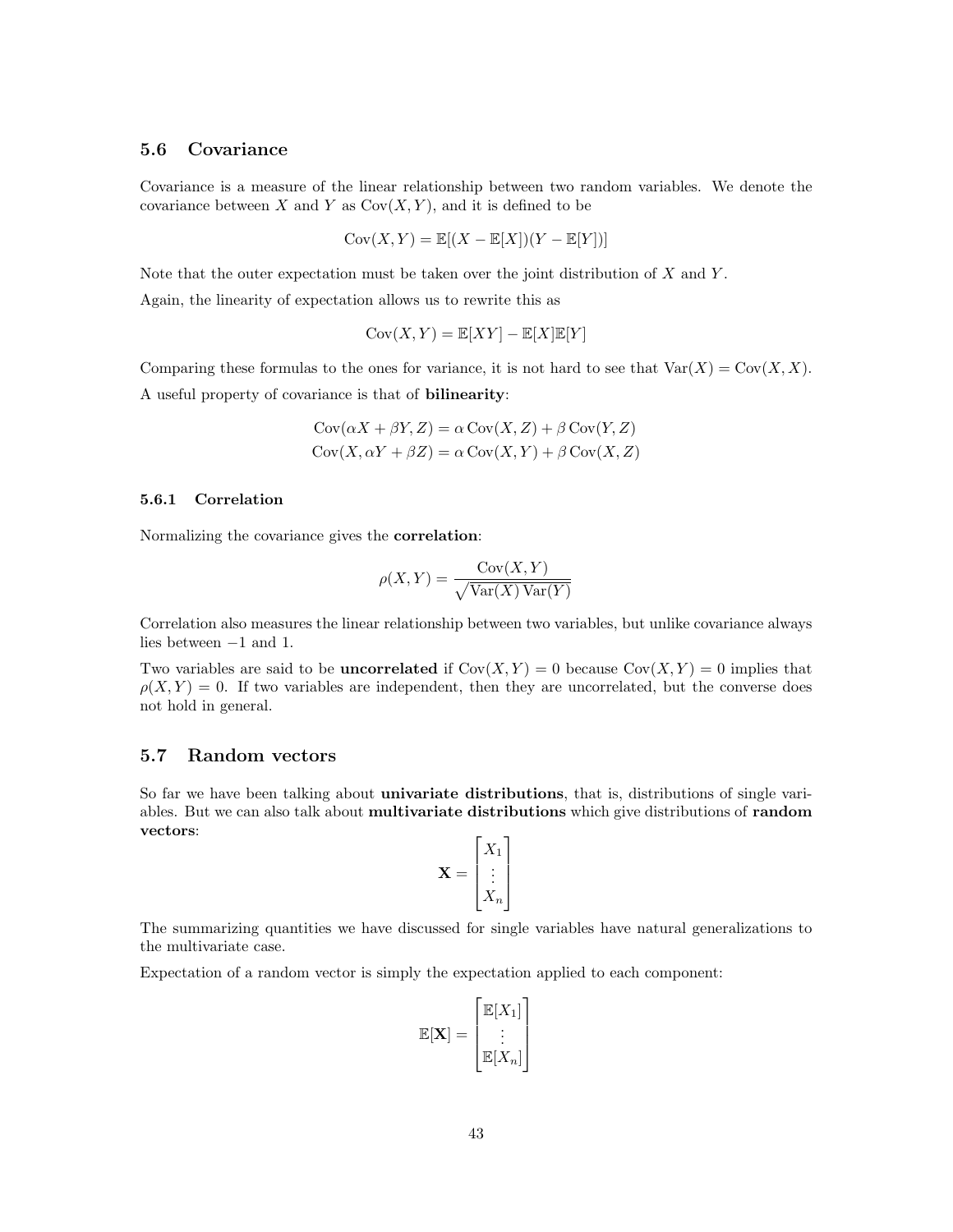The variance is generalized by the **covariance matrix**:

$$
\Sigma = \mathbb{E}[(\mathbf{X} - \mathbb{E}[\mathbf{X}])(\mathbf{X} - \mathbb{E}[\mathbf{X}])^{\top}] = \begin{bmatrix} \text{Var}(X_1) & \text{Cov}(X_1, X_2) & \dots & \text{Cov}(X_1, X_n) \\ \text{Cov}(X_2, X_1) & \text{Var}(X_2) & \dots & \text{Cov}(X_2, X_n) \\ \vdots & \vdots & \ddots & \vdots \\ \text{Cov}(X_n, X_1) & \text{Cov}(X_n, X_2) & \dots & \text{Var}(X_n) \end{bmatrix}
$$

That is,  $\Sigma_{ij} = \text{Cov}(X_i, X_j)$ . Since covariance is symmetric in its arguments, the covariance matrix is also symmetric. It's also positive semi-definite: for any x,

$$
\mathbf{x}^{\top} \mathbf{\Sigma} \mathbf{x} = \mathbf{x}^{\top} \mathbb{E}[(\mathbf{X} - \mathbb{E}[\mathbf{X}])(\mathbf{X} - \mathbb{E}[\mathbf{X}])^{\top}] \mathbf{x} = \mathbb{E}[\mathbf{x}^{\top} (\mathbf{X} - \mathbb{E}[\mathbf{X}])(\mathbf{X} - \mathbb{E}[\mathbf{X}])^{\top} \mathbf{x}] = \mathbb{E}[((\mathbf{X} - \mathbb{E}[\mathbf{X}])^{\top} \mathbf{x})^2] \ge 0
$$

The inverse of the covariance matrix,  $\Sigma^{-1}$ , is sometimes called the **precision matrix**.

# <span id="page-43-0"></span>5.8 Estimation of Parameters

Now we get into some basic topics from statistics. We make some assumptions about our problem by prescribing a **parametric** model (e.g. a distribution that describes how the data were generated), then we fit the parameters of the model to the data. How do we choose the values of the parameters?

### <span id="page-43-1"></span>5.8.1 Maximum likelihood estimation

A common way to fit parameters is maximum likelihood estimation (MLE). The basic principle of MLE is to choose values that "explain" the data best by maximizing the probability/density of the data we've seen as a function of the parameters. Suppose we have random variables  $X_1, \ldots, X_n$ and corresponding observations  $x_1, \ldots, x_n$ . Then

$$
\hat{\theta}_\textnormal{\tiny MLE}=\argmax_{\theta} \mathcal{L}(\theta)
$$

where  $\mathcal L$  is the likelihood function

$$
\mathcal{L}(\theta) = p(x_1, \dots, x_n; \theta)
$$

Often, we assume that  $X_1, \ldots, X_n$  are i.i.d. Then we can write

$$
p(x_1,\ldots,x_n;\theta) = \prod_{i=1}^n p(x_i;\theta)
$$

At this point, it is usually convenient to take logs, giving rise to the log-likelihood

$$
\log \mathcal{L}(\theta) = \sum_{i=1}^{n} \log p(x_i; \theta)
$$

This is a valid operation because the probabilities/densities are assumed to be positive, and since log is a monotonically increasing function, it preserves ordering. In other words, any maximizer of  $\log \mathcal{L}$  will also maximize  $\mathcal{L}$ .

For some distributions, it is possible to analytically solve for the maximum likelihood estimator. If  $\log \mathcal{L}$  is differentiable, setting the derivatives to zero and trying to solve for  $\theta$  is a good place to start.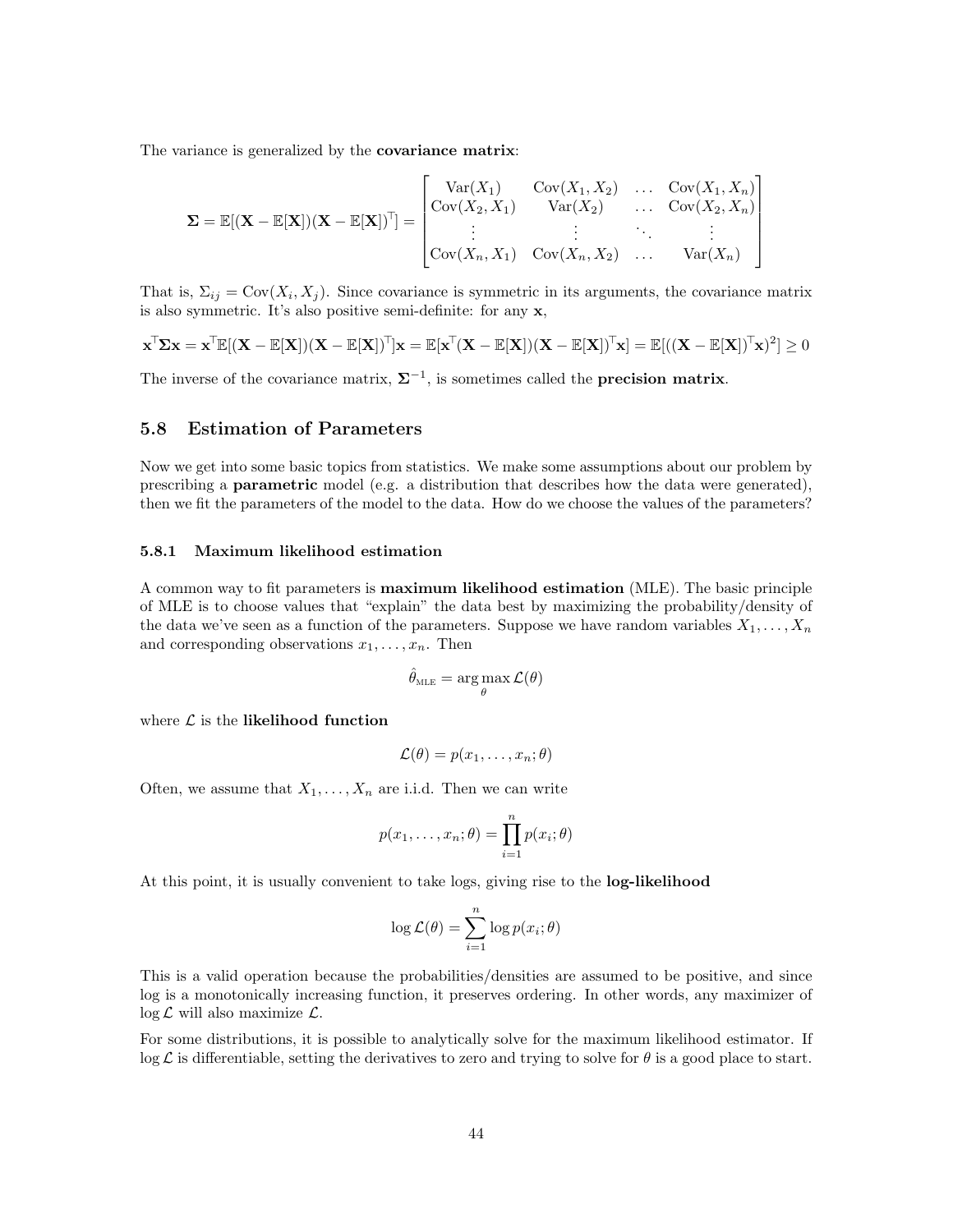#### <span id="page-44-0"></span>5.8.2 Maximum a posteriori estimation

A more Bayesian way to fit parameters is through maximum a posteriori estimation (MAP). In this technique we assume that the parameters are a random variable, and we specify a prior distribution  $p(\theta)$ . Then we can employ Bayes' rule to compute the posterior distribution of the parameters given the observed data:

$$
p(\theta|x_1,\ldots,x_n) \propto p(\theta)p(x_1,\ldots,x_n|\theta)
$$

Computing the normalizing constant is often intractable, because it involves integrating over the parameter space, which may be very high-dimensional. Fortunately, if we just want the MAP estimate, we don't care about the normalizing constant! It does not affect which values of  $\theta$  maximize the posterior. So we have

$$
\hat{\theta}_{\text{MAP}} = \arg\max_{\theta} p(\theta) p(x_1, \dots, x_n | \theta)
$$

Again, if we assume the observations are i.i.d., then we can express this in the equivalent, and possibly friendlier, form

$$
\hat{\theta}_{\text{MAP}} = \arg \max_{\theta} \left( \log p(\theta) + \sum_{i=1}^{n} \log p(x_i | \theta) \right)
$$

A particularly nice case is when the prior is chosen carefully such that the posterior comes from the same family as the prior. In this case the prior is called a **conjugate prior**. For example, if the likelihood is binomial and the prior is beta, the posterior is also beta. There are many conjugate priors; the reader may find this [table of conjugate priors](https://en.wikipedia.org/wiki/Conjugate_prior#Table_of_conjugate_distributions) useful.

# <span id="page-44-1"></span>5.9 The Gaussian distribution

There are many distributions, but one of particular importance is the **Gaussian distribution**, also known as the **normal distribution**. It is a continuous distribution, parameterized by its mean  $\mu \in \mathbb{R}^d$  and positive-definite covariance matrix  $\Sigma \in \mathbb{R}^{d \times d}$ , with density

$$
p(\mathbf{x}; \boldsymbol{\mu}, \boldsymbol{\Sigma}) = \frac{1}{\sqrt{(2\pi)^d \det(\boldsymbol{\Sigma})}} \exp\left(-\frac{1}{2}(\mathbf{x} - \boldsymbol{\mu})^{\top} \boldsymbol{\Sigma}^{-1}(\mathbf{x} - \boldsymbol{\mu})\right)
$$

Note that in the special case  $d = 1$ , the density is written in the more recognizable form

$$
p(x; \mu, \sigma^2) = \frac{1}{\sqrt{2\pi\sigma^2}} \exp\left(-\frac{(x-\mu)^2}{2\sigma^2}\right)
$$

We write  $\mathbf{X} \sim \mathcal{N}(\boldsymbol{\mu}, \boldsymbol{\Sigma})$  to denote that **X** is normally distributed with mean  $\boldsymbol{\mu}$  and variance  $\boldsymbol{\Sigma}$ .

### <span id="page-44-2"></span>5.9.1 The geometry of multivariate Gaussians

The geometry of the multivariate Gaussian density is intimately related to the geometry of positive definite quadratic forms, so make sure the material in that section is well-understood before tackling this section.

First observe that the p.d.f. of the multivariate Gaussian can be rewritten as

$$
p(\mathbf{x}; \boldsymbol{\mu}, \boldsymbol{\Sigma}) = g(\tilde{\mathbf{x}}^{\top} \boldsymbol{\Sigma}^{-1} \tilde{\mathbf{x}})
$$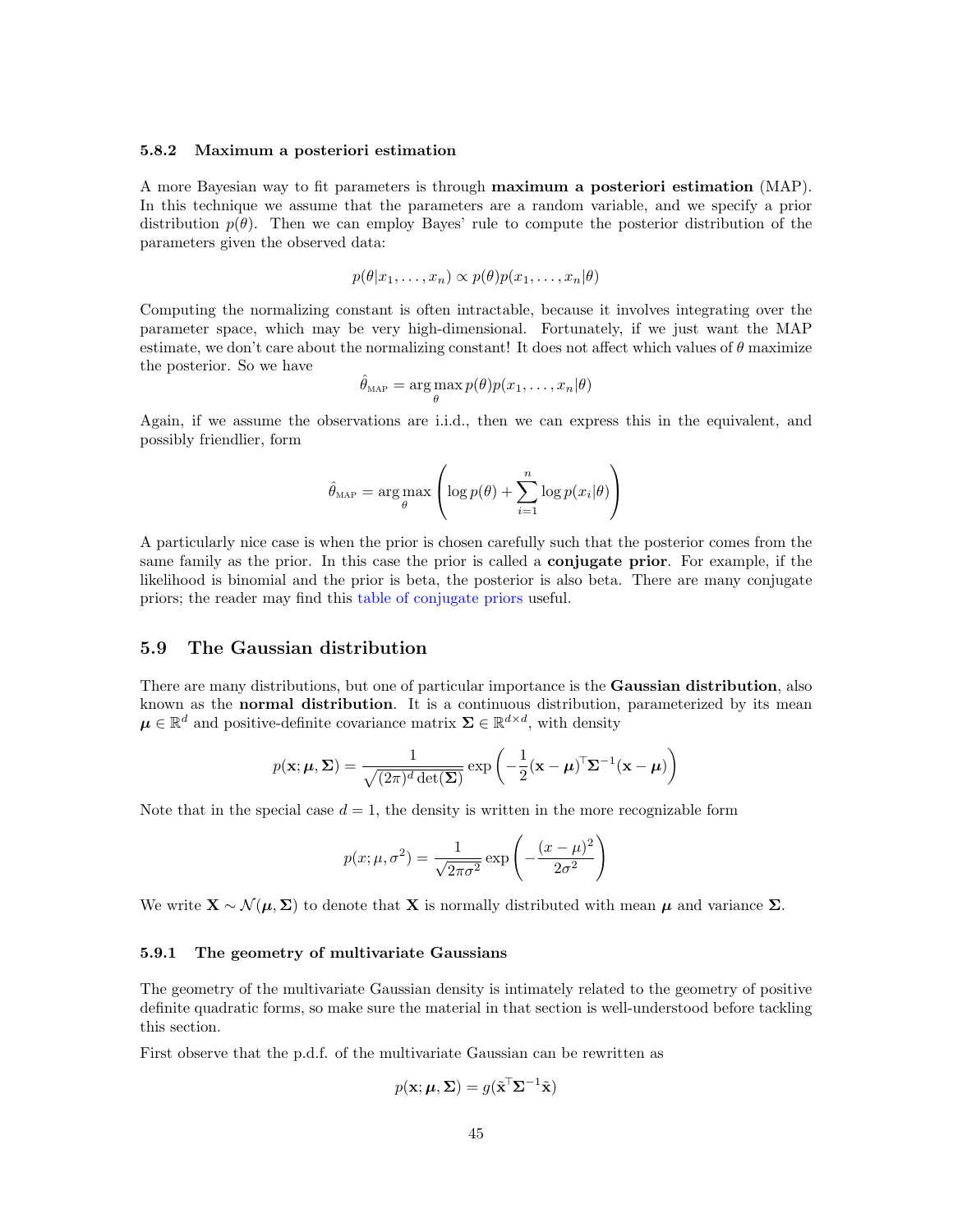where  $\tilde{\mathbf{x}} = \mathbf{x} - \boldsymbol{\mu}$  and  $g(z) = [(2\pi)^d \det(\boldsymbol{\Sigma})]^{-\frac{1}{2}} \exp(-\frac{z}{2})$ . Writing the density in this way, we see that after shifting by the mean  $\mu$ , the density is really just a simple function of its precision matrix's quadratic form.

Here is a key observation: this function  $g$  is **strictly monotonically decreasing** in its argument. That is,  $g(a) > g(b)$  whenever  $a < b$ . Therefore, small values of  $\tilde{\mathbf{x}}^T \Sigma^{-1} \tilde{\mathbf{x}}$  (which generally correspond to points where  $\tilde{\mathbf{x}}$  is closer to **0**, i.e.  $\mathbf{x} \approx \boldsymbol{\mu}$ ) have relatively high probability densities, and vice-versa. Furthermore, because g is *strictly* monotonic, it is injective, so the c-isocontours of  $p(\mathbf{x}; \boldsymbol{\mu}, \boldsymbol{\Sigma})$  are the  $g^{-1}(c)$ -isocontours of the function  $\mathbf{x} \mapsto \tilde{\mathbf{x}}^{\mathsf{T}} \Sigma^{-1} \tilde{\mathbf{x}}$ . That is, for any c,

$$
\{\mathbf x \in \mathbb R^d : p(\mathbf x; \boldsymbol{\mu}, \boldsymbol{\Sigma}) = c\} = \{\mathbf x \in \mathbb R^d : \tilde{\mathbf x}^\top \boldsymbol{\Sigma}^{-1} \tilde{\mathbf x} = g^{-1}(c)\}
$$

In words, these functions have the same isocontours but different isovalues.

Recall the executive summary of the geometry of positive definite quadratic forms: the isocontours of  $f(\mathbf{x}) = \mathbf{x}^{\mathsf{T}} \mathbf{A} \mathbf{x}$  are ellipsoids such that the axes point in the directions of the eigenvectors of A, and the lengths of these axes are proportional to the inverse square roots of the corresponding eigenvalues. Therefore in this case, the isocontours of the density are ellipsoids (centered at  $\mu$ ) with axis lengths proportional to the inverse square roots of the eigenvalues of  $\Sigma^{-1}$ , or equivalently, the square roots of the eigenvalues of  $\Sigma$ .